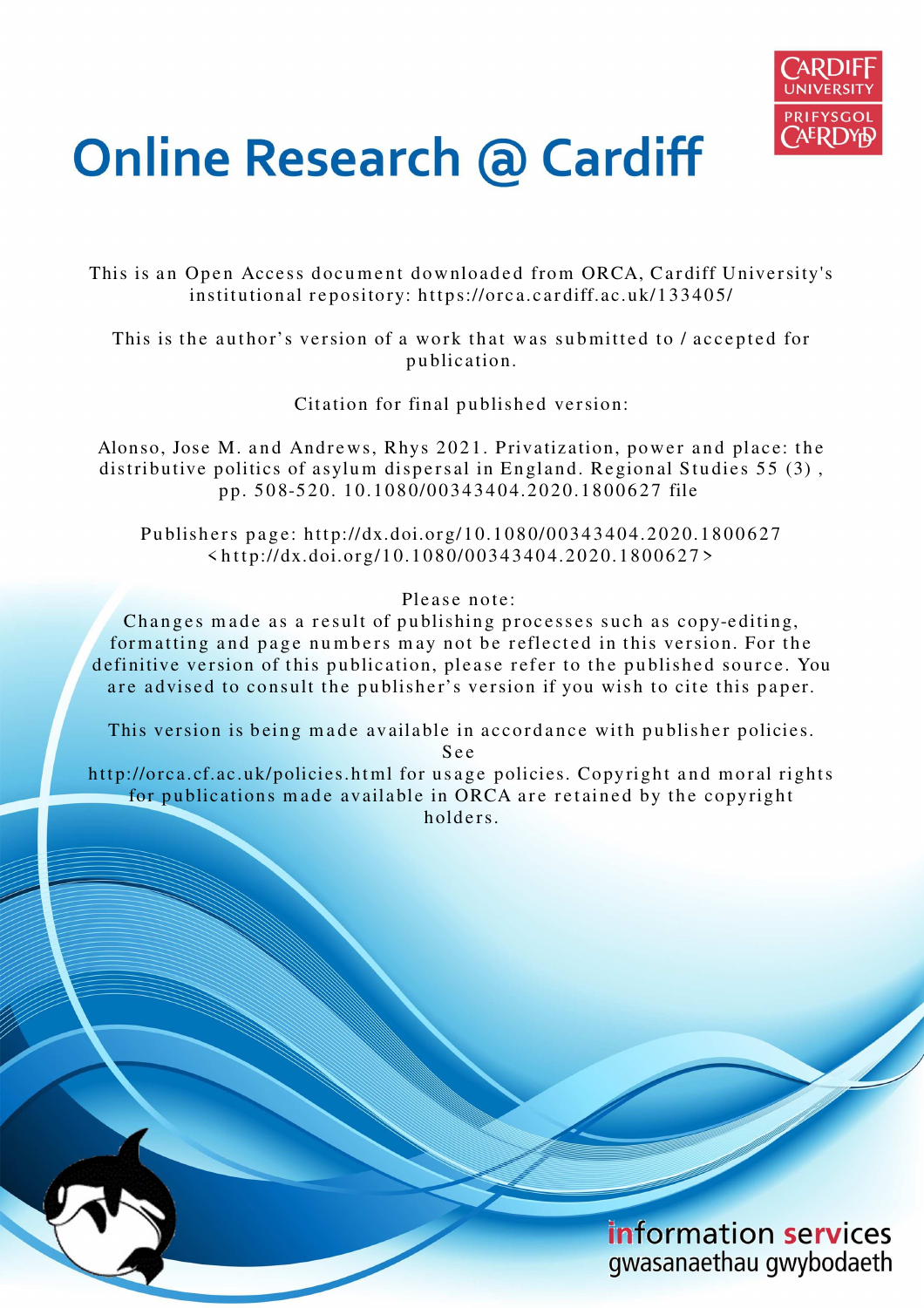## **Privatization, Power and Place: The Distributive Politics of Asylum Dispersal in England**

Jose Manuel Alonso, University of Cantabria, (jmanuel.alonsoalonso@unican.es) Rhys Andrews, Cardiff University (AndrewsR4@cardiff.ac.uk)

We argue that governing parties can use privatization as a political discipline mechanism to reward core constituents and swing voters by diverting unwanted social and economic costs to other places. We test this argument by analysing the dispersal of asylum seekers across English local authorities before and after the Conservative Party-led privatisation of the dispersal system in 2011. Our findings suggest that asylum dispersals to Labour Party "core" constituencies increased following privatization, but that dispersals to "swing" districts were unchanged. Dispersals to places with high institutional capacity decreased, despite contractors being expected to settle asylum seekers in such areas.

Forthcoming in: *Regional Studies*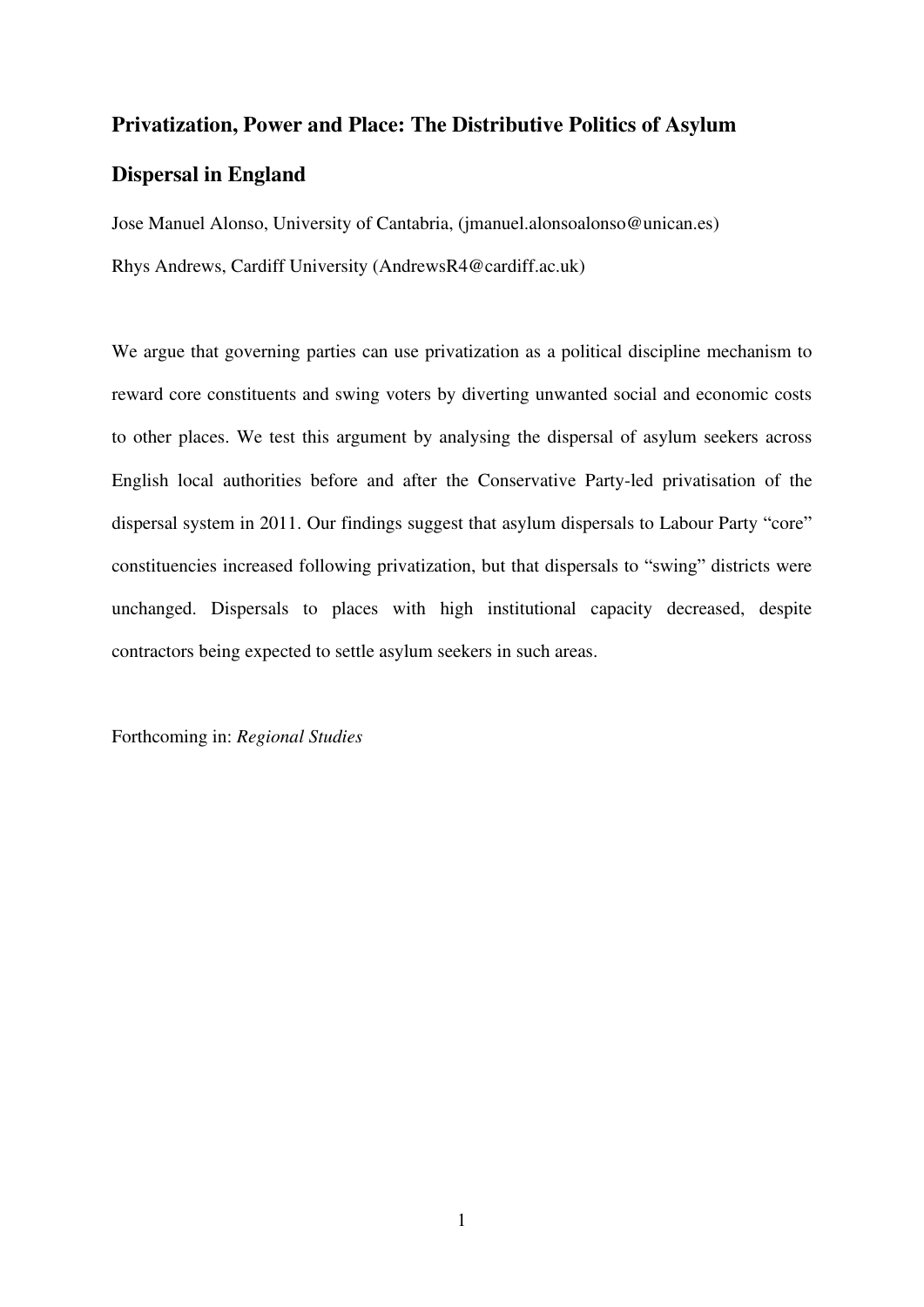#### **Introduction**

Scholars have long recognised that electoral politics can play a decisive role in determining the geographical allocation and distribution of public goods (e.g Lasswell, 1936; Olson, 1965; Johnston, 1977). Defined as "projects, programs, and grants that concentrate the benefits in geographically specific constituencies" (Weingast, Shepsle and Johnsen, 1981, 645), "distributive political decisions" are usually intended to boost governing politicians' prospects of re-election by allocating goods to their "core constituents" and/or "swing voters" (Golden and Min, 2013). The dynamics of such "pork-barrel" politics occur across multiple levels of territorial governance (see Dellmuth, Schraff, and Stoffel, 2017), and are found within multiple policy areas (Golden and Min, 2013). Despite growing interest in the salience of distributive political decisions (Livert and Gainza, 2018; Luca and Rodriguez-Pose, forthcoming; Palmer-Rubin, 2016; Rodriguez-Pose, Psycharis and Tselios, 2016a; 2016b), surprisingly little research systematically investigates the distributive dimension of the geographical allocation of social and economic costs. Moreover, to date only limited attention has been paid to the variety of institutional mechanisms through which distributive goals can be achieved. Drawing on the core and swing voter models of distributive politics, our main contribution in this paper is to investigate the role that privatisation can play as a political discipline mechanism in ensuring that partisan opponents to the governing political party are burdened with unwanted social and economic costs, and that areas prone to close election results are not.

According to the core voter model of distributive politics, governing parties reward constituencies that are loyal to them by approving more grants, higher expenditures, and lower taxation in the places in which their support is strongest (Cox, 2009). By contrast, the swing voter model of distributive politics indicates that governing parties may seek to induce moderate and nonpartisan voters to support them by distributing benefits to marginal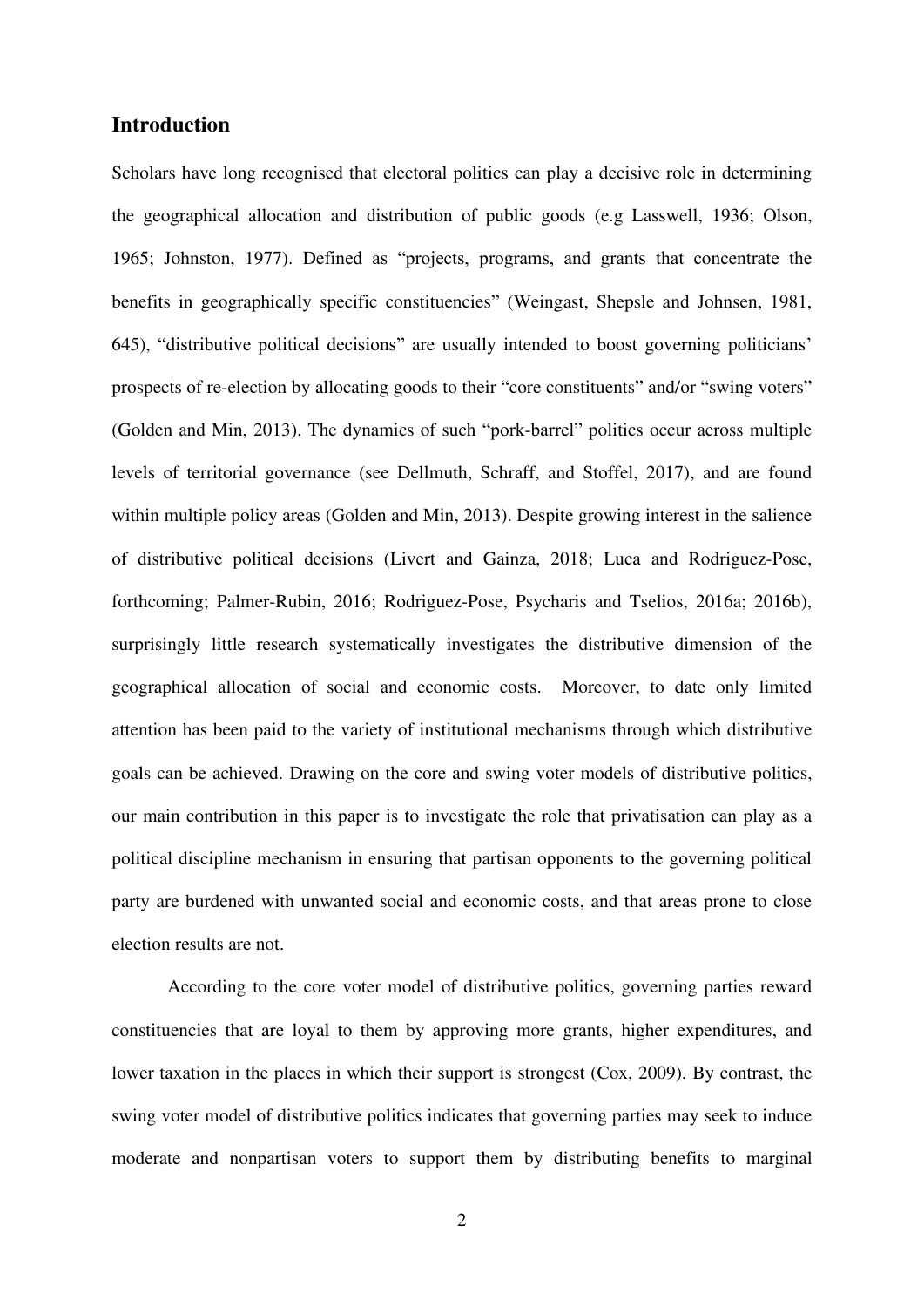constituencies (Lindbeck and Weibull, 1987), and in doing so take the loyalty of core constituencies for granted (Dixit and Londregan, 1996). Both models assume that national policy-makers have the capacity to make meaningful decisions about the geographical distribution of benefits. Although the swing voter model is sometimes thought to be especially applicable to majoritarian political systems, such as the United Kingdom (Ward and John, 1999), support for the core and swing voter hypotheses has been found in majoritarian systems, such as the United States (Dixit and Londregan, 1996), and in systems that utilise proportional representation, such as Italy (Golden and Picci, 2008) and Turkey (Luca, 2018).

For both models of distributive politics, the propensity for ruling parties to target benefits towards a core or swing constituency "could just as well be taken as [signifying] negative effects on opposition constituencies" (Asher and Novosad, 2017). Building on this idea, we propose an extension to the core and swing voter models to suggest that a governing party may also reward "loyalists" and "swing voters" by diverting unwanted social and economic costs away from them and instead imposing them on places populated by "partisan opponents". We further propose that centralized privatisation processes can serve as a political discipline mechanism that facilitates distributive politics of this kind (Bertelli and John, 2010). Firstly, by extending the formal rule-making authority of the governing party to monitor and manage the effects of incipient marketization. Secondly, by establishing armslength arrangements for regulating local policy choices that appear to de-politicise policy decisions (Foster et al., 2014).

To investigate whether governing parties might use privatization as a political discipline mechanism, we examine the dispersal of asylum seekers across English local authorities during the period 2004-17. The 1999 Asylum and Immigration Act introduced the forced dispersal of asylum seekers across the UK to reduce the numbers of migrants claiming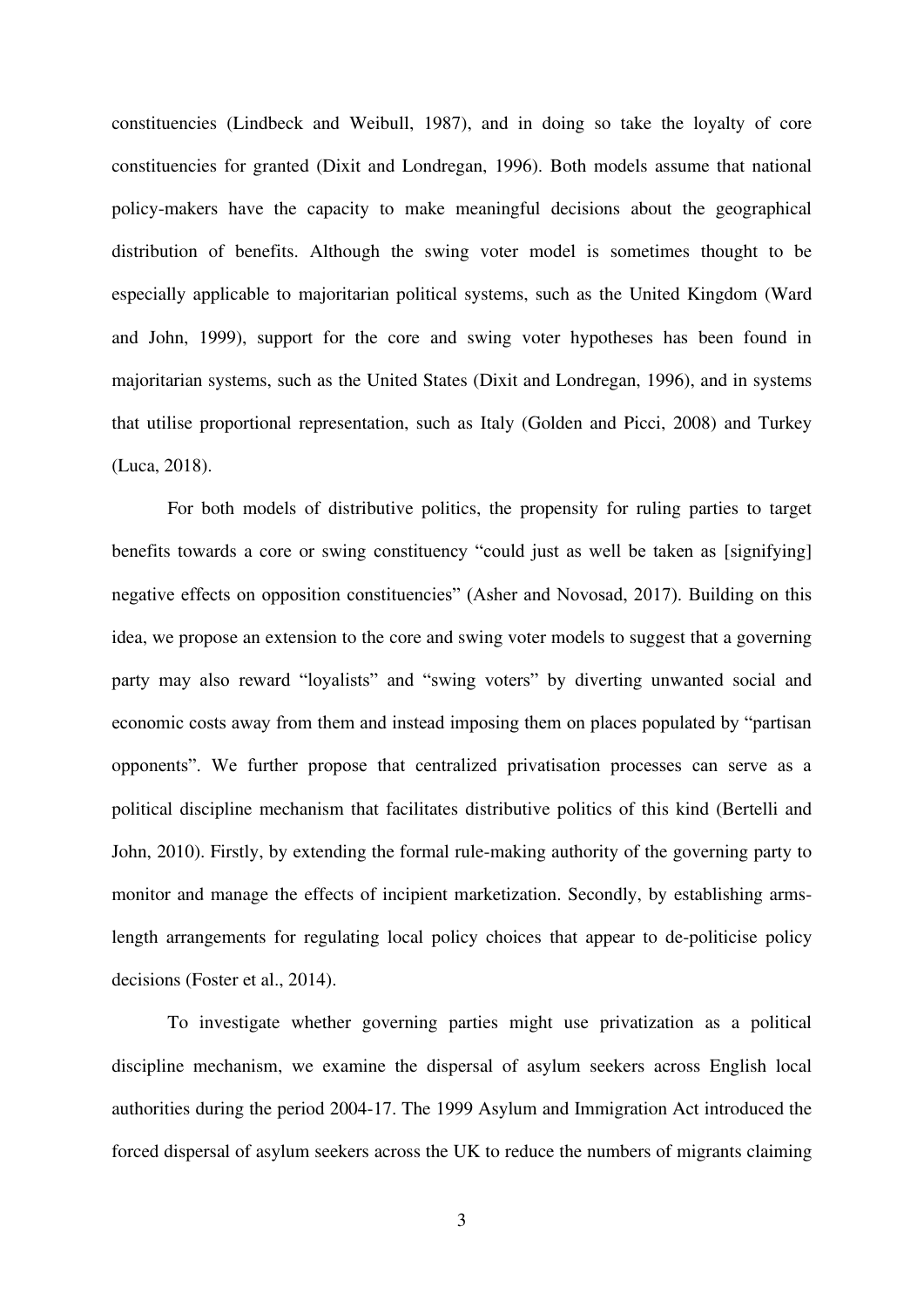welfare benefits and living and working in London and the South East of England. To effectively manage dispersal, local authorities collaborated together in regional consortia to contract with the Home Office to provide asylum seeker accommodation. In 2011, the Conservative-led coalition government privatised the dispersal system by awarding Commercial and Operational Managers Procuring Asylum Support Services (COMPASS) contracts for the provision of asylum accommodation to three companies: Clearel, G4S and Serco. Under this scheme, local authorities decide whether to opt-in to the services offered by the company operating in their region. The switch from a locally-managed partnership approach to one managed through centrally-appointed contractors enables us to examine whether privatization can facilitate the diversion of unwanted social and economic costs to core partisan opponent constituencies and away from swing voter "battleground" areas.

To analyse the potential for privatisation to serve as a mechanism facilitating distributive political decisions, we employ count regression techniques. Specifically, we use Zero Inflated Negative Binomial models, which account for over-dispersion and an excess of zeroes in our dataset (i.e. local authorities receiving no asylum seekers at all) (Cameron and Trivedi, 1998). By focusing on the sheer numbers of asylum seekers dispersed annually to local authorities across England, we can identify geographical patterns of dispersal before and after the privatization of the dispersal system in 2011. In particular, because local government in England is largely a two-party political system, we are able to test the core and swing voter models of distributive politics. We do so by estimating levels of asylum dispersal to: i) local authorities firmly in the control of the main opposition party (the Labour Party) versus dispersal to authorities controlled by the governing parties responsible for the privatised dispersal system (the Conservative Party and Liberal Democrats); and, ii) local authorities that are "swing districts", with a narrow margin of victory for the ruling party versus dispersal to all other authorities. Furthermore, we include several key variables likely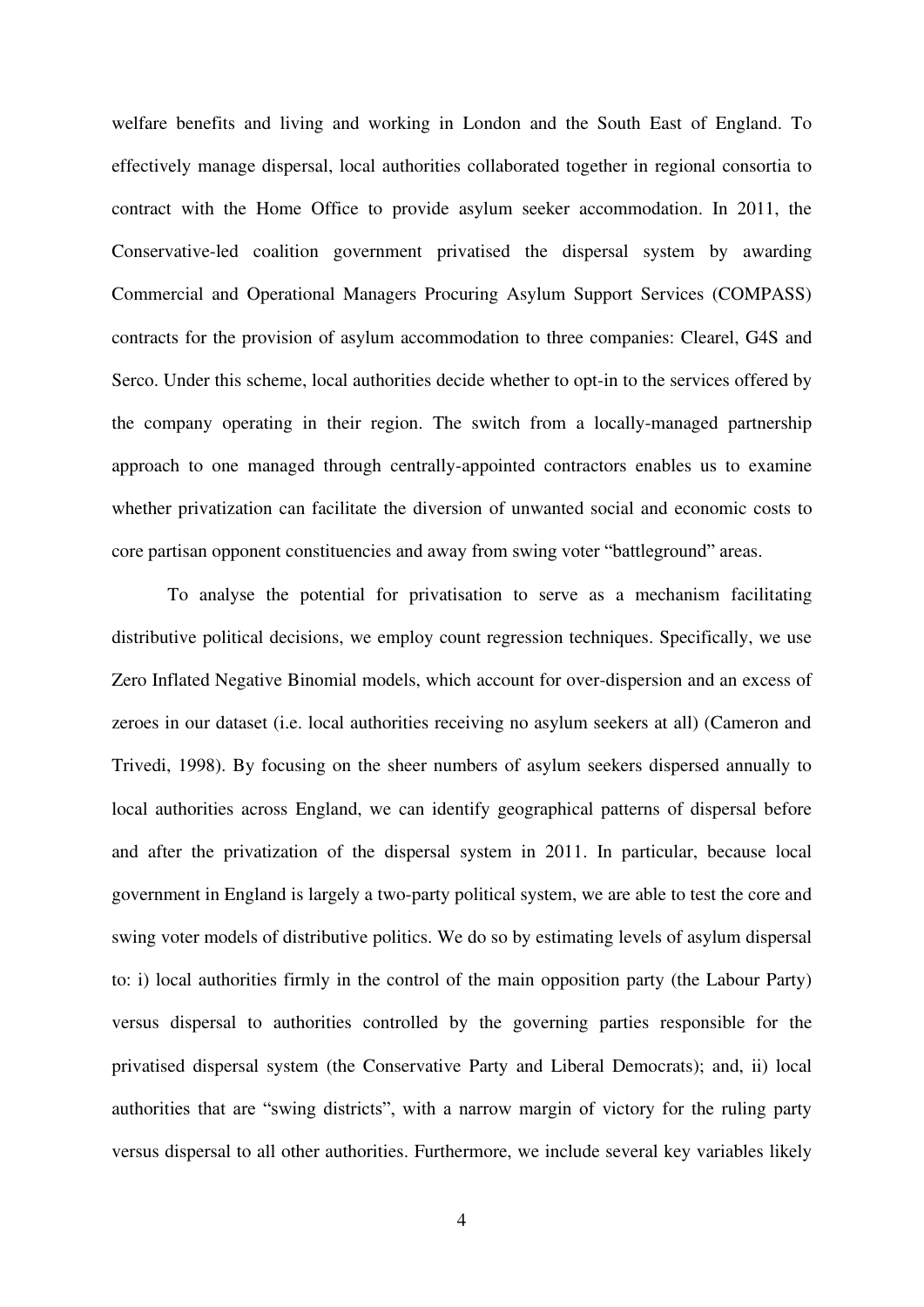to influence dispersal in our regression models: house prices; housing availability; institutional capacity; foreign-born population; refugee charities; population size; urban location; and region.

Our analysis suggests that the dispersal of asylum seekers to Labour-controlled authorities has grown sharply under the privatized system. By contrast, dispersal of asylum seekers to places with strong institutional capacity and better housing availability decreased following privatization, even though private contractors are formally required to prioritize such areas and can cut their costs by doing so. Further analysis indicates that dispersal to core Labour constituencies increased following privatization, but that swing voter districts accommodate no more or less asylum seekers than other areas. These findings provide support for the idea that centralized privatization can serve as a political discipline mechanism for governing parties' engaging in distributive politics.

#### **The Politics of Privatization**

Much of the existing scholarship on the motivations behind privatization has focused on the technical criteria governments utilise to explain the contracting out decision, especially arguments about the potential for achieving efficiency gains through competitive tendering (e.g. Alonso, Clifton and Diaz-Fuentes, 2017; Domberger and Jensen, 1997; Pinch and Paterson, 2000). In general, contracting out is assumed to result in such gains because private contractors have an incentive to cut costs in order to improve their profit margin (Savas, 1987; Shleifer and Vishny, 1994). Nevertheless, despite the on-going salience of the economic criteria that shape privatisation programmes, government contracting also entails a variety of political considerations that go beyond a simple preference for cost-savings (Brown, Potoski and Van Slyke, 2006; Wallin, 1997).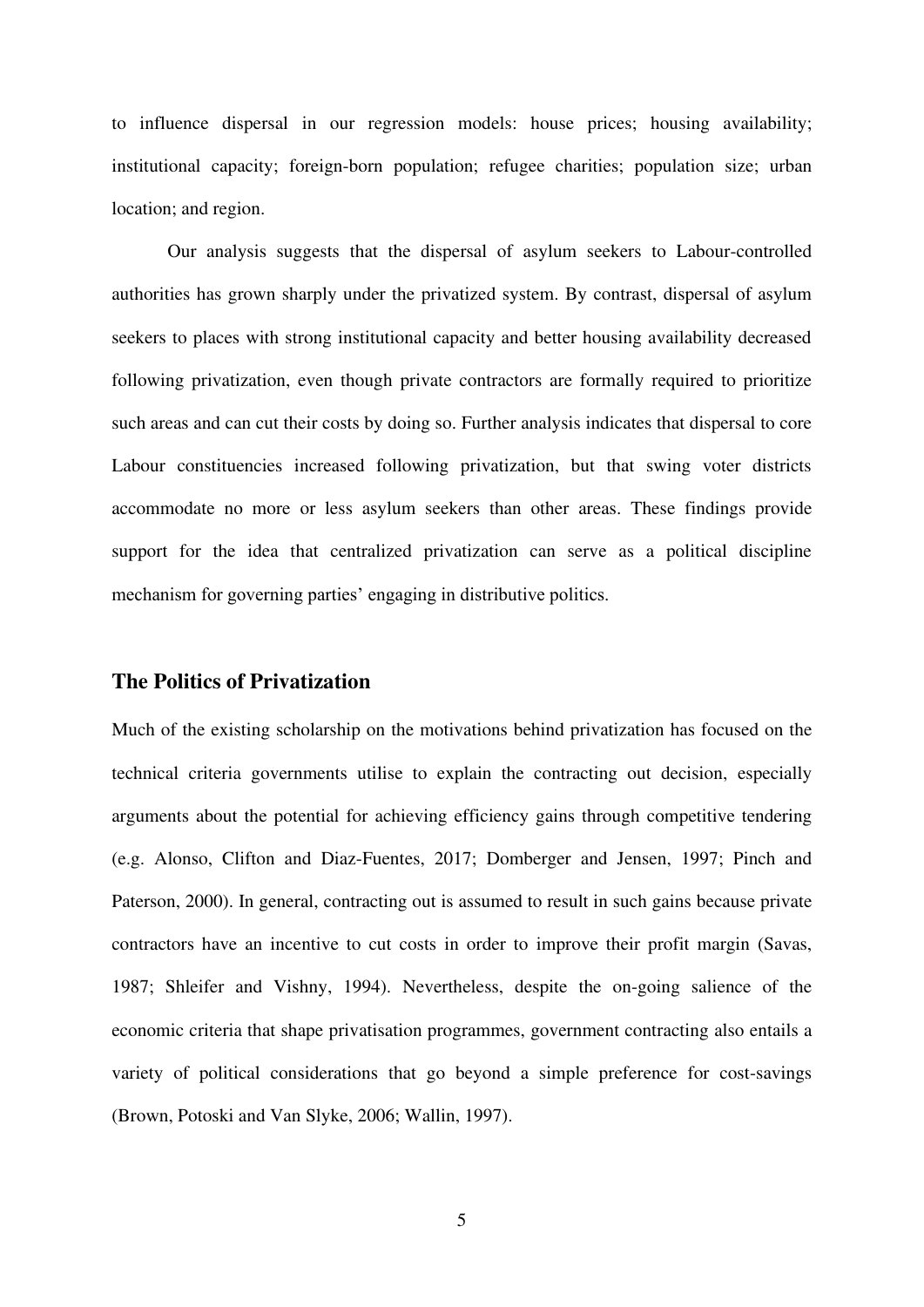Besides ideological influences on the contracting-out decision (see Bel and Fageda, 2017), ruling political parties may choose to privatize public services to achieve strategic political aims, such as strengthening their support among core voters or appealing to the preferences of swing voters (Biais and Perrotti, 2002). For example, in the UK, one objective of the Conservative government's 1980 right to buy legislation was to convert Labour-voting council tenants into property-owning Conservative voters (Williams, Sewel and Twine, 1987). More generally, privatization schemes can be regarded as a means for political parties to achieve distributive policy outcomes that are consistent with elite interests (McAllister and Studlar, 1989). Hence, it is conceivable that privatization can be used by governing parties (and political elites) as a means to punish and discipline as well as reward certain constituencies.

In theory, privatization and the contracting out of public services rely upon the assumption that the market for public goods and services can allocate the costs and benefits associated with public policies more efficiently than the state (Savas, 1987). In practice, public service markets are imperfect and public contracts are incomplete (Brown et al., 2006), which, in turn, incentivises various forms of opportunistic behaviour by contractors (Koning and Heinrich, 2013). In particular, contractors may seek to "park" difficult tasks and opt to fulfil contracts in the most technically (and politically) straightforward and cost-efficient way (Bruttel, 2008; Finn, 2008). From this perspective, central control of privatization processes can be used to incentivise the distribution of unwanted social costs and burdens away from constituencies that support (or could support) governing parties and towards the places in which partisan opponents reside. For policy fields in which there is an electoral connection between policies and voting behaviour, privatisation might thereby serve as a political discipline mechanism signalling that loyalists to the government are rewarded and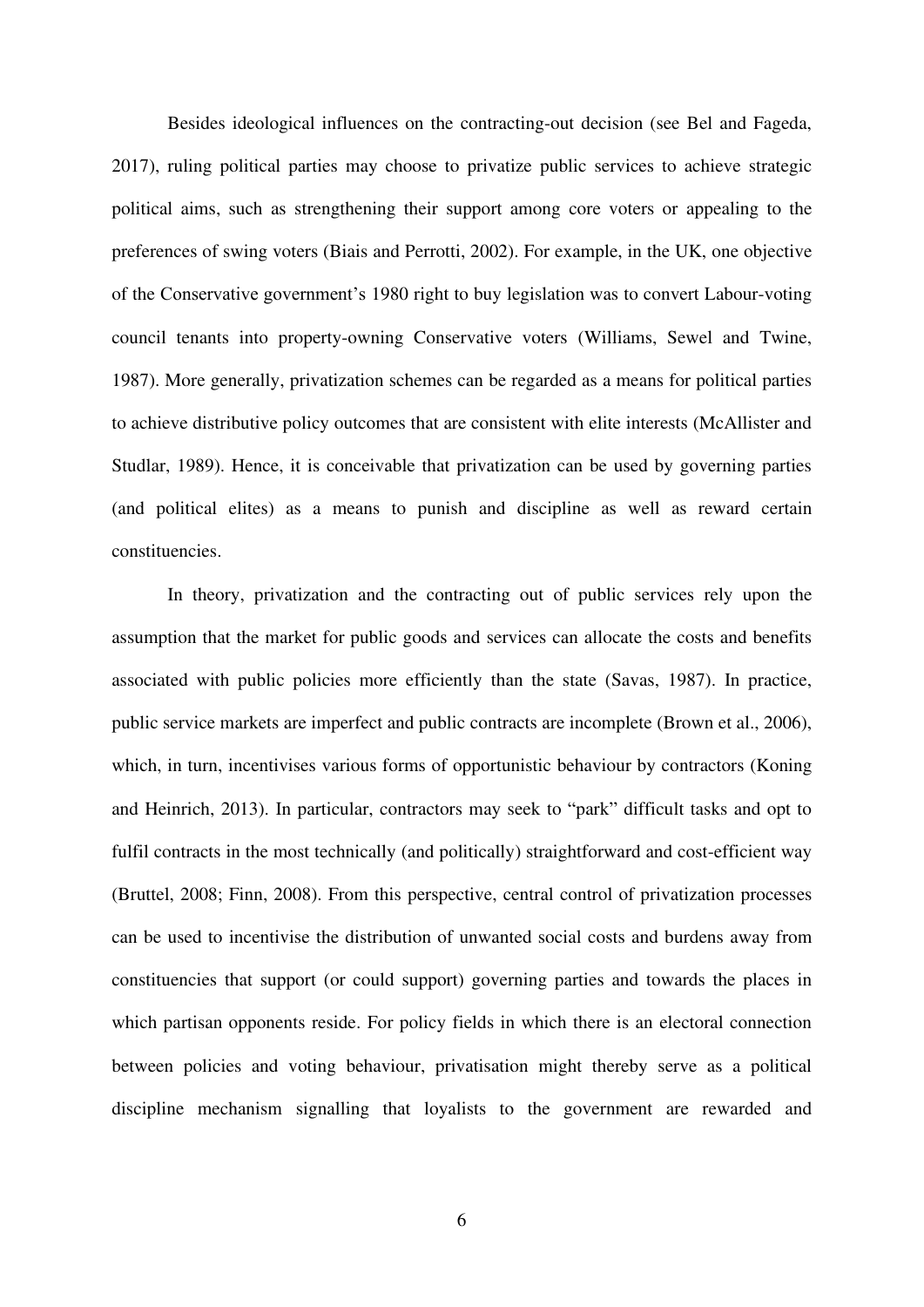adversaries punished: an approach that could also see disciplinary efforts divert costs away from undecided swing voters.

According to Bertelli and John (2010), a political discipline mechanism is "a series of bilateral relationships operating though rules, incentives, and anticipated reactions that permit distributive politics to enter a perceived area of technocratic decision making" (p. 546). The central privatisation of policies that are ultimately implemented at the local level therefore seems especially likely to make a political discipline mechanism possible. In particular, it ensures that the superordinate (national) government can exert more influence over outcomes with potential electoral consequences that were previously the preserve of subordinate (local) governments. In addition, centralized privatization processes enable governing parties to establish greater control over local policy choices by establish arms-length arrangements that regulate and constrain those choices in ways that appear to be de-politicised (Darling, 2016a). Both these features of a political discipline mechanism seem to be applicable to the case of asylum privatization in the UK.

#### **Asylum Dispersal in England**

To establish a more equitable distribution of the perceived "burden" of accommodating and supporting refugees across host communities, national governments across Europe have implemented a range of initiatives intended to divert asylum seekers away from large cities (Robinson and Andersson, 2003). While the European Union has endeavoured to create a common approach to the distribution and dispersal of asylum seekers (Moraga and Rapoport, 2015), the systems of dispersal in operation vary considerably across the continent. Some countries, such as France and Sweden, are more committed to giving refugees the opportunity to select whichever community they prefer, whereas, in others, the central or federal government seeks to play a stronger role in determining the placement of asylum seekers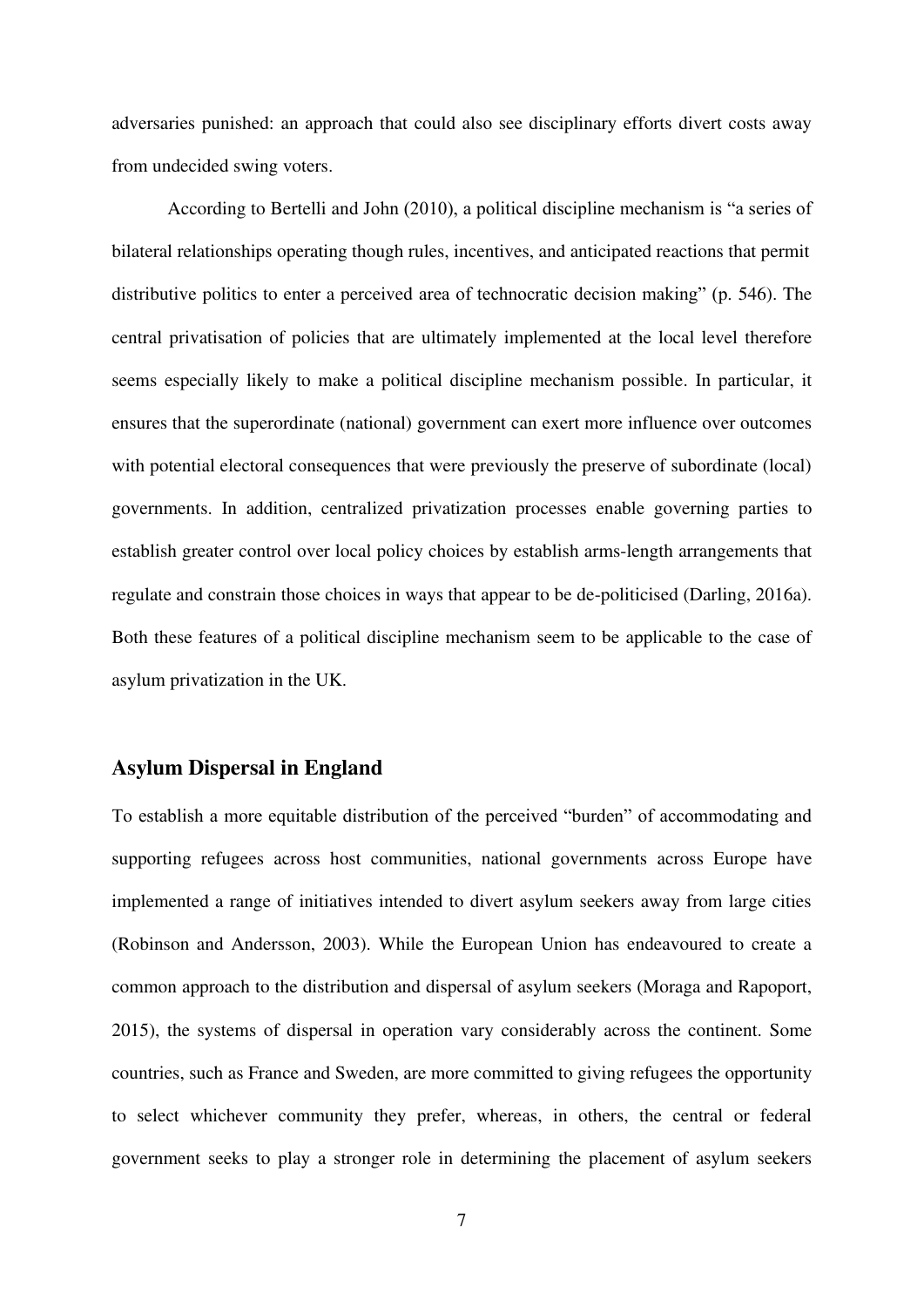within particular areas (e.g. Denmark and Germany) (Hernes, 2017; Thieleman et al., 2010). In practice, most countries operate a mixed approach to dispersal through which local administrative units work together with central agencies to host asylum seekers (Asylum Information Database, 2019) that, in some cases, is delivered through partnerships between municipalities and civil society organizations, as in Italy's *progetti territoriali* (Fratesi et al., 2019).

In the UK, the 1999 Asylum and Immigration Act gave the Home Office the responsibility to enact the forced dispersal of asylum seekers across the UK. This policy was intended to reduce the numbers of migrants residing in London and the South East of England, and to formally recognise asylum seekers' entitlement to means-tested support for accommodation and/or subsistence co-ordinated by their host local authority (Hynes, 2011). To effectively manage the dispersal of asylum seekers in the wake of the 1999 Act, local authorities joined regional consortia to contract with the Home Office for the provision of refugee accommodation. Nevertheless, concerns about the costs of the dispersal system, led the Labour national government of the time to review the potential for introducing competitive tendering for accommodation services. This culminated in the launch of the Commercial and Operational Managers Procuring Asylum Support Services (COMPASS) project by the UK Border Agency in July 2009 (National Audit Office, 2014).

Following the Labour Party's exit from office in 2010, the Conservative-Liberal Democrat coalition government brought the COMPASS project to completion, awarding the first central contracts for the provision of asylum accommodation services in 2011. This privatised asylum dispersal regime is unique in Europe, and is rare in countries elsewhere in the world. For example, contracting out of asylum dispersal is a core feature of the Australian Department of Home Affairs' Humanitarian Settlement Program, but dispersal services under that scheme are undertaken by non-profit rather than profit-making service providers. Three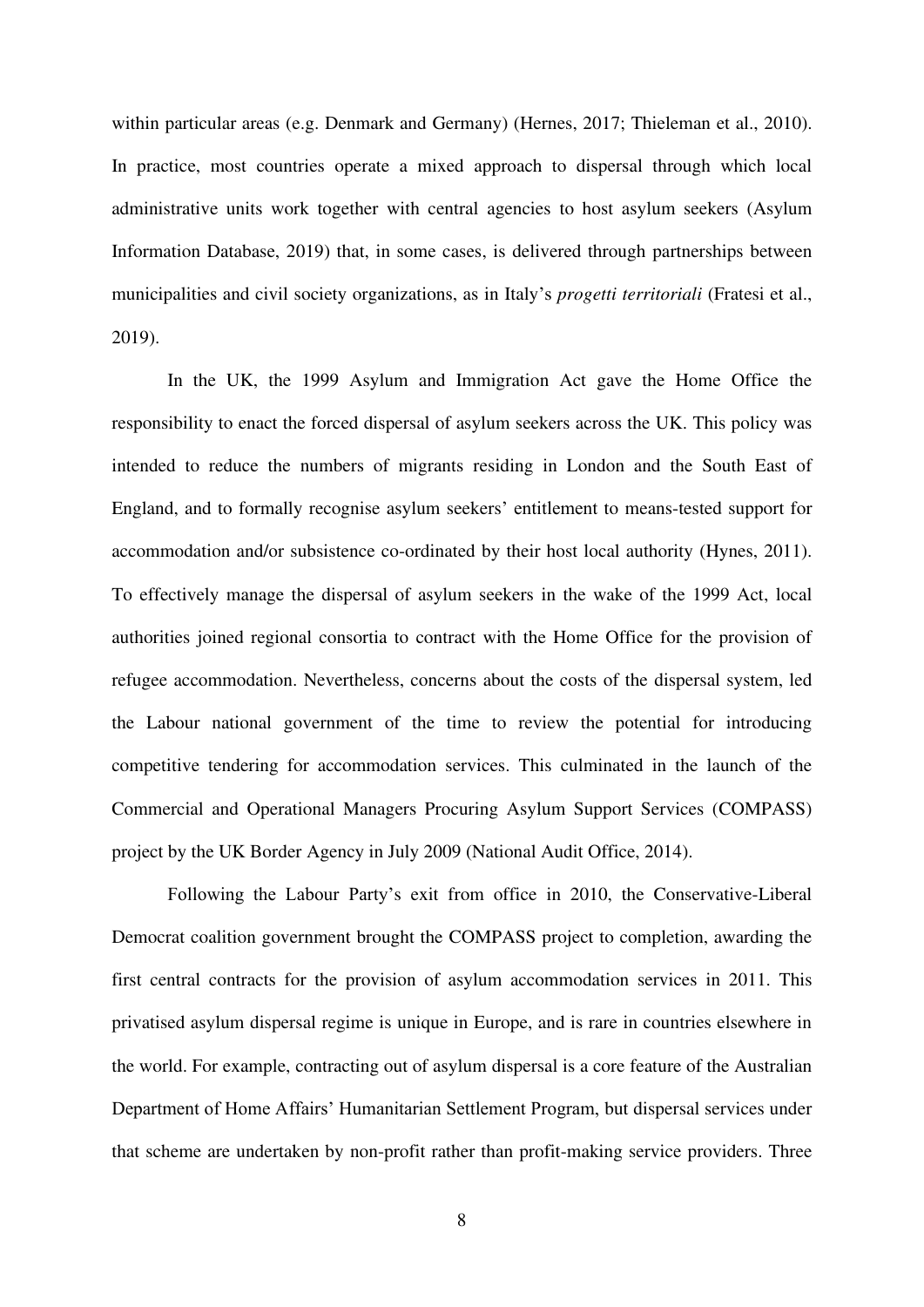private sector companies specialising in outsourcing solutions for government successfully bid for COMPASS contracts to co-ordinate refugee accommodation across large tracts of the UK: Clearel (London, South East England, South West England, Wales); G4S (East of England, the Midlands, North East England, Yorkshire and Humberside); and Serco (North West England, Northern Ireland, Scotland).

Under the COMPASS scheme, the companies act as a prime contractor, with local authorities and voluntary organizations, in principle, deciding whether or not they wish to opt-in to the property management services offered by the company operating in their region. However, in practice, local authorities already accepting asylum seekers have rarely opted out due to Home Office pressure for them to continue, and few authorities have chosen to opt-in, as they have not been encouraged to do so by the Conservative-Liberal Democrat and Conservative governments (see Darling, 2016). In fact, the Home Office has ignored the advice of the Home Affairs Committee that it mandate the involvement of all local authorities in dispersal, even though the Home Secretary retains the right to compel the co-operation of authorities (Home Affairs Committee, 2018). Moreover, the Home Office has repeatedly rebuffed recommendations that it involve local authorities more closely in managing and monitoring the provision of asylum accommodation (Independent Chief Inspector of Borders and Immigration, 2018). All of which contributes to the impression that the Home Office ultimately guides patterns of dispersal in consultation with the contractors. As a result, the privatised system can be seen as a process of 'governmental depoliticisation' that can advance the "state's agenda through the buying in (or buying off) of other organizations" (Foster et al., 2014, p.239).

The first tranche of COMPASS contracts was awarded on a five-year basis, with a possible two-year extension based on satisfactory performance (National Audit Office, 2014). Contractors were formally required to consider a range of community factors alongside cost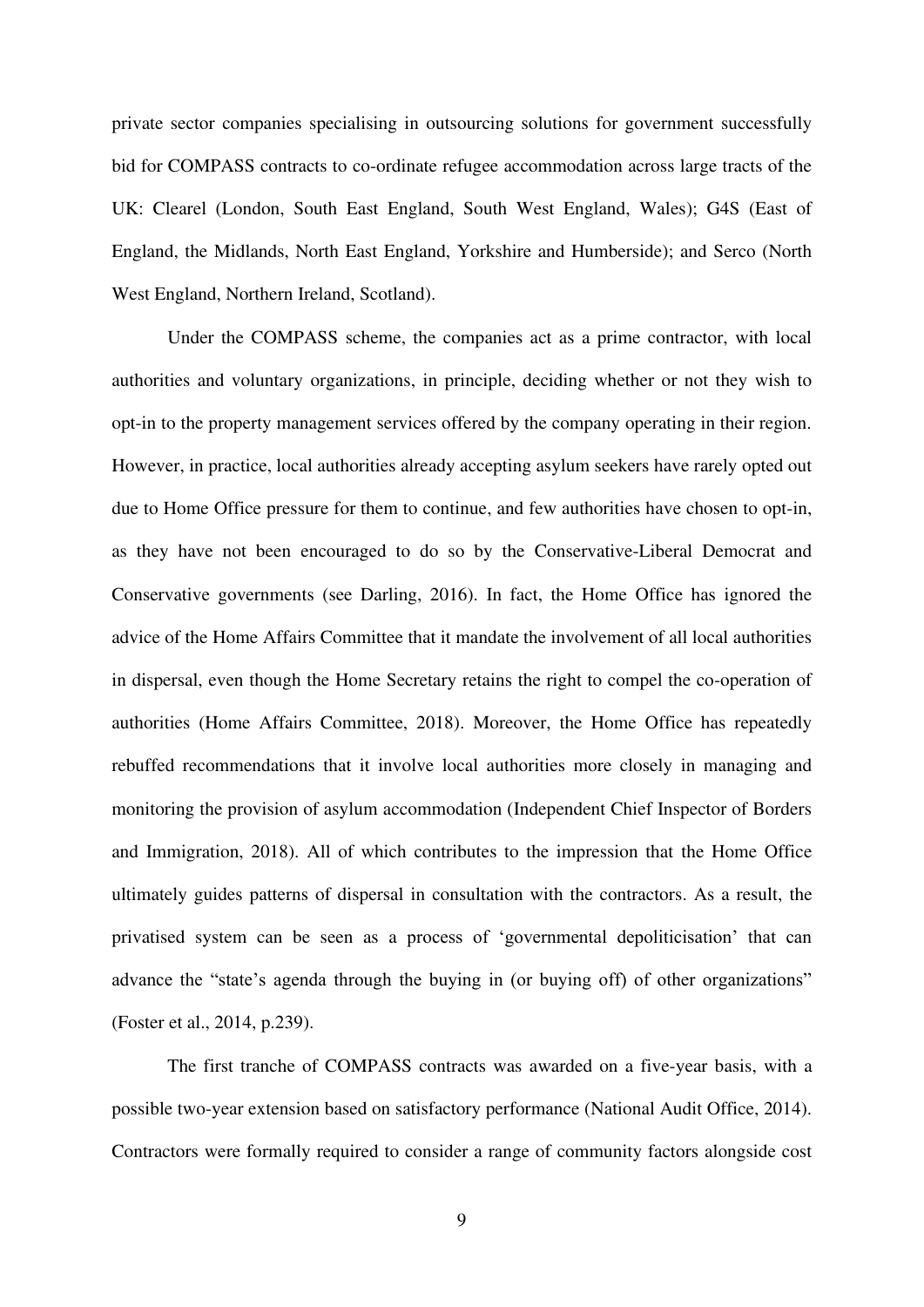when proposing properties to be used for dispersal accommodation, and to negotiate with local organizations to establish a well-functioning property supply chain. In doing this, contractors' efforts have been measured against a series of Key Performance Indicators, especially the speed with which asylum seekers were allocated accommodation, and the quality of the properties to which they were dispersed (National Audit Office, 2014).

According to theories of contracting, performance-based monitoring would be likely to encourage contractors to "park" asylum seekers in those areas in which local institutional capacity is strongest and housing costs lowest to increase efficiency (Koning and Heinrich, 2013). However, because asylum dispersal is of such high political salience (e.g. Innes, 2010; Robinson and Andersson, 2003), and because the Home Office has so much influence over authorities' involvement in dispersal, distributive political considerations seem highly likely to be brought into play. In particular, the governing party may be reluctant to oblige "loyalist" local authorities to accept (more) asylum seekers, and there are only a few examples of Conservative-led authorities being required to even consider doing so (see [https://www.bbc.co.uk/news/uk-england-york-north-yorkshire-44687424\)](https://www.bbc.co.uk/news/uk-england-york-north-yorkshire-44687424). Similarly, the national government has good reason to avoid compelling dispersal to swing voter areas. Privatisation has thereby offered a mechanism through which decisions with potentially important distributive outcomes can appear to be depoliticised, but are actually just shifted to a new "venue" through which elite interests still control outcomes (Menz, 2010).

Because the national governing party is responsible for the contract specification, monitoring and renewal of asylum dispersal contracts in the UK, prime contractors have a strong incentive to place asylum seekers in areas that maximize the political advantage of the governing party. For instance, the renewal of Serco's contract for asylum dispersal services in 2019 was the largest government contract ever won by the company [\(https://www.serco.com/media-and-news/2019/serco-awarded-uk-asylum-support-services-](https://www.serco.com/media-and-news/2019/serco-awarded-uk-asylum-support-services-contracts-with-an-estimated-value-of-19bn-sercos-largest-ever-contract-award)

10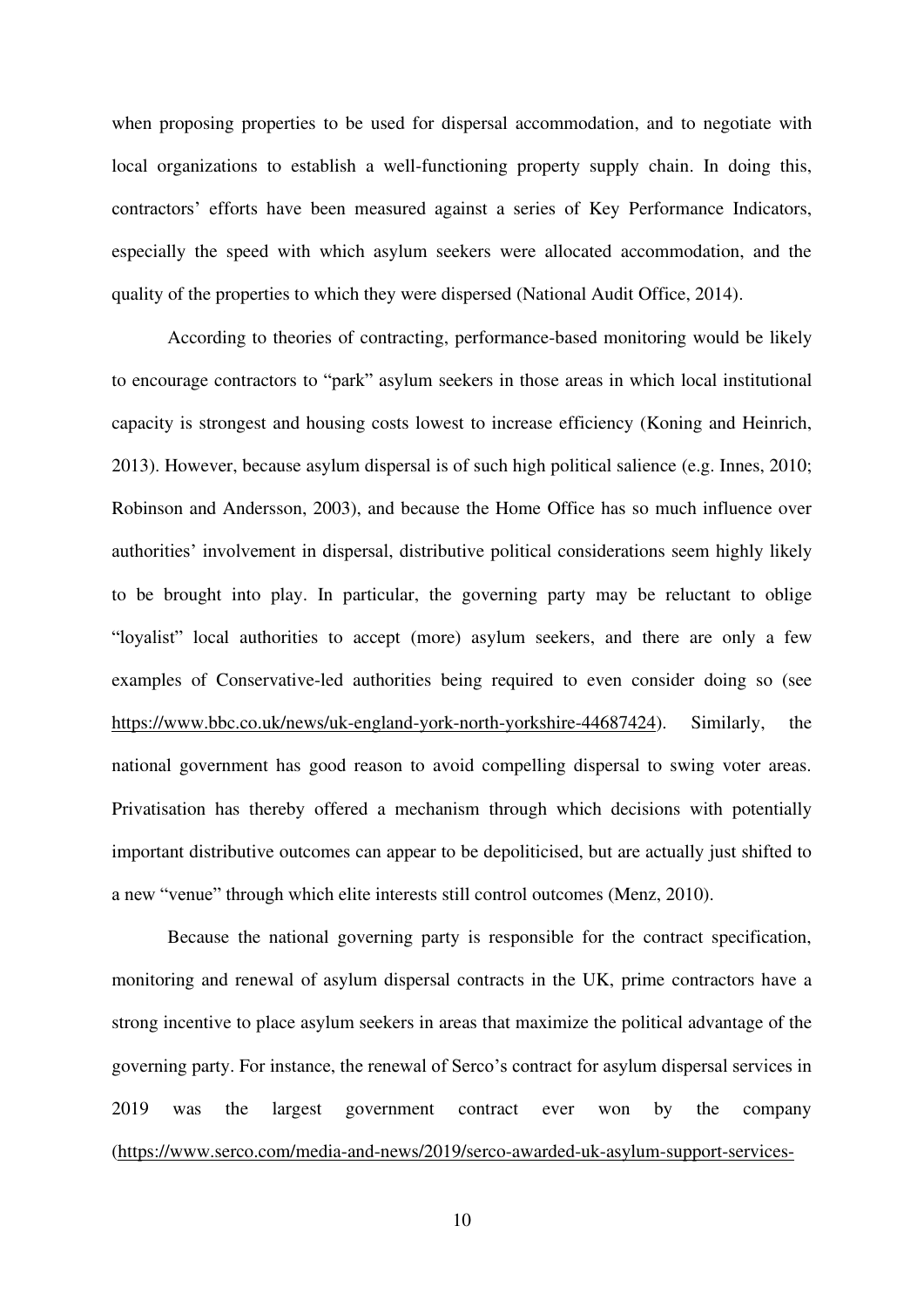[contracts-with-an-estimated-value-of-19bn-sercos-largest-ever-contract-award\)](https://www.serco.com/media-and-news/2019/serco-awarded-uk-asylum-support-services-contracts-with-an-estimated-value-of-19bn-sercos-largest-ever-contract-award). It was a contract that was also open to tender for a mere twenty-nine days [\(https://ted.europa.eu/udl?uri=TED:NOTICE:461664-2017:TEXT:EN:HTML](https://ted.europa.eu/udl?uri=TED:NOTICE:461664-2017:TEXT:EN:HTML) ).

While there may be efficiency-based reasons for contractors to target placing asylum seekers in Labour-controlled areas, the Home Office has done little to require Conservative local authorities to participate in the dispersal scheme. At the same time, despite a past history of welcoming asylum seekers, Labour local authorities are not necessarily easy partners with whom contractors can work, with many threatening to withdraw from the dispersal scheme due to the lack of support from the Home Office and concerns about the quality of the service provided by contractors (Brady, 2018). Systematic analysis of the geographical distribution of asylum seekers before and after the introduction of the COMPASS contracts can therefore shed valuable light on whether dispersals have been determined by conventional economic incentives to "park" difficult clients in low-cost locations or if, indeed, privatization is serving as a political discipline mechanism through which distributive policy outcomes are being achieved. Hence, to build knowledge around the distributive politics of asylum dispersal, we test both the core and swing voter hypotheses.

#### **Data and Methods**

To test our arguments about the distributive politics of asylum dispersal, we develop a set of multivariate statistical models using data collected from the full population of 324 single and lower-tier local authorities in England, that is London boroughs, metropolitan boroughs, unitary authorities and district councils, for the period 2004 to 2017. Single-tier local authorities (London boroughs, metropolitan boroughs and unitary authorities) operate mostly in urban areas, while lower-tier local governments (district councils) operate in the two-tier local government system that covers rural areas. These authorities are elected bodies, with a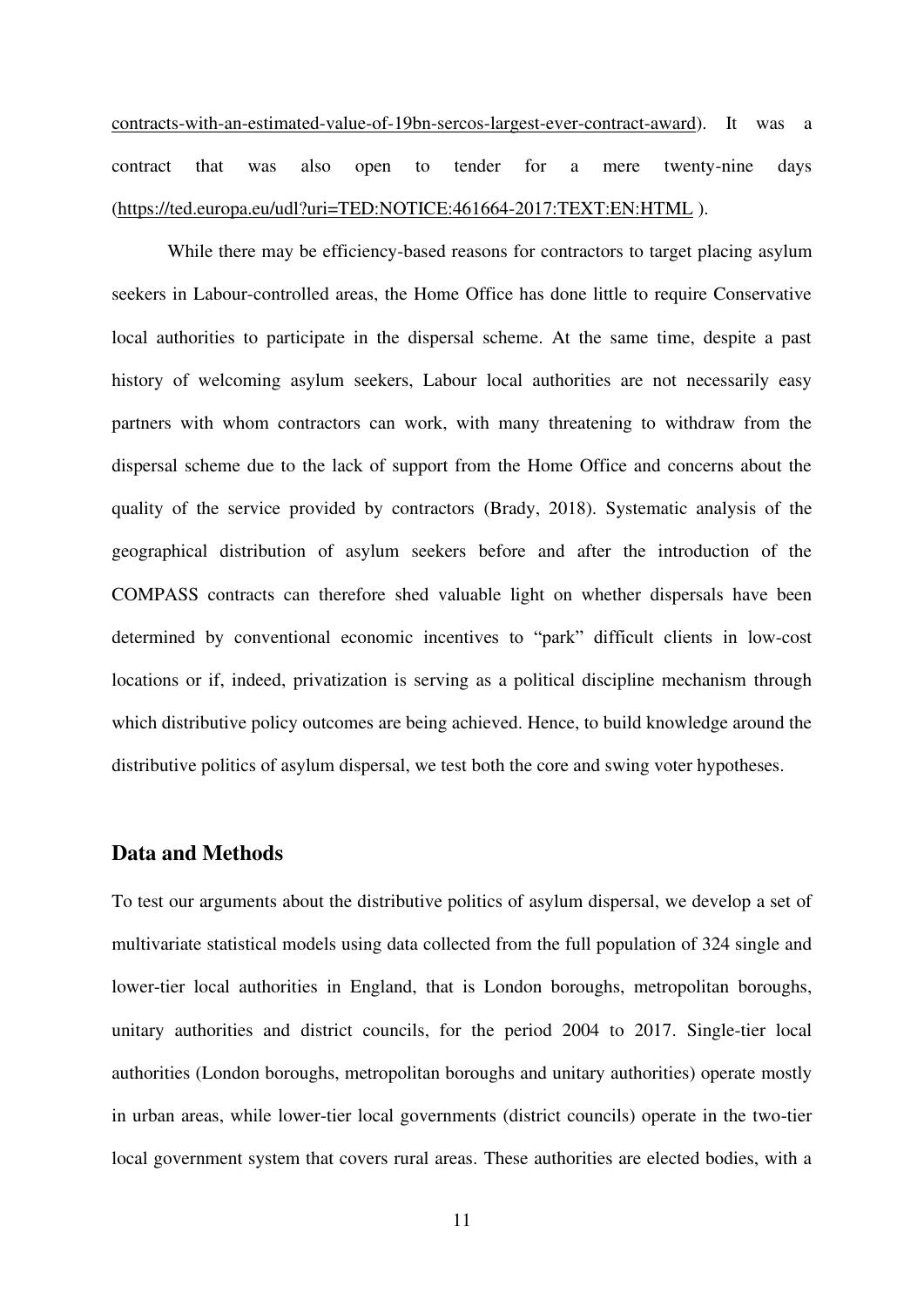Westminster-style cabinet system of political management, which is typically composed of senior members of the ruling political party. They receive most of their income from UK central government, and are responsible for co-ordinating the provision of social housing and a range of housing-related welfare benefits that form the bedrock for the local state-led support that can be made available to dispersed asylum seekers.

Single and lower-tier local authorities in England tend to be bigger than those in other countries and to vary considerably in size, mainly according to whether they serve urban or rural populations. Single-tier authorities correspond to the third level of the Nomenclature of Territorial Units for Statistics (NUTS) regions in the UK, with London and metropolitan boroughs being larger, on average, than unitary authorities (mean population of 274,639.7 compared with 212,362.1). District councils in rural England correspond to the European Union's Local Administrative Unit 1 statistical regions, and though large by European standards are small compared with the other authorities included in our study (mean population of 102,357.1).

The timeframe of our study covers most of the years in which the UK asylum dispersal system has been in place. Due to data availability constraints we are, unfortunately, unable to analyse asylum dispersals between 2000 and 2004, when the system was first established. The dispersal decisions made during this period, will have played a large part influencing the legacy of openness to asylum seekers in some local areas rather than others. It should also be noted that in April 2009 the two-tier element of the English local government system in rural areas experienced a relatively significant process of restructuring, with nine new unitary authorities created from the consolidation of a number of lower tier district councils.<sup>1</sup> Pre-2009 data for all nine new unitary authorities is therefore based on aggregates

<sup>&</sup>lt;sup>1</sup> In five areas (Cornwall, Durham, Northumberland, Shropshire and Wiltshire) the districts were merged with the former county council which became the new unitary authority. The four remaining areas were formed as follows: in Cheshire, Congleton, Crewe and Nantwich, and Macclesfield merged to become Cheshire East, while Cheshire West was formed from Chester, Ellesmere Port and Neston, and Vale Royal; in Bedfordshire;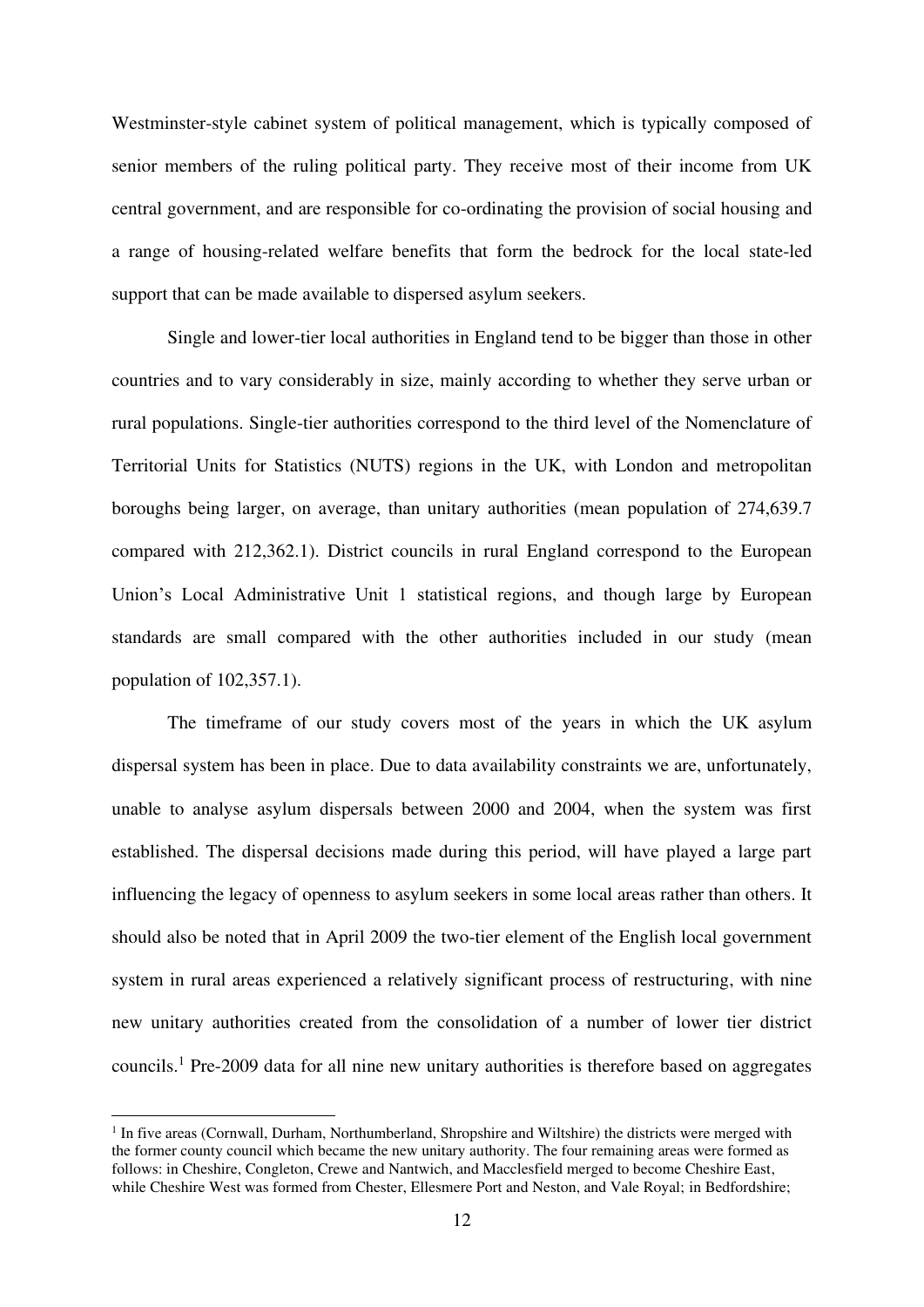of data from the district councils existing before the 2009 reorganization (see also Alonso and Andrews, 2018).

#### *Dependent variable*

The dependent variable is an annual count of the number of asylum seekers in dispersed accommodation by local authority. Data on the number of asylum seekers was obtained from the UK Home Office. Data sources and descriptive statistics for all the variables included in our analysis are reported in Table 1.

#### [FIGURE 1]

Fig. 1 maps the geography of dispersal both before and under COMPASS. The spatial distribution of asylum seekers before COMPASS shows an evident geographical clustering in several parts of the country, especially in London, and urban areas of the North West, North East, West Midlands and Yorkshire, such as Liverpool, Manchester, Newcastle, Birmingham and Leeds. Under COMPASS it seems that, on average, there is some continuity in the geography of dispersal, though local areas in the North West of England, in particular, seem to have taken an even higher number of asylum seekers under COMPASS. To illustrate these regional differences, the dispersal trends are depicted by region in Fig. A1 (in the Appendix). This plot suggests that there are indeed substantial differences between regions, both before and under COMPASS. While the number of asylum seekers remined stable (and low) in the East, South East and South West of England, other regions such as the North West, West Midlands, and Yorkshire and the Humber exhibit a substantial upward trend under COMPASS, i.e. after 2011.

Bedford district council became a unitary authority, with Central Bedfordshire formed by merging Mid Bedfordshire and South Bedfordshire.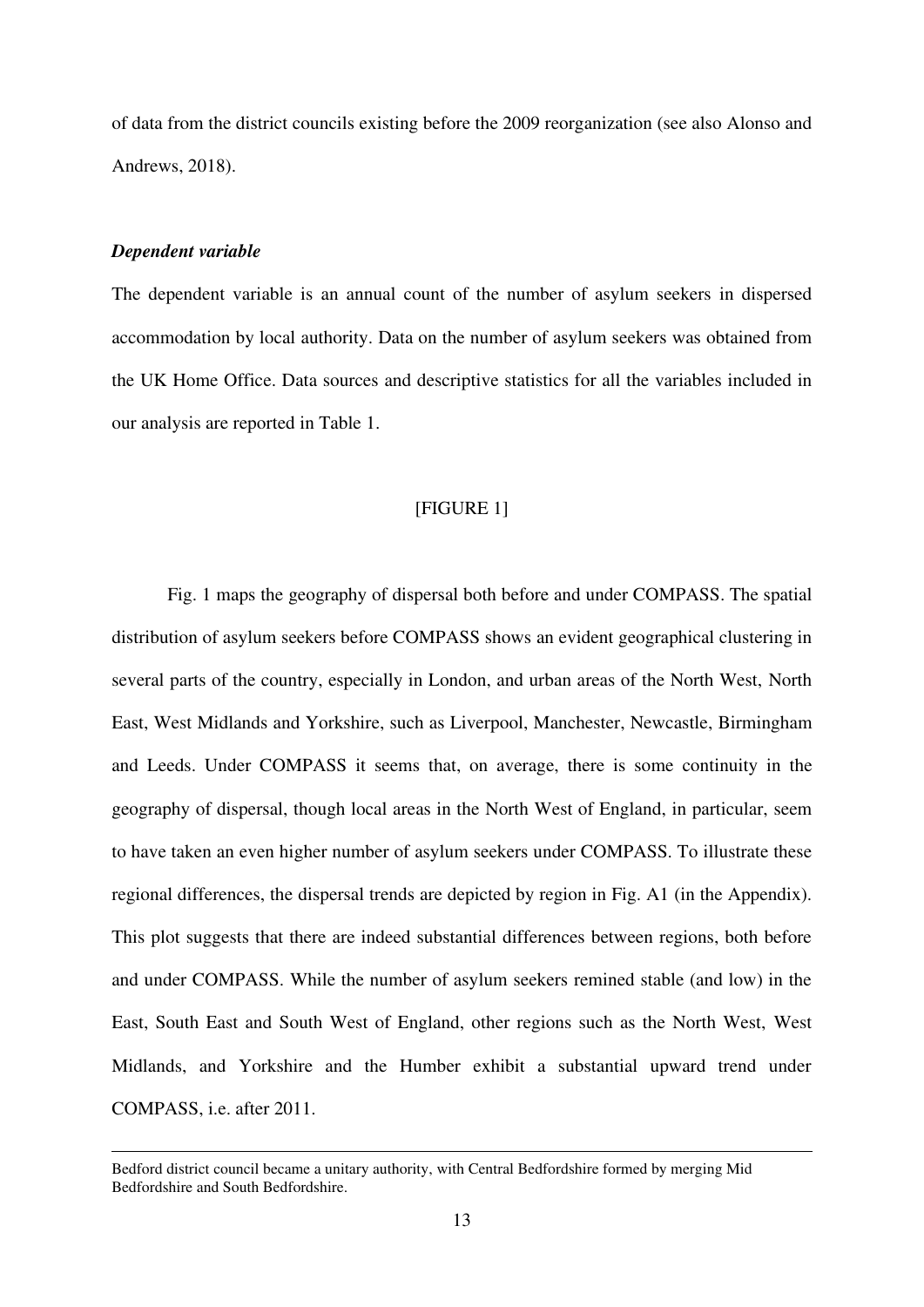#### *Independent variables*

For our first model, we include a dichotomous variable, labelled *Labour Control*, which takes a value of 1 if the Labour party controls the local authority and 0 otherwise (model 1). Our basic assumption is that local authorities ruled by the Labour Party will take more asylum seekers than those with non-Labour party rule in the period after the Conservatives took office alongside the Liberal Democrats. Fig. 2 indicates that this seems to be the case, and that Labour authorities were already accommodating more asylum seekers than other authorities prior to the introduction of the COMPASS contracts, perhaps reflecting a legacy of "municipal socialism" in some areas (Mynott, 2014).

To test the "core" and "swing" voter hypotheses, our second model includes two political dummy variables instead of one. In doing so, we first construct a dummy variable labelled *Swing district* which takes a value of 1 for districts having a share of Labour seats within a  $\pm$  6.2 percentage points margin to the 50% threshold. To select the margin above and below the 50% threshold to consider a district as a swing voter "battleground", we have computed the difference in seat shares between the first party (winner) and the second (main contender) for each local authority, and chose the value of the 10% lowest decile (i.e, the decile closer to the 50% threshold) as the baseline margin to define a district as a swing voter "battleground". The second political dummy variable, labelled as *Labour core constituency*, takes a value of 1 if the Labour Party controls the local authority and that local authority is not among the swing districts.

#### [FIGURE 2]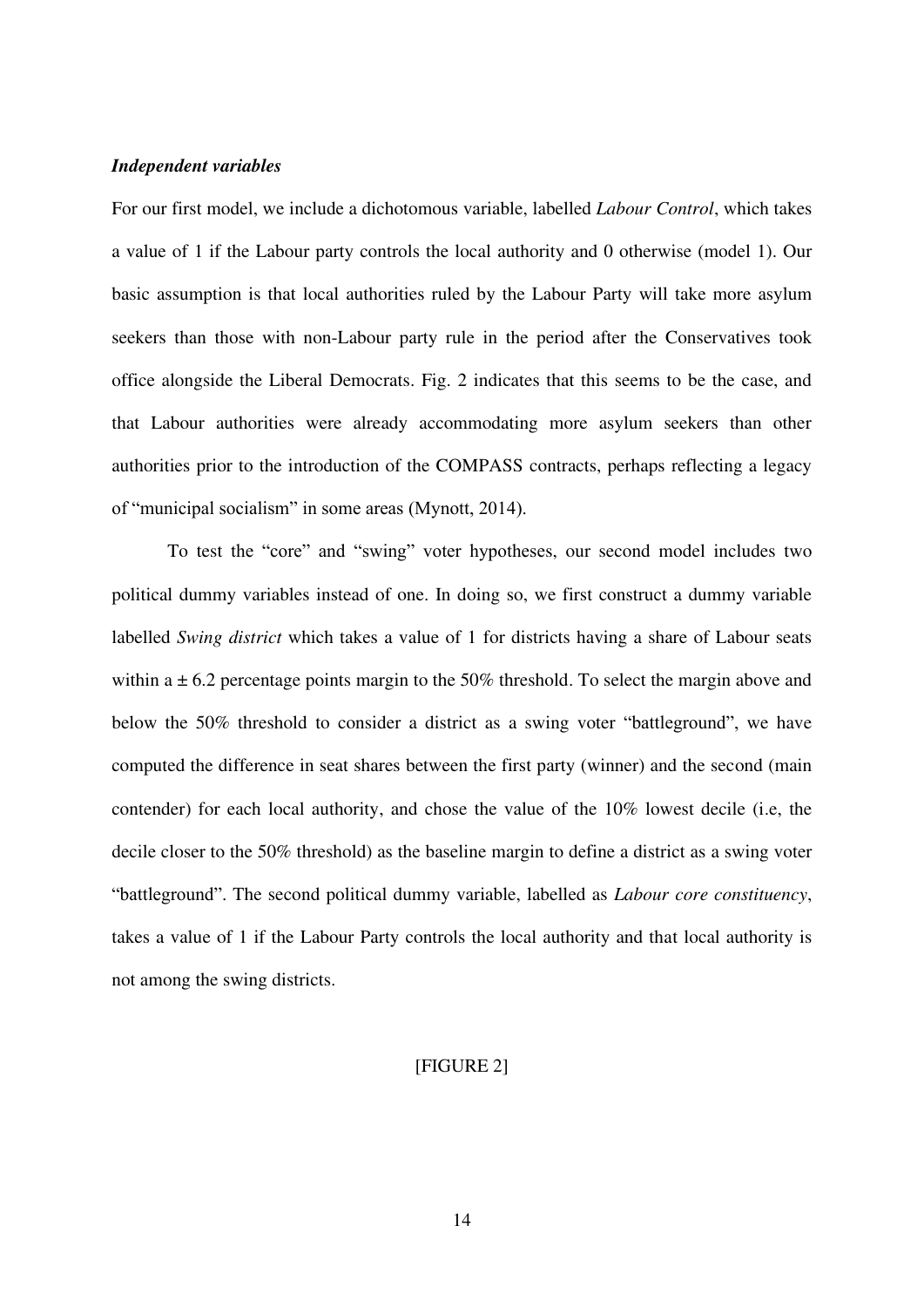Besides the political context, previous research suggests that market logics, such as efficiency and cost-cutting, have shaped the asylum dispersal system in the UK since its implementation in 2000 (Darling, 2016a; 2016b). This reliance on market logics and contractors' predilection for "parking" might have led to greater accommodation of asylum seekers in low-cost places (Darling, 2016b). We attempt to account for this possibility by including in both models 1 and 2 the deflated median housing price in each local authority at the year's end.

To account for the impact of local capacity on dispersal decisions we include in our models two different indicators: i) the availability of housing accommodation; and, ii) the administrative capacity available to provide support to asylum seekers. To measure the former, we gauge the number of vacant dwellings per one thousand inhabitants for each local authority and year. As a proxy for local authorities' capacity to support asylum seekers, we deploy an index of administrative capacity which captures the resources devoted by local authorities to central services (e.g., finance, internal audit) and management and support services (e.g., human resources, IT). This indicator gauges the volume of administrative reserves potentially available to better manage dispersal, and is constructed by normalizing the expenditure on central administration services in a 0,1 range for each year, with a higher score indicating higher capacity. Formally, *ddmin capacity* =  $[cs - min(cs)] / [max(cs) - min(cs)]$ , where *cs* represents expenditure on central administration per capita.<sup>2</sup>

#### *Control variables*

Our estimates are adjusted for a set of covariates other than political control, housing prices and local capacity that might explain asylum seekers' dispersal. First, we attempt to control

<sup>&</sup>lt;sup>2</sup> Data on central administration costs are collected annually in accordance with the Chartered Institute for Public Finance and Accounting (CIPFA)'s Financial Reporting Standard 17.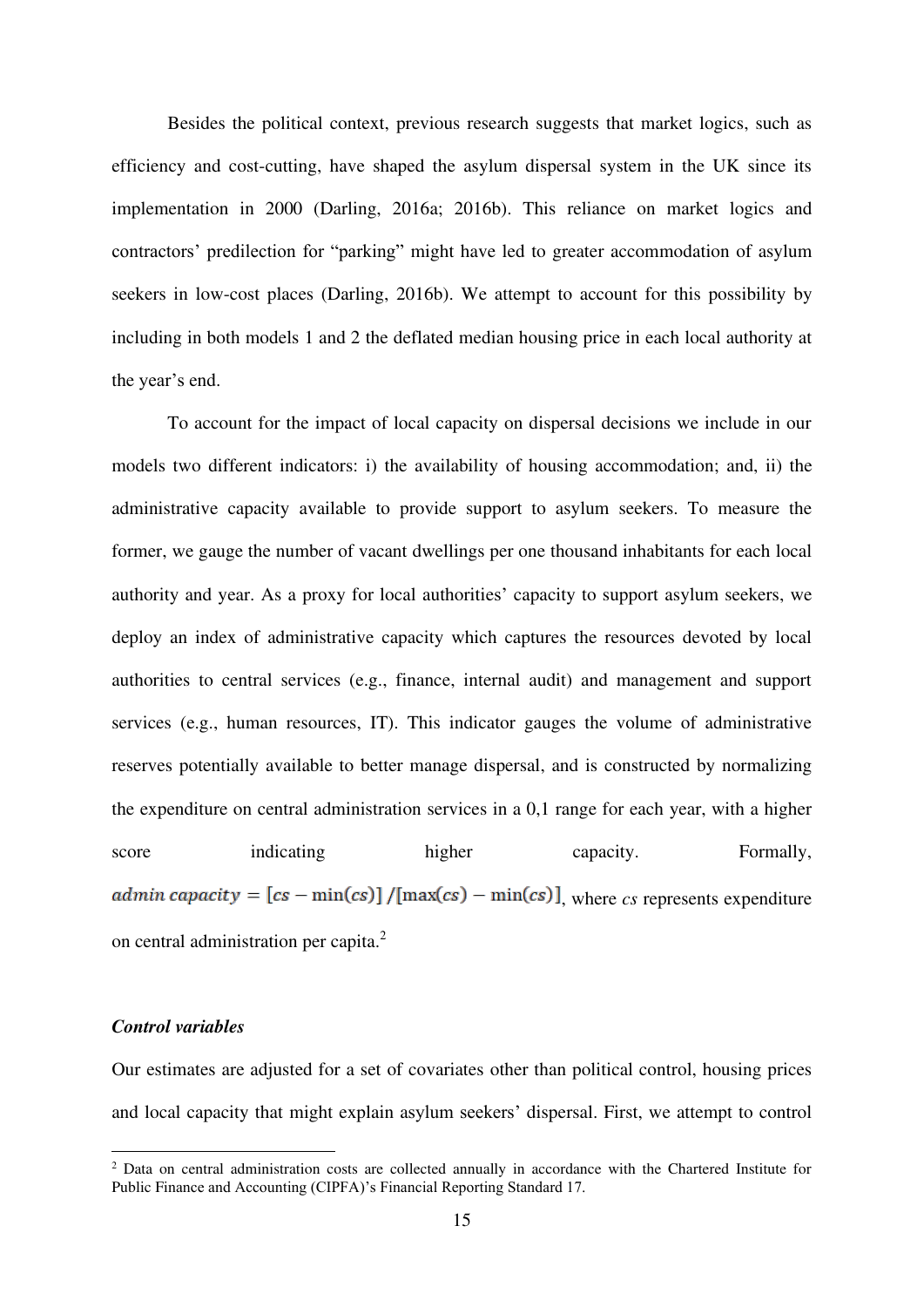for the possibility that some areas are intrinsically more open and welcoming to immigrants. To do so, we include in our models two additional variables that might capture the relative degree of "welcome" for asylum seekers in an area. Firstly, to proxy for a history of openness to asylum seekers, we add a variable constructed from census data gauging the percentage of local residents whose country of origin is located in Africa, the Middle East or Asia, labelled "foreign-born population". Secondly, to measure the strength of the infrastructure of support made available by the third/voluntary sector, we include in our models the number of charities focused on serving asylum seekers operating in each area. To create this variable, we followed the approach of Mayblin and James (2019) and searched the Charity Commission's Register of Charities database for organizations whose charitable activities included "working for the prevention or relief of poverty" or "providing accommodation/housing" to "asylum seekers" and "refugees".

As an additional adjustment, we include in our models the population of each local authority. The Home Office established a general limit of one asylum seeker per 200 people, hence we anticipate a positive correlation between the number of asylum seekers and the population of each local authority. Next, we account for potential differences in asylum seekers' dispersal between urban and rural areas, by including in our models a dichotomous variable coded 1 for local authorities serving urban populations and 0 for those serving rural populations. To adjust for potential spatial effects from neighbouring local areas, we include in all models the number of asylum seekers in adjacent districts, computed using a rownormalized spatial contiguity matrix (common border between local areas). In addition, we adjust for potential regional disparities by including regional fixed effects in all models. Finally, we include a time trend variable to adjust for temporal patterns in our data.<sup>3</sup>

<sup>&</sup>lt;sup>3</sup> The reason to include in our models a time trend instead of time fixed-effects is to avoid collinearity issues between the year dummies and the interaction terms including the COMPASS dummy variable. Nonetheless, we also report in Tables A1 and A2, estimates with year dummies instead of a time trend to check the robustness of our results. There is very little variation in our estimates across models.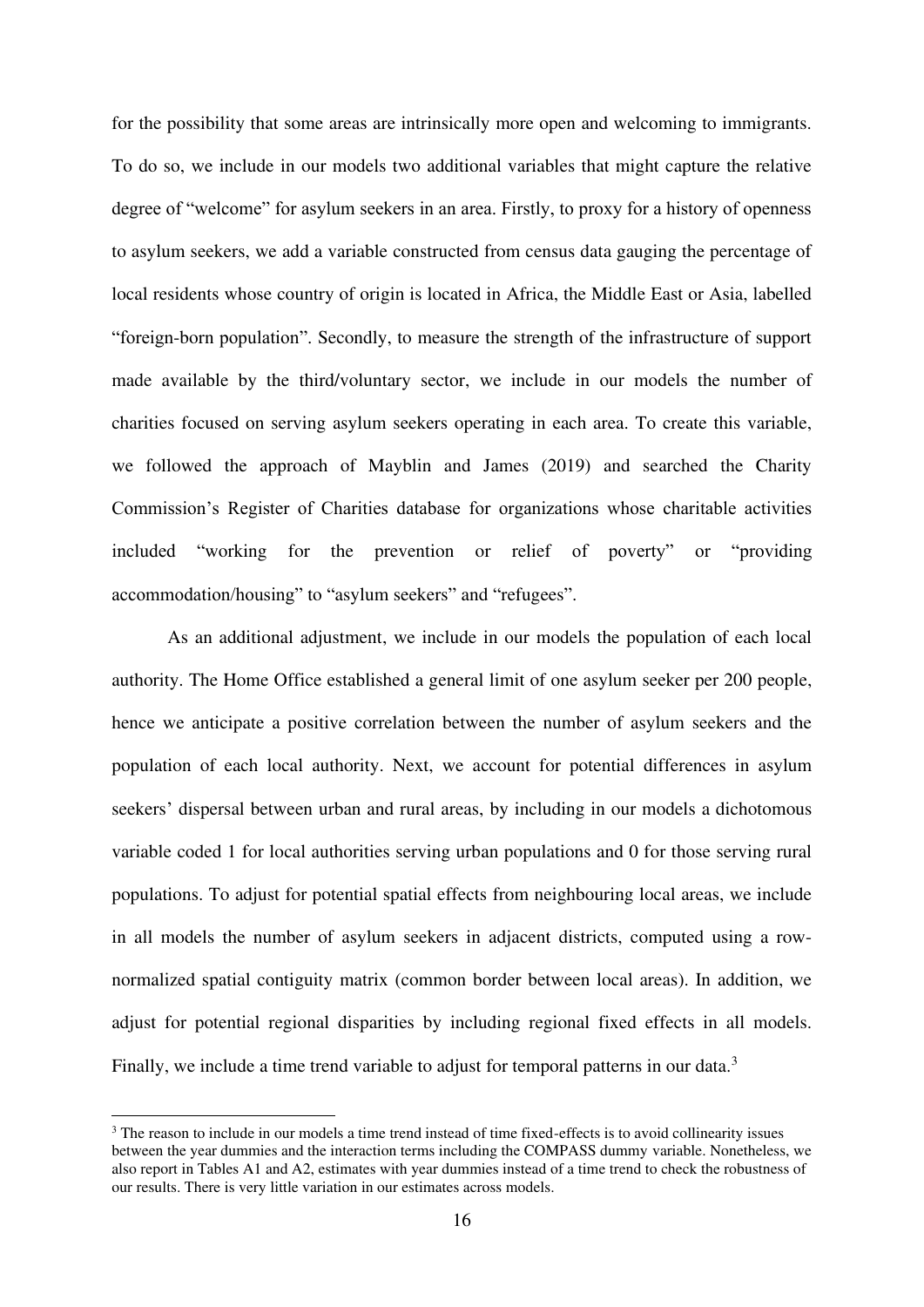#### [ TABLE 1]

#### *Methods*

We fit our data by means of a Zero Inflated Negative Binomial (ZINB) regression model for two main reasons. First, preliminary analysis suggests that the variance of the dependent variable, i.e. the count of asylum seekers dispersed, is much larger than the mean (see Table 1), a condition known as over-dispersion. Second, there is clearly an 'excessive' number of zeroes in our data set (see Figure A2 in the Appendix). ZINB models extend the singleequation negative binomial (NB) model by introducing a two-stage process which can incorporate a potential excess of zeroes in the data-generating process (Cameron and Trivedi, 1998).

In our case, the first stage of the model includes a logit regression model predicting the probability of whether asylum seekers would be accommodated at all in a given local authority during the period under analysis. It seems plausible to expect that the potential factors explaining the presence of "always zeroes" in our data set, would be very similar to those factors explaining the actual number of asylum seekers that are accommodated by local authorities. Hence, we propose to include in the logit part of our ZINB models the main independent variables of interest, i.e., Labour control, housing prices, and local area capacity, plus the control covariates (percentage of foreign-born population, number of charities, population, and urban area).

Several statistical tests support our choice of a ZINB model. Specifically, Akaike's information criterion (AIC) and Bayesian information criterion (BIC) for the fitted models provide statistical evidence in favour of the ZINB model over both the single-equation NB model and the Poisson model (see tables 2, 3, A3, and A4). Although both the AIC and BIC point to the appropriateness of the ZINB model, we also estimate a single-equation NB model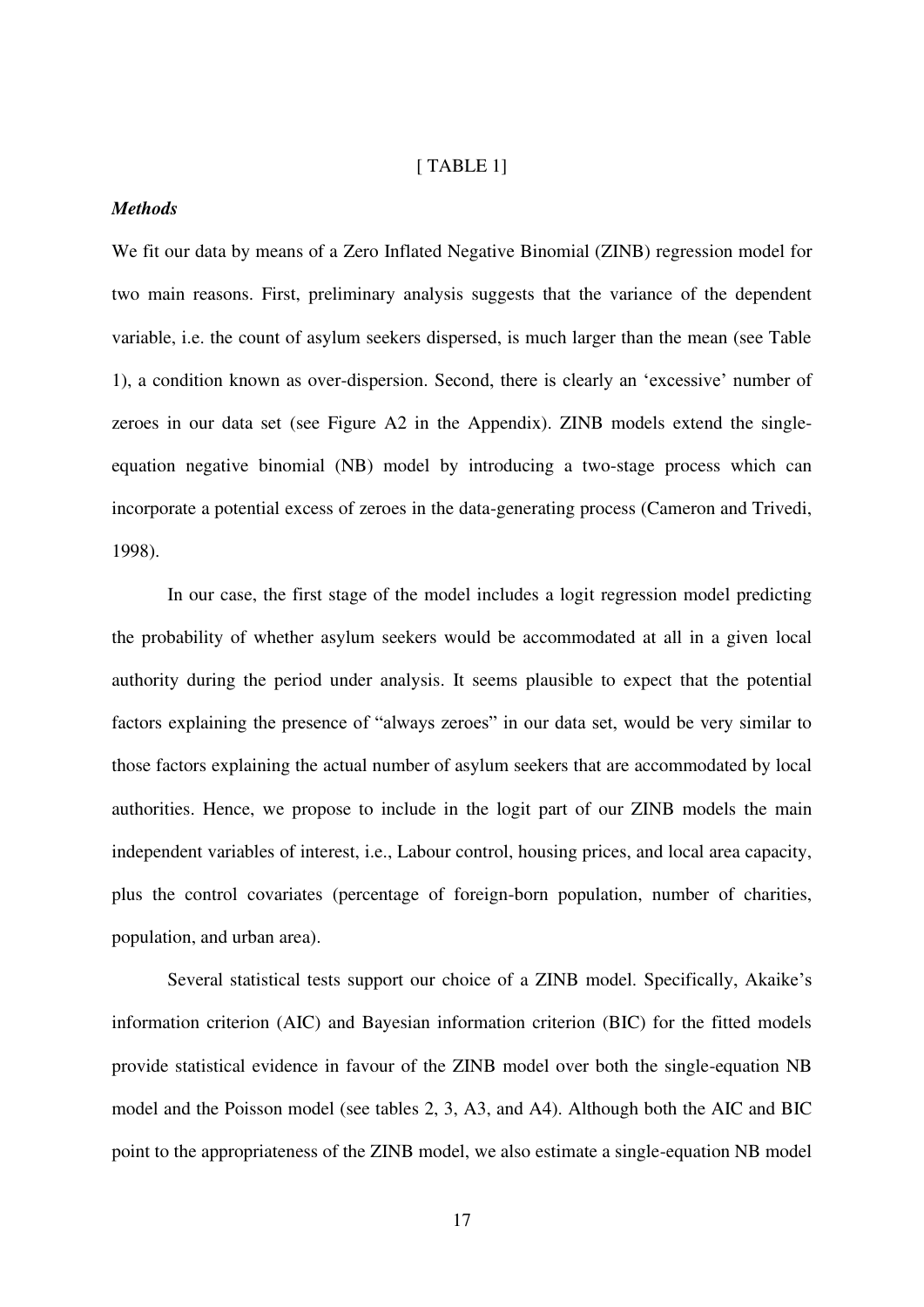and a Poisson model to check the robustness of our results to different model specifications (reported in Appendix A; tables A3 and A4).

#### **Results**

#### *Baseline results*

We begin our analysis by focusing on the whole dispersal period, that is, without distinguishing between observations before and after COMPASS. Table 2 reports ZINB estimates for models 1 and 2. Starting with the logit part of the model, it should be highlighted that the logit part of a ZINB model predicts the probability of membership in the *always zero* group (i.e., those local authorities who would not accommodate asylum seekers at all), which means that a negative coefficient should be interpreted as an increase in the probability of taking asylum seekers, and a positive coefficient should be interpreted as a decrease in the probability of accommodating asylum seekers. Our results suggest, first, that the political ideology of the ruling party influences the likelihood of a local authority refusing to participate in the dispersal system. In particular, the coefficient for *Labour control* is negative, suggesting that local authorities with left-wing party rule appear (on average) to be more likely to agree to take asylum seekers, when compared to those with any other form of political control. By contrast, the coefficient for housing prices is positive and, thus, negatively correlated with the likelihood of taking any asylum seekers. Consistent with our expectations, the number of vacant dwellings and administrative capacity increase the probability of participation in the dispersal system. Likewise, foreign-born population, the number of refugee charities, population and urban location are associated with acceptance of at least some asylum seekers.

The results of the NB part of the model predicting the number of accommodated asylum seekers are also reported in Table 2. Starting with the political variables, our results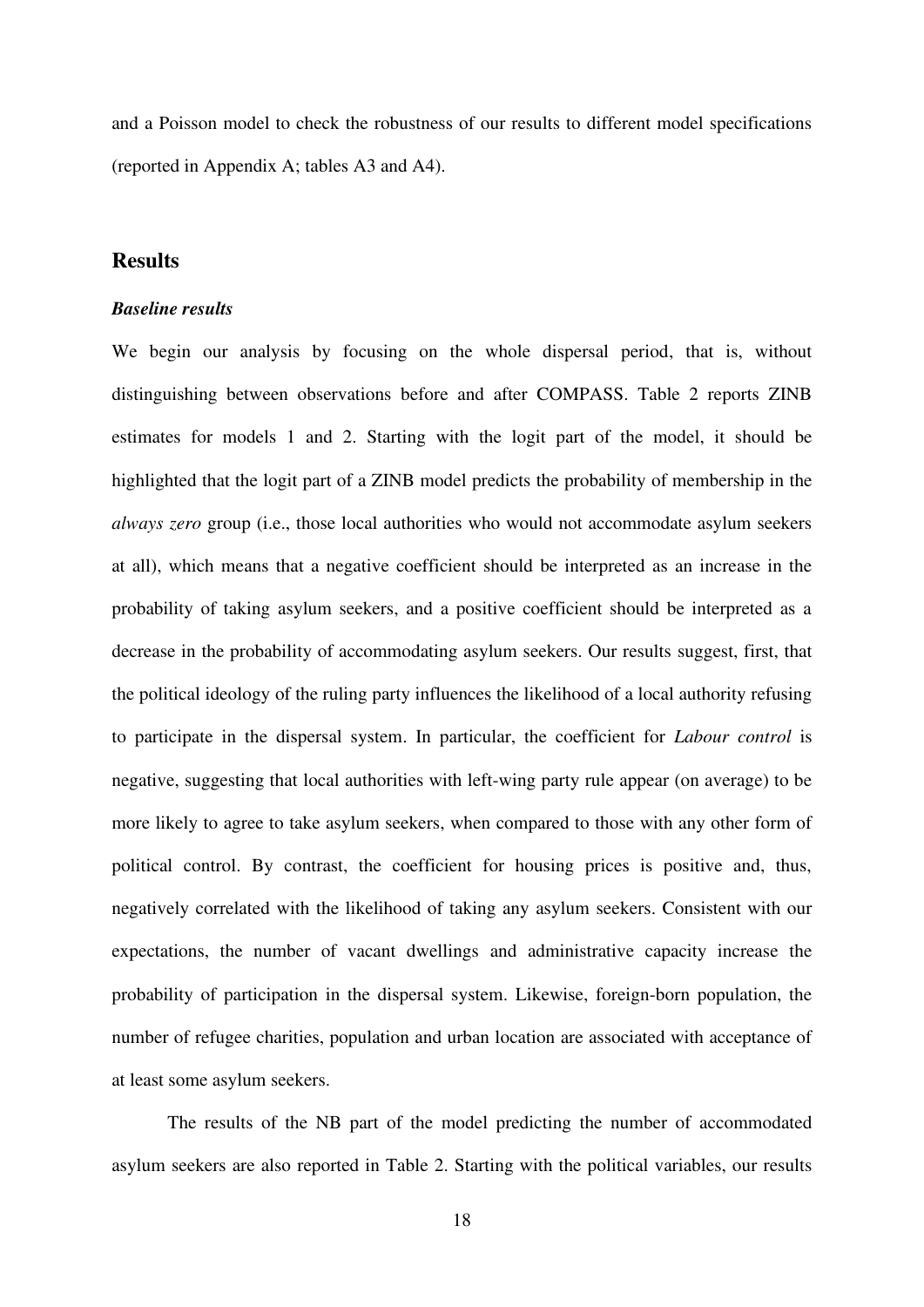for model 1 suggest that, for the whole dispersal period for which data are available, Labour party control of a local authority is associated with a predicted increase in the number of accommodated asylum seekers by a factor of  $1.28$  (exp(0.25)), i.e. an increase of about 28%. Turning our attention to Model 2, the estimates suggest that, for the whole period under analysis, the difference in the logs of the number of asylum seekers is expected to be 0.29 units higher (an increase of about 34%) for Labour controlled districts with a percentage of cabinet seats higher that 56.2%, i.e. those districts labelled *Labour core constituency*, while holding the other variables constant in the model. The coefficient for the variable *Swing district* is also positive, though the magnitude of the standard error suggests that our data are consistent with no effect over the whole dispersal period.

Regarding the second group of independent variables of interest, and consistent with our expectations, housing prices are negatively correlated with the count of asylum seekers for each local authority, and the number of vacant dwellings is positively correlated with the predicted number of asylum seekers. In particular, for a one unit change in housing prices  $(£1,000)$ , the difference in the log of the number of asylum seekers is expected to decrease by 0.008, a decrease of about  $1\%$ , a finding in line with previous studies suggesting that asylum dispersal in the UK was focused in areas of low-cost housing (see, e.g. Phillips, 2006). By contrast, the coefficient for vacant dwellings is positive in all of the models (0.04), meaning that an one unit increase in the number of vacant dwellings per 1000 population is associated with an increase in the count of asylum seekers of about 4%. That said, the measure of administrative capacity does not seem to be related to the number of asylum seekers hosted in each local authority, since the magnitude of the standard error suggests that our data are consistent with no effect over the whole dispersal period.

Finally, conditional on our models and data, there seems to be a positive correlation between three of our adjustment covariates (population, the percentage of residents from the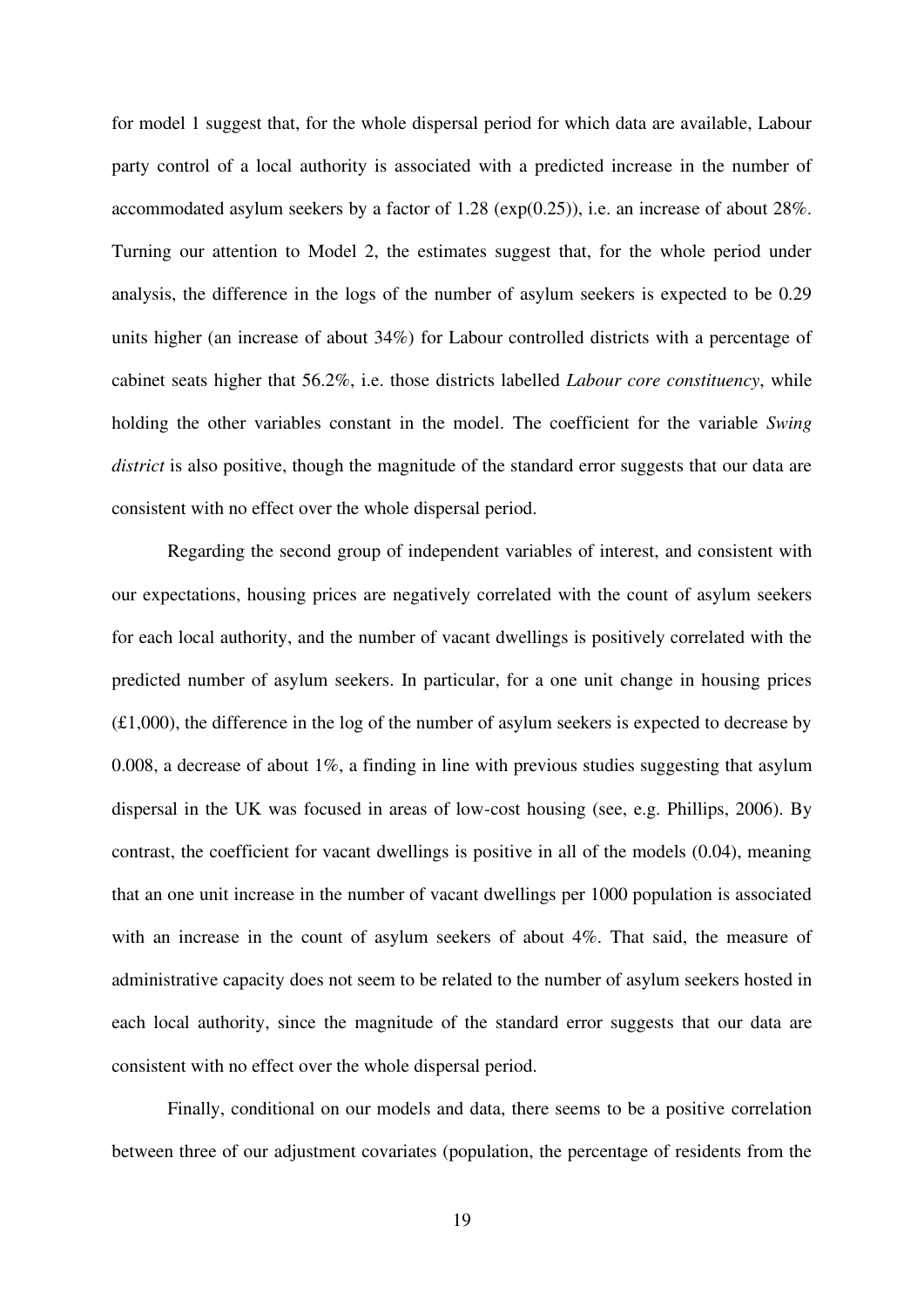Middle-East, Asia, and Africa, and urban area), and the number of asylum seekers' hosted by a local authority. Our estimates also suggest that positive spatial correlation is present.

#### [ TABLE 2]

#### *Determinants of asylum seekers' dispersal before and after COMPASS*

We now turn our attention to the primary objective of this study, i.e. whether there might be differences in the patterns of asylum dispersal before and after COMPASS. To do so, we reestimate both regression models including a set of multiplicative terms interacting our independent variables of interest with a dichotomous variable which switches on for post 2011 observations, i.e., when the COMPASS contracts came into force.

Starting with model 1, our data are consistent with the existence of a substantial COMPASS effect as regards political control, the coefficient for the interaction term between the COMPASS dummy and the *Labour Control* dummy being positive (about 0.57), and the robust standard error suggests that these point estimates are statistically different from zero. Indeed, the expected number of asylum seekers displaced to Labour controlled areas changes by a factor of 1.77 after COMPASS, i.e., an increase of 77%. Moving to model 2 (the "core" and "swing" voter hypotheses), our findings suggest that asylum seekers were dispersed mostly to *Labour core constituency* districts after COMPASS, with an increase of about 127%. By contrast, the interaction term between the COMPASS dummy and the *Swing district* dummy is not statistically significant, suggesting that, conditional on the data and model, there were no differences before and after COMPASS in the number of asylum seekers displaced to areas where the Labour Party won or lost by a narrow margin. The latter results, however, could be affected by the choice of the margin to classify local areas as swing districts (i.e., ±6.2 percentage points margin to the 50% threshold). As a sensitivity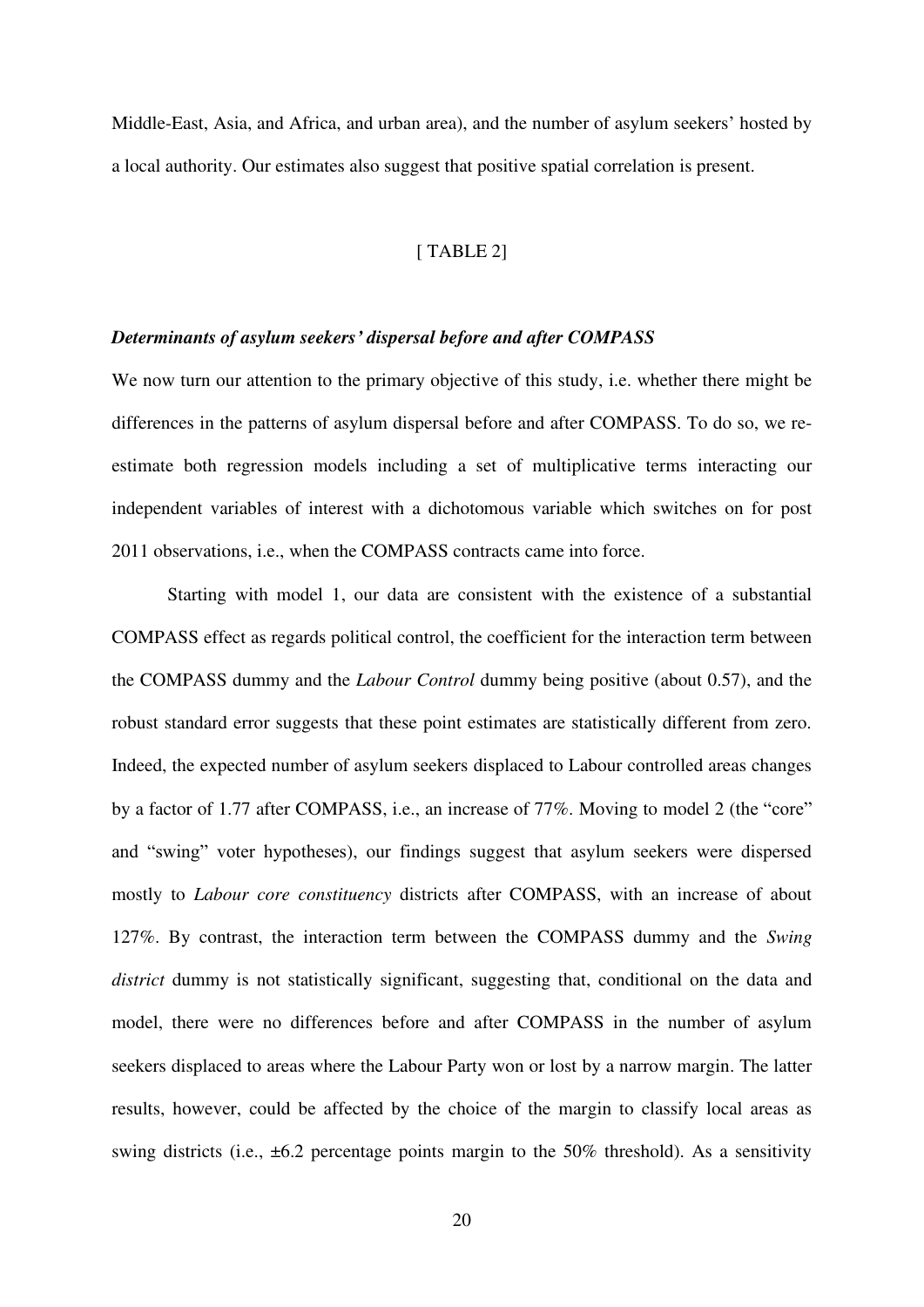test, we therefore repeat the analysis using narrower and wider margins to select swing districts  $(\pm 5\%$  and  $\pm 10\%)$ . The estimates remain virtually identical across models using alternative margins (see Appendix A; table A5).

#### [TABLE 3]

Regarding the potential influence of market logics and local capacity, the coefficients for the interaction terms reported in Table 3 suggest both, a degree of continuity between the mixed provision of the pre-COMPASS dispersal system and the COMPASS contracts regime, but also substantial differences; on the one hand, our data are consistent with the absence of a COMPASS effect as regards the influence of housing prices. By contrast, our data and models are consistent with the existence of a substantial COMPASS effect as regards vacant dwellings and administrative capacity. More specifically, the coefficients for both interaction terms are negative and statistically significant at the 10% level, which suggests that under COMPASS local capacity has become a less important factor explaining asylum seekers' dispersal. In non-linear ZINB models, interaction effects of continuous variables could be difficult to interpret though. Hence, to further facilitate our results interpretation, we provide in Appendix A, Fig. A3 a pictorial representation of the interactions between the COMPASS dummy and our continuous variables of interest, i.e. housing prices, vacant dwellings and the administrative capacity of local authorities. These plots illustrate our findings that, while housing prices seem to be negatively correlated with the number of asylum seekers taken by each LA both before and after COMPASS, there are different patterns before and after COMPASS regarding the correlation between the number of vacant dwellings, administrative capacity and the number of asylum seekers. In particular,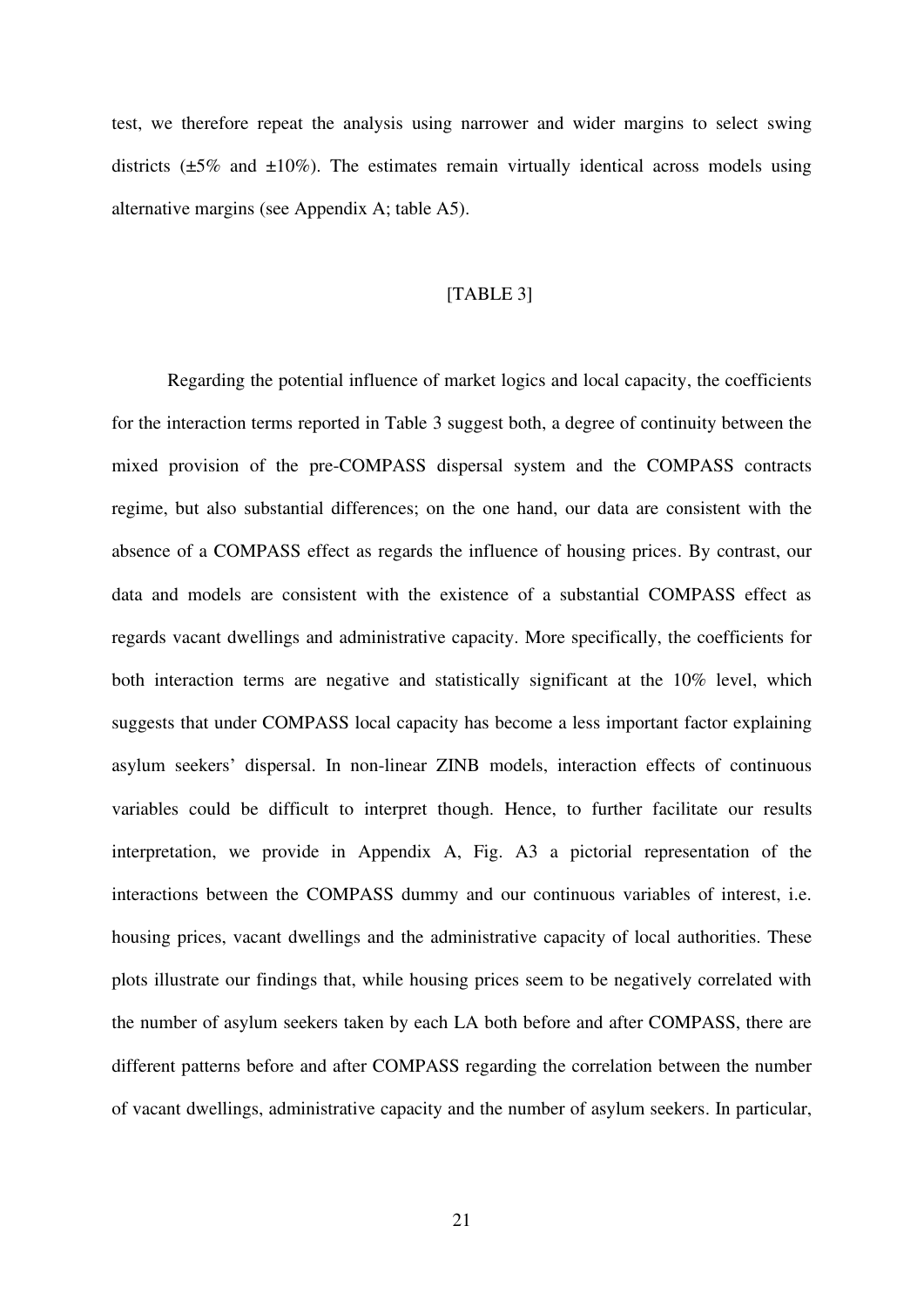both slopes are clearly positive before COMPASS, but are nearly flat or negative under COMPASS.

In sum, our findings suggest that pre-COMPASS dispersal occurred, to a certain extent, in areas with higher administrative capacity and spare housing capacity. However, under COMPASS the political dimension of dispersal has become even more important than before, with dispersals to Labour Party-controlled authorities increasing under the privatized system — particularly in those areas where the Labour Party is strongest — while dispersals to places with high institutional capacity and housing availability have declined, even though contractors are expected to prioritize settling asylum seekers in such places. It is possible that the decreasing importance of administrative capacity is because local authorities no longer provide accommodation services under the privatised dispersal system, while the diminished role played by housing availability may reflect the growing salience of political considerations.

#### **Discussion**

Consistent with the arguments that we develop about the potential for privatization to facilitate distributive political decisions, we find that the centrally-controlled contracting out of the asylum dispersal system in England appears to have resulted in the diversion of social costs to partisan opponents of the governing political party. This finding applies to Labour core constituencies, but swing districts do not appear to be "benefiting" from the privatised dispersal system. Dispersals to core Labour-controlled local authorities have accelerated in the wake of privatization of the dispersal system: a pattern that seems unlikely to be simply the product of a moral commitment to receiving asylum seekers on the part of Labour authorities (see Mynott, 2014). At the same time, technical considerations have become less important determinants of dispersal decisions since the COMPASS contracts were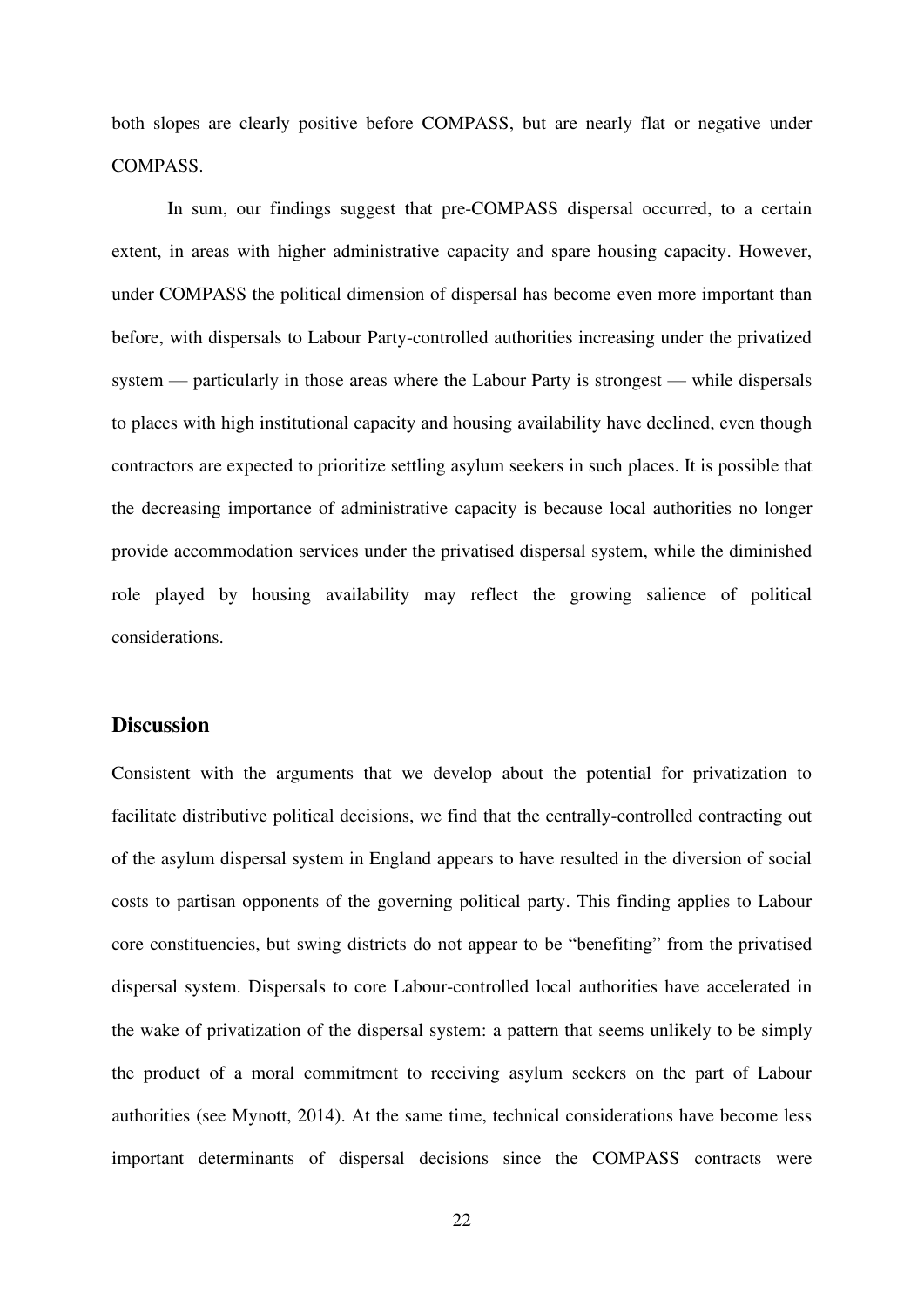introduced. These findings have important implications for theories of distributive politics and for public policy.

Our study advances distributive politics research by confirming the core voter perspective on the distribution of benefits to loyalist constituencies and extending it to the distribution of unwanted costs to places populated by partisan opponents. Using a measure of the dispersion of asylum seekers across England, a policy that is perceived negatively by voters (Robinson and Andersson, 2003), our findings suggest that distributive political decisions may be at work in shaping dispersal outcomes. We also contribute to distributive politics theories by clarifying the ways in which centralized privatization schemes can be deployed as political discipline mechanisms to achieve distributive policy outcomes. Prior research indicates that performance management regimes can serve as a disciplinary mechanism to distribute subnational political costs and benefits in ways that are advantageous to national governments (Bertelli and John, 2010; Bertelli et al., 2014). Our results imply that centralized control over public service contracting too can be deployed by governing parties as a device for realising distributive aims. In particular, by distributing unwanted social and economic costs to the core constituencies of partisan opponents. The weakening role of the institutional capacity supposed to guide the privatized dispersal system adds further weight to this interpretation of our findings, and highlights that future studies should always compare the relative salience of political and technical considerations.

In addition to the distributive politics literature, our findings can inform scholarship on privatization by highlighting that contractors may play a key role in translating the policy goals of governing parties. We are unable to pinpoint the precise mechanisms through which the UK government may have encouraged or allowed contractors providing dispersal services to target opponent constituencies on this occasion. The distributive dimension of dispersal is not formally acknowledged in the COMPASS contracts, but it may, of course, have

23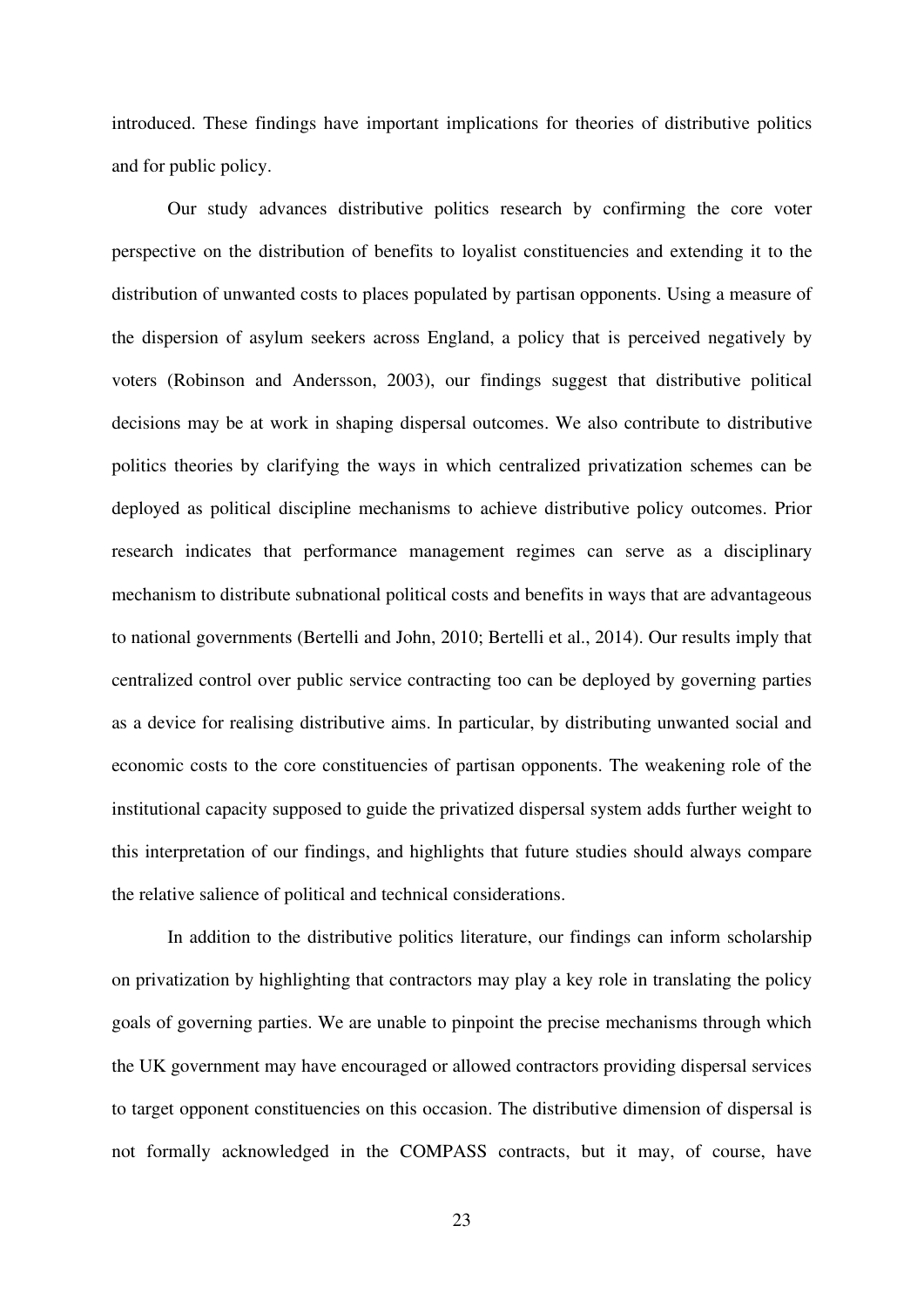informally influenced the award and renewal of the COMPASS contracts. Relationships between business and the Conservative-led Coalition Government were very close (Dommett, Hindmoor and Woods, 2017), with the outsourcing industry becoming an established base of elite power (Froud et al., 2017), albeit one often dependent upon political sponsorship (Greasley, forthcoming). In-depth research dealing with the relationships between the contractors providing asylum dispersal services and governing parties is therefore needed to fully understand the extent to which contractors respond to distributive signals from ruling politicians.

The results of our study highlight some of the challenges that distributive politics can pose for policy-makers at the national, regional and local levels. Scholars and practitioners have long draw attention to the issue of territorial justice in the distribution of public goods and services (e,g, Boyne and Powell, 1991; Kirby and Pinch, 1983; Smith, 1994). Our analysis illustrates that questions of territorial justice are also likely to apply to the distribution of the perceived burdens associated with certain public policies. In a centralized and majoritarian political system, such as that in the UK, it may be especially difficult to guard against the dysfunctional consequences of distributive politics. However, the potential for distributive decisions to distort public policy implementation could be mitigated by restricting the scope for manipulation of the funding mechanisms used to allocate resources to local authorities on the basis of need (John and Ward, 2001). Indeed, English councils have requested that the present funding regime be updated to acknowledge the additional resources needed to manage asylum dispersal (Home Affairs Committee, 2018).

The research also provides valuable lessons for the public organizations responsible for managing social policy implementation at the local level. While distributive policies may place additional and unforeseen "burdens" on local authorities, it is possible that those authorities can re-imagine the ways in which such burdens can be regarded and addressed.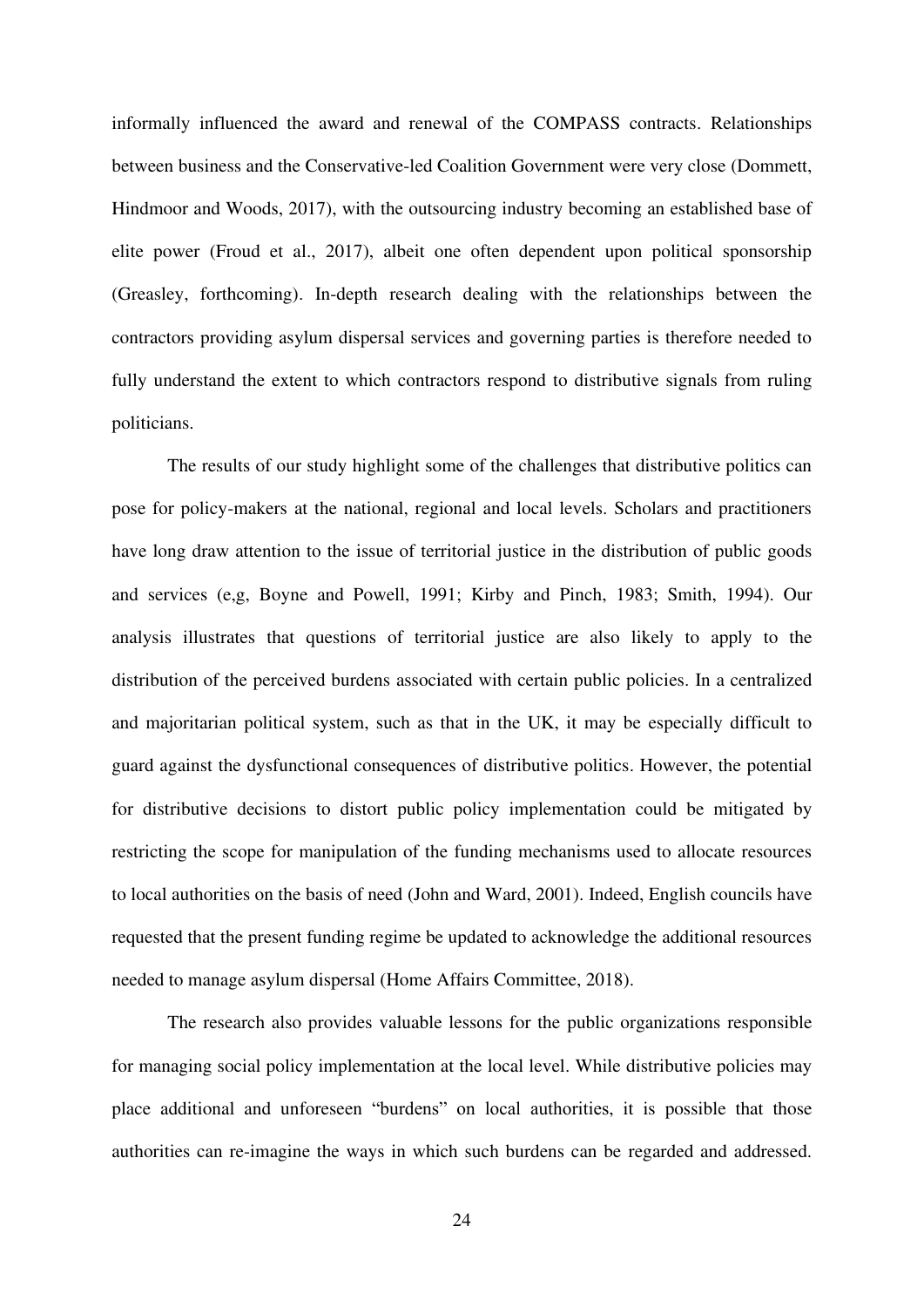For example, some UK cities have been effective in welcoming the presence of asylum seekers in ways that may be conducive to the growth of a "culture of refuge" (Darling, 2010). Ultimately, though, the challenge of meeting new and unexpected human needs is likely to require additional human and material resources (Andrews et al., 2013). For English local authorities to increase their capacity to resist the potentially harmful effects of centralized distributive decisions they would therefore seem likely to benefit most from greater revenueraising powers and authority; including, through greater involvement in asylum dispersal decisions.

Overall, our study contributes to the growing literature on distributive politics by providing statistical evidence of the propensity of governing parties to utilise privatisation as a means to achieving distributive policy outcomes. We hope that our study provides a foundation for further theoretical development and empirical tests for other countries, policy areas and outcomes.

### **References**

- Alonso, J. M., and Andrews, R. 2018. The Politics of Public Housing Reform: Local Government Stock Transfer in England. *International Public Management Journal*, 21(3), 392-412.
- Alonso, J-M., Clifton, J. and Díaz-Fuentes, D. 2017. The Impact of Government Outsourcing on Public Spending: Evidence from European Union Countries. *Journal of Policy Modeling*, 39(2): 333-348.
- Andrews, R., Boyne, G.A., Meier, K.J., O'Toole, L.J. and Walker, R.M. 2013. Managing Migration? EU Enlargement, Local Government Capacity and Performance in England. *Public Administration*, 91(1): 174-193.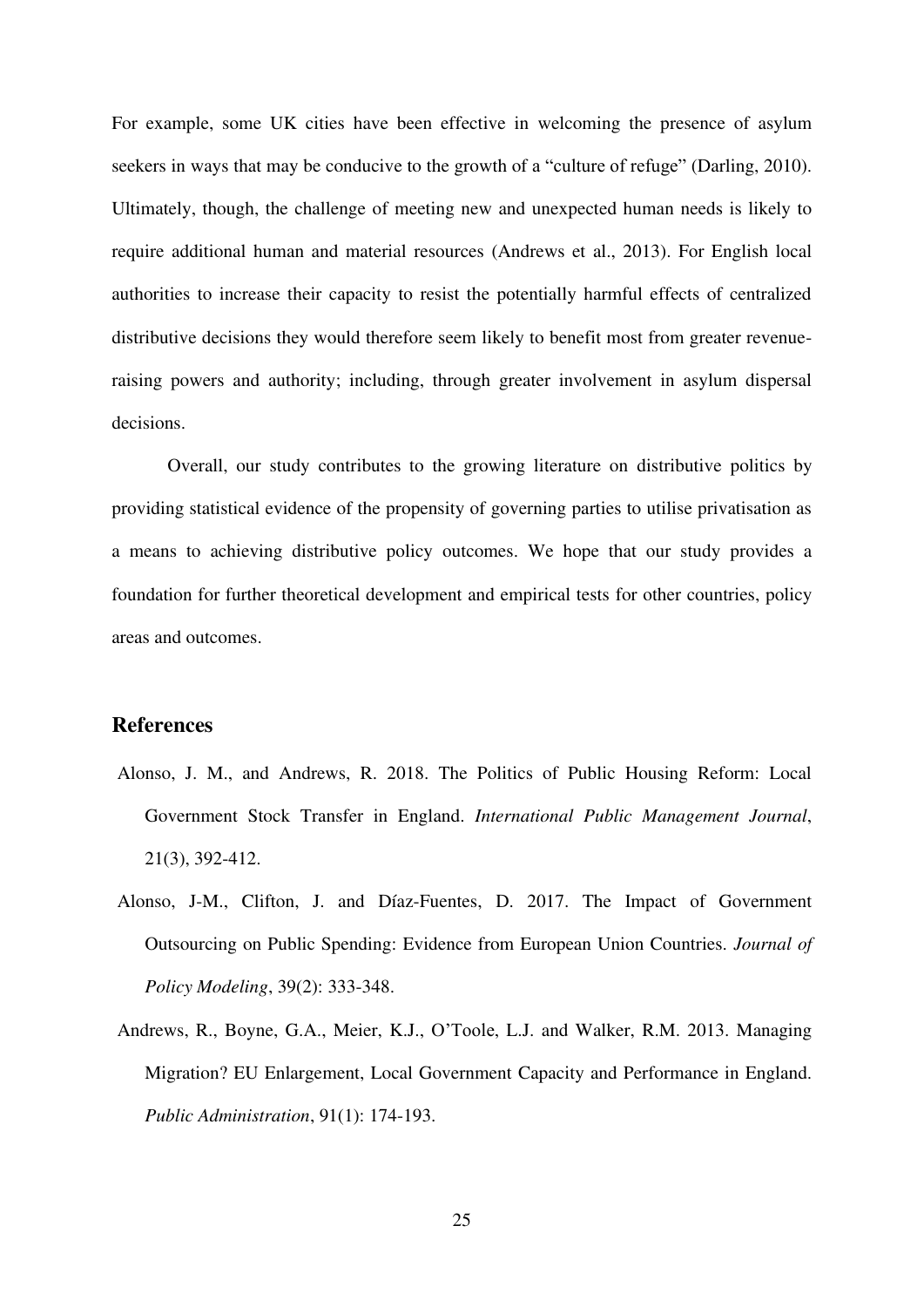- Asher, S. and Novosad, P. 2017. Politics and Local Economic Growth: Evidence from India. *American Economic Journal: Applied Economics*, 9(1): 229–273.
- Asylum Information Database (2019) *Housing out of Reach? The Reception of Refugees and Asylum seekers in Europe*. European Council on Refugees and Exiles.
- Bel, G. and Fageda. 2017. What Have we Learned from the Last Three Decades of Empirical Studies on Factors Driving Local Privatisation? *Local Government Studies*, 43(4): 503- 511.
- Bertelli, A.M. and John, P. 2010. Government checking government: How performance measures expand distributive politics. *Journal of Politics*, 72(2): 545-558.
- Bertelli, A.M., Connolly, J.M., Mason, D.P. and Conover, L.C. 2014. Politics, Management, and the Allocation of Arts Funding: Evidence from Public Support for the Arts in the UK. *International Journal of Cultural Policy*, 20(3): 341-359.
- Biais, B. and Perotti, E. 2002. Machiavellian Privatization. *American Economic Review*, 92(1): 240-258.
- Boyne, G. and Powell, M. 1991. Territorial Justice: A Review of Theory and Evidence. *Political Geography Quarterly*, 10(3): 263-281.
- Brady, D. 2018. Councils could withdraw from providing asylum seeker accommodation, MPs warn. *Public Finance*, 19<sup>th</sup> December.
- Brown, T.L., Potoski, M. and Van Slyke, D.M. 2006. Managing Public Service Contracts: Aligning Values, Institutions, and Markets. *Public Administration Review*, 66(3): 323- 331.
- Bruttel, O. 2005. Contracting-out and Governance Mechanisms in the Public Employment Service (No. SP I 2005-109). *WZB Discussion Paper*.
- Cameron, A.C. and Trivedi, P.K. 1998. *Regression Analysis of Count Data*. New York: Cambridge University Press.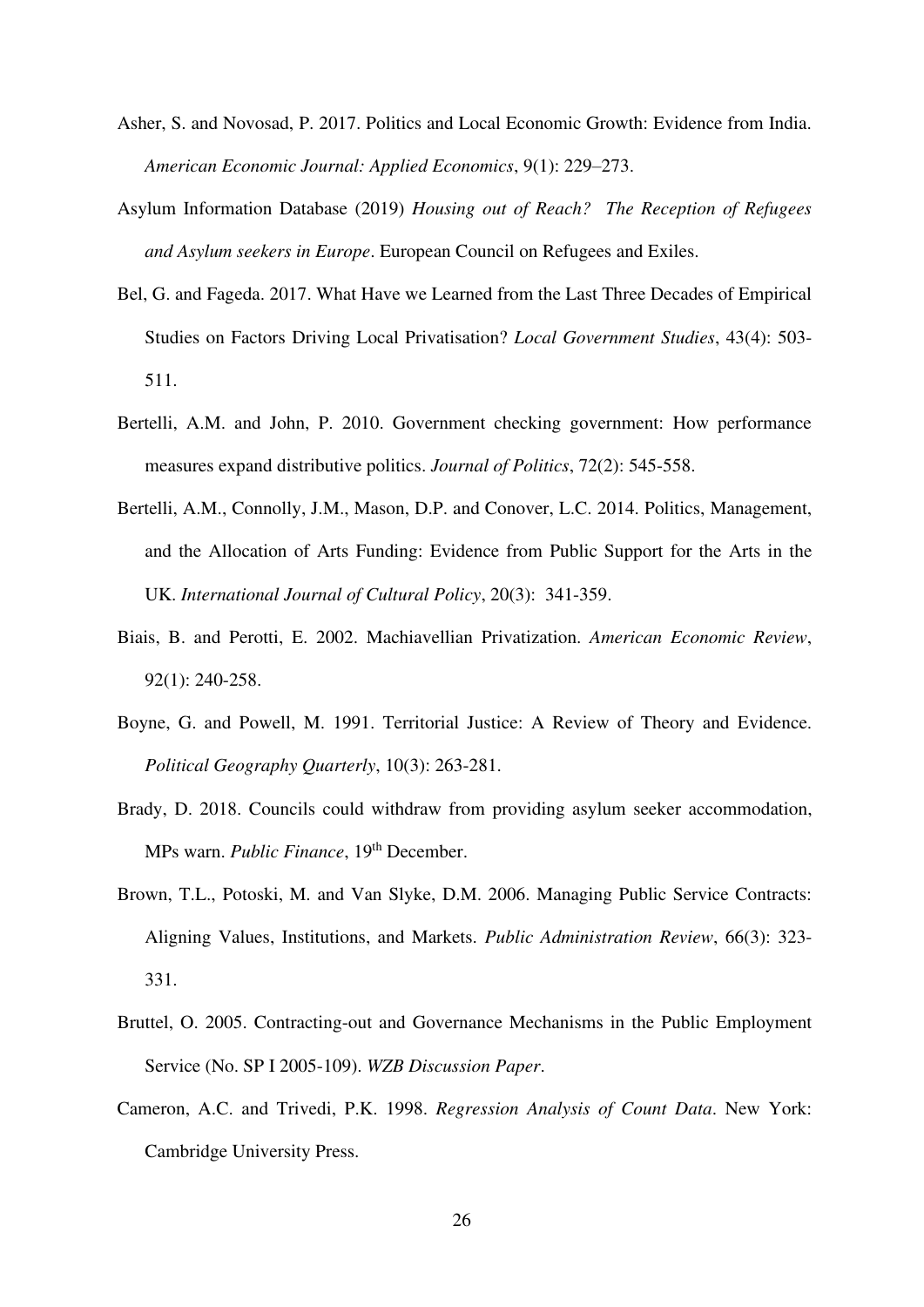- Cox, G.W. 2009. Swing Voters, Core Voters, and Distributive Politics. In: I. Shapiro, S.C. Stokes, E.J. Wood and A.S. Kirshner (eds) *Political Representation*. Cambridge: Cambridge University Press, 342-357.
- Darling, J., 2010. A City of Sanctuary: The Relational Re-imagining of Sheffield's Asylum Politics. *Transactions of the Institute of British Geographers*, 35(1): 125-140.
- Darling, J. 2016a. Privatising Asylum: Neoliberalisation, Depoliticisation and the Governance of Forced Migration. *Transactions of the Institute of British Geographers*, 41(3): 230-243.
- Darling, J. 2016b. Asylum in Austere Times: Instability, Privatization and Experimentation within the UK Asylum Dispersal System. *Journal of Refugee Studies*, 29(4): 483-505.
- Dellmuth, L.M., Schraff, D. and Stoffel, M.F., 2017. Distributive Politics, Electoral Institutions and European Structural and Investment Funding: Evidence from Italy and France. *JCMS: Journal of Common Market Studies*, 55(2): 275-293.
- Dixit, A. and Londregan, J. 1996. The Determinants of Success of Special Interests in Redistributive Politics. *Journal of Politics*, 58(4): 1132–1155.
- Domberger, S. and Jensen, P.H. 1997. Contracting Out by the Public Sector: Theory, Evidence, Prospects. *Oxford Review of Economic Policy*, 13(4): 67-78.
- Dommett, K., Hindmoor, A. and Wood, M. 2017. Who Meets Whom: Access and Lobbying During the Coalition Years. *The British Journal of Politics and International Relations*, 19(2): 389-407.
- Finn, D. 2008. *'Welfare Markets': Lessons from Contracting out the Delivery of Welfare to Work Programmes in Australia and the Netherlands*. York: Joseph Rowntree Foundation.
- Foster, E.A., Kerr, P. and Byrne, C. 2014. Rolling Back to Roll Forward: Depoliticisation and the Extension of Government. *Policy & Politics*, 42(2): .225-241.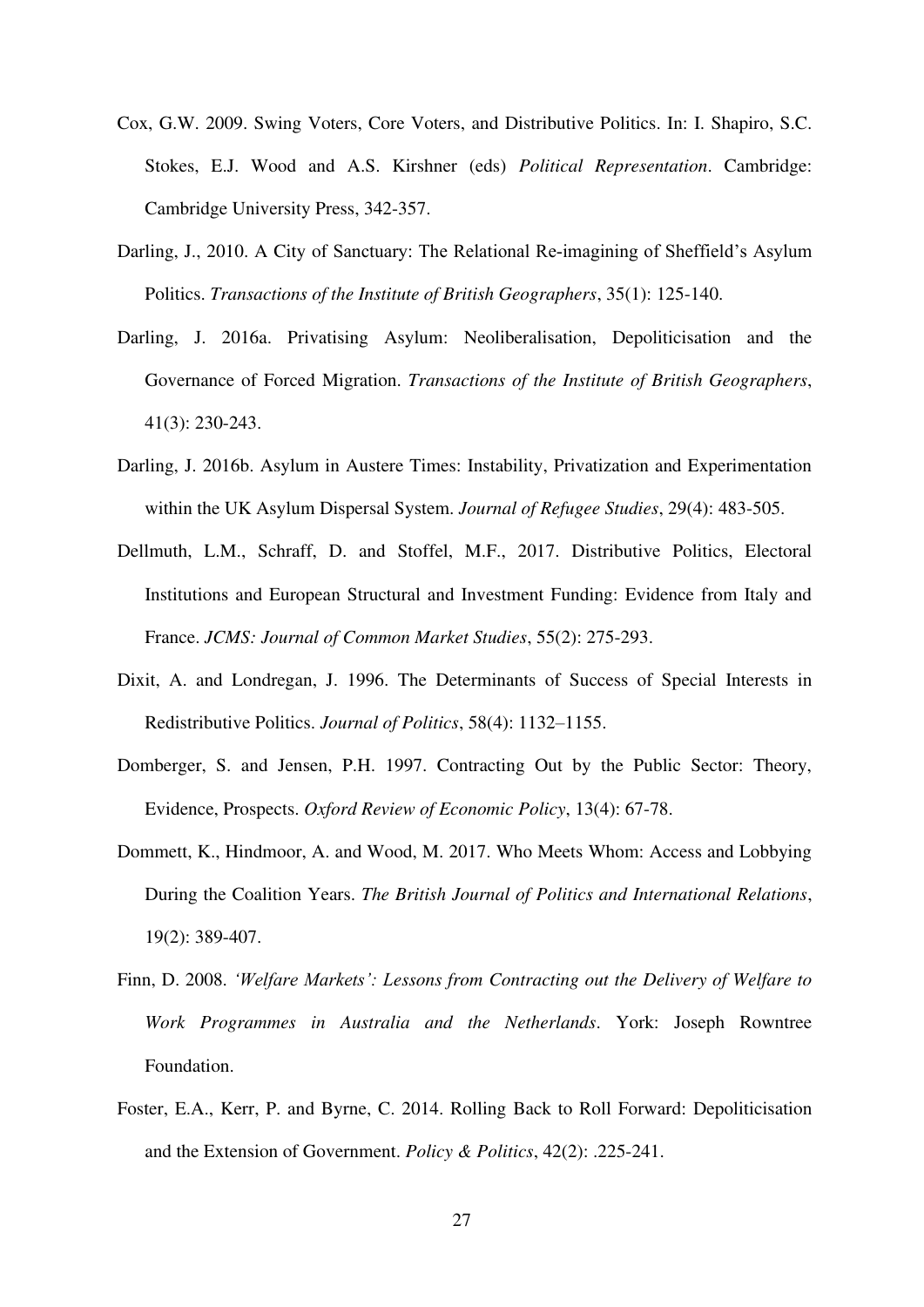- Fratesi, U., Percoco, M. and Proietti, P. 2019. Who Welcomes them? Determinants of the Spatial Distribution of Asylum Seekers in Italy. *Regional Studies*, 53(1): 118-130.
- Froud, J., Johal, S., Moran, M. and Williams, K. 2017. Outsourcing the State: New Sources of Elite Power. *Theory, Culture & Society*, 34(5-6): 77-101.
- Golden, M. and Min, B. 2013. Distributive Politics Around the World. *Annual Review of Political Science*, 16: 73-99.
- Golden, M. and Picci, L. 2008. Pork-Barrel Politics in Postwar Italy, 1953–94. *American Journal of Political Science*, 52(2): 268–289.
- Greasley, S. Forthcoming. Mutual Dependence or State Dominance? Large Private Suppliers and the British state 2010–15. *Public Administration*.
- Hernes, V. 2017. Central Coercion or Local Autonomy? A Comparative Analysis of Policy Instrument Choice in Refugee Settlement Policies. *Local Government Studies*, 43(5): 798-819.
- Home Affairs Committee. 2018. Asylum Accommodation: Replacing COMPASS. Thirteenth Report of Session 2017–19. London: House of Commons.
- Hynes, P. 2011. *The Dispersal and Social Exclusion of Asylum Seekers*. Chicago: University of Chicago Press.
- Independent Chief Inspector of Borders and Immigration (ICIBI). 2018. *An Inspection of the Home Office's Management of Asylum Accommodation Provision*. London: ICIBI.
- Innes, A.J. 2010. When the Threatened Become the Threat: The Construction of Asylum Seekers in British Media Narratives. *International Relations*, 24(4): 456-477.
- John, P. and Ward, H. 2001. Political Manipulation in a Majoritarian Democracy: Central Government Targeting of Public Funds to English Subnational Government, in Space and Across Time. *The British Journal of Politics & International Relations*, 3(3): 308- 339.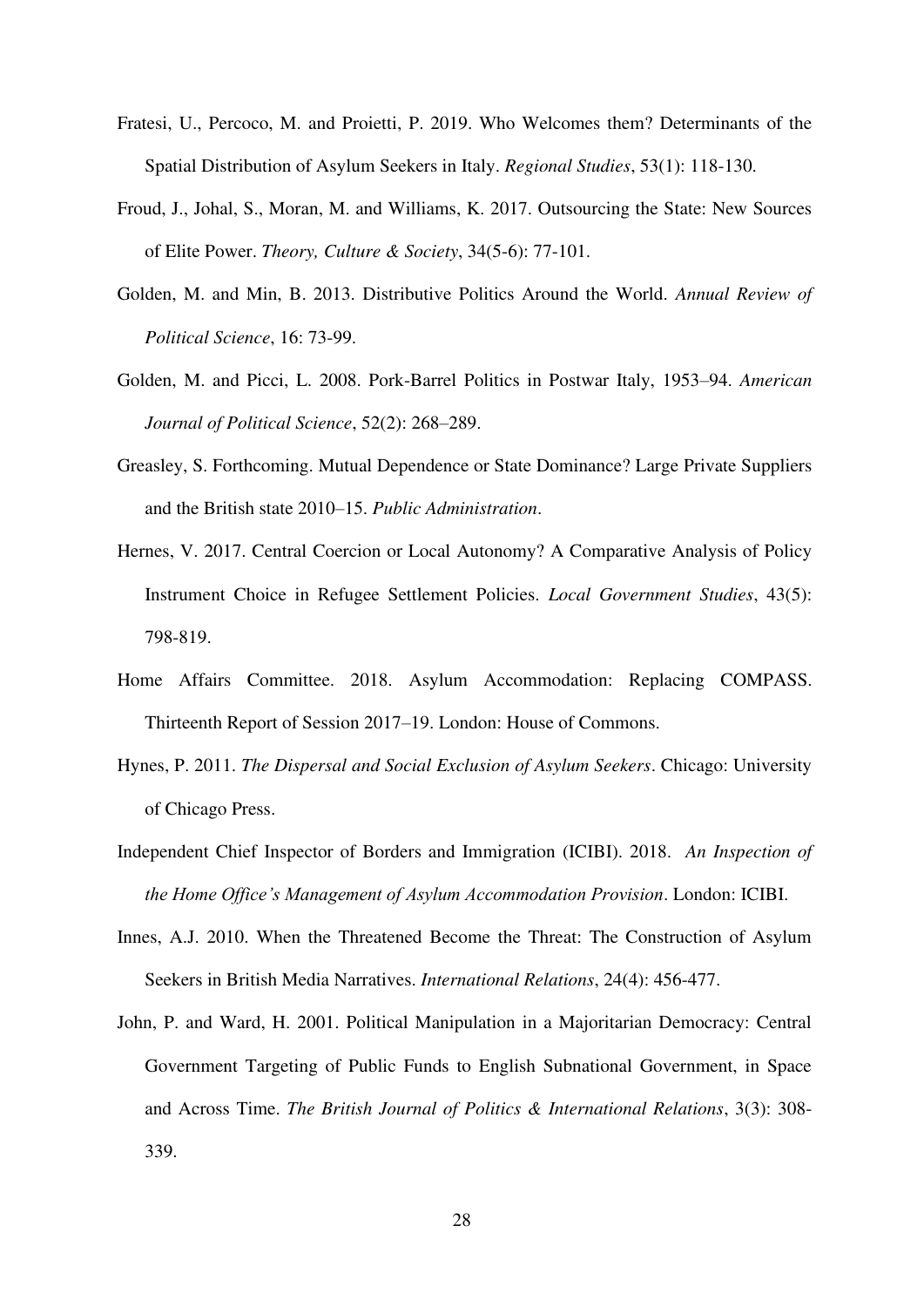- Johnston, R.J. 1977. Environment, Elections and Expenditure: Analyses of Where Governments Spend. *Regional Studies*, 11(6): 383–394.
- Kirby, A. and Pinch, S. 1983. Territorial Justice and Service Allocation. In: M. Pacione (ed) *Progress in Human Geography*. London: Croom Helm, 223-250.
- Koning, P. and Heinrich, C.J. 2013. Cream‐skimming, Parking and Other Intended and Unintended Effects of High‐powered, Performance‐based Contracts. *Journal of Policy Analysis and Management*, 32(3): 461-483.
- Lasswell, H.D. 1936. *Politics: Who Gets What, When, How*. New York: McGraw-Hill
- Lindbeck, A. and Weibull, J.W. 1987. Balanced-budget Redistribution as the Outcome of Political Competition. *Public Choice*, 52(3): 273–297.
- Livert, F. and Gainza, X. 2018. Distributive Politics and Spatial Equity: The Allocation of Public Investment in Chile. *Regional Studies*, 52(3): 403-415.
- Luca, D. 2018. Picking Winners at the Ballotbox: Votes, Polarization, and Local Economic Growth in Turkey. ERF Working Paper Nr. 1232.
- Luca, D. and Rodríguez-Pose, A. forthcoming. Building Consensus: Shifting Strategies in the Territorial Targeting of Turkey's Public Transport Investment. *Regional Studies*.
- Mayblin, L. and James, P. 2019. Asylum and Refugee Support in the UK: Civil Society Filling the Gaps? *Journal of Ethnic and Migration Studies*, 45(3): 375-394.
- McAllister, I. and Studlar, D.T. 1989. Popular Versus Elite Views of Privatization: The Case of Britain. *Journal of Public Policy*, 9(2): 157-178.
- Menz, G. 2010. The Privatization and Outsourcing of Migration Management. In: G.Menz and A. Caviedes (eds) *Labour Migration in Europe* (pp. 183-205). Palgrave Macmillan, London.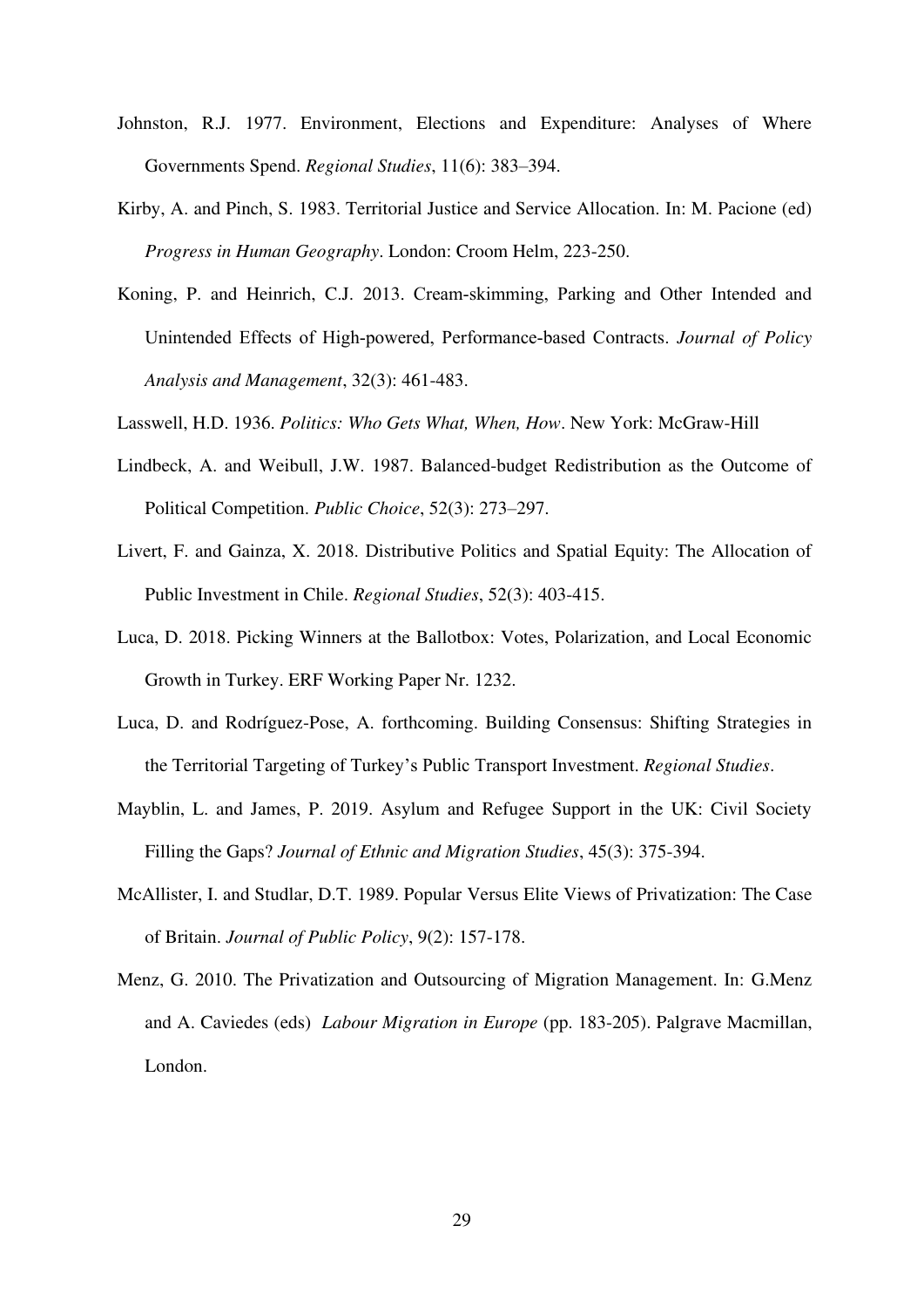- Moraga, J.F.H. and Rapoport, H. 2015. Tradable Refugee-Admission Quotas (TRAQs), the Syrian crisis and the new European agenda on migration. *IZA Journal of European Labor Studies*, 4(1): 23.
- Mynott, E. 2014. From a Shambles to a New Apartheid: Local Authorities, Dispersal and the Struggle to Defend Asylum Seekers. In: S. Cohen, B. Humphreys and E. Mynott (eds) *From Immigration Controls to Welfare Controls* (pp. 106-125). Routledge.
- National Audit Office. 2014. *COMPASS Contracts for the Provision of Accommodation for Asylum Seekers*. London: The Stationery Office.
- Olson M. 1965. *The Logic of Collective Action: Public Goods and the Theory of Groups*. Cambridge, MA: Harvard University Press
- Palmer-Rubin, B. 2016. Interest Organizations and Distributive Politics: Small-business Subsidies in Mexico. *World Development*, 84: 97-117.
- Phillips, D. 2006. Moving Towards Integration: The Housing of Asylum Seekers and Refugees in Britain. *Housing Studies*, 21(4): 539-553.
- Pinch, P.L. and Patterson, A. 2000. Public Sector Restructuring and Regional Development: The Impact of Compulsory Competitive Tendering in the UK. *Regional Studies*, 34(3): 265-275.
- Robinson, V. and Andersson, R. 2003. *Spreading the 'Burden'?: A Review of Policies to Disperse Asylum Seekers and Refugees*. Bristol: Policy Press.
- Rodríguez-Pose, A., Psycharis Y. and Tselios, V. 2016a. Politics and Investment: Examining the Territorial Allocation of Public Investment in Greece. *Regional Studies*, 50(7): 1097- 1112.
- Rodríguez-Pose, A., Psycharis, Y. and Tselios, V. 2016b. Liberals, Socialists, and Porkbarrel Politics in Greece. *Environment and Planning A*, 48(8): 1473-1492.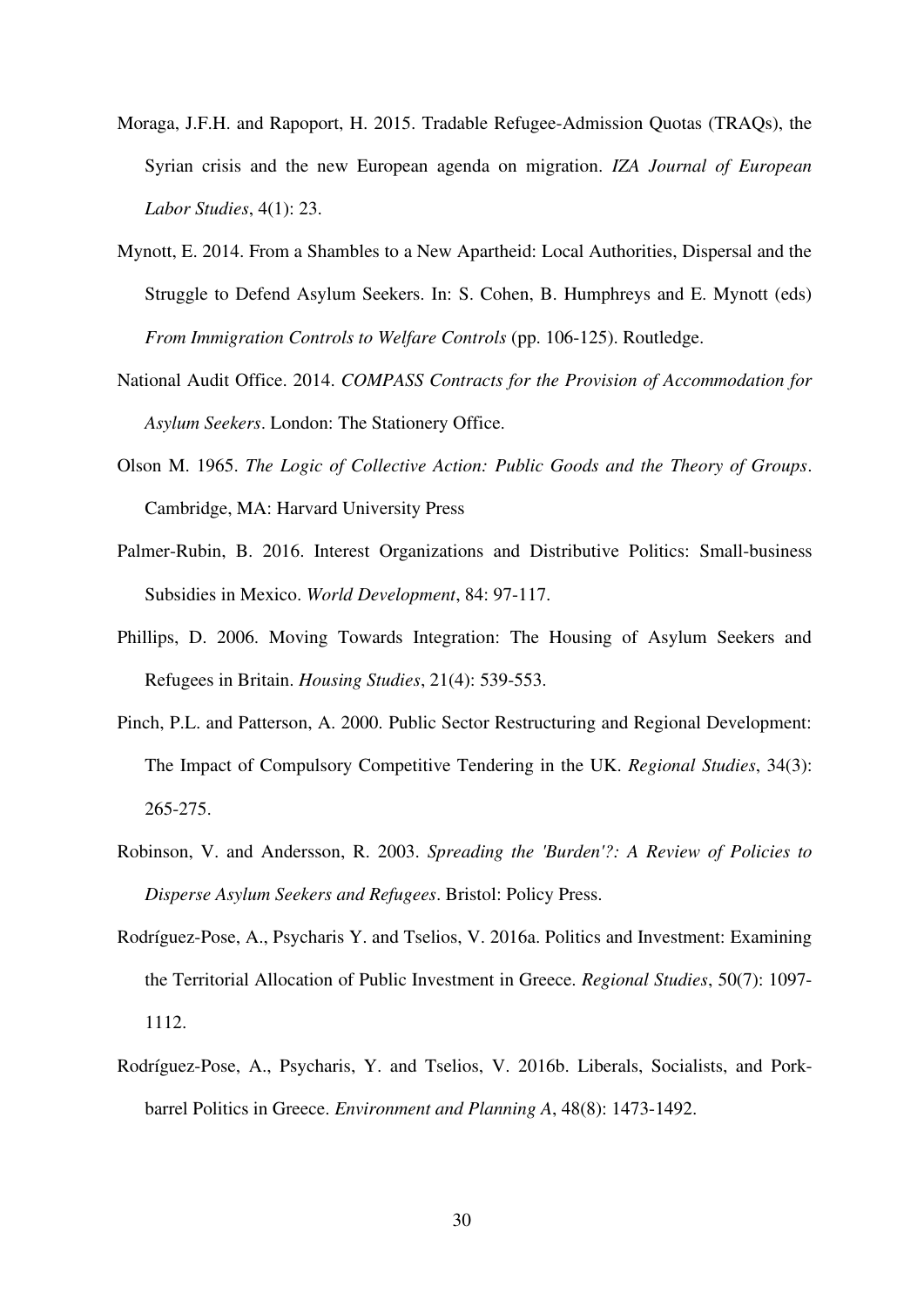- Savas, E.S. 2000. *Privatization and Public-Private Partnerships*. London: Chatham House Press.
- Shleifer, A. and Vishny, R.W. 1994. The Politics of Market Socialism. *The Journal of Economic Perspectives*, 8(2): 165-176.
- Smith, D.M. 1994. *Geography and Social Justice*. London: Wiley-Blackwell.
- Thielemann, E., Williams, R., Boswell, C., & Matrix Insight Ltd. (2010). *What System of Burden-sharing between Member States for the Reception of Asylum Seekers?* European Parliament, Brussels.
- Wallin, B.A. 1997. The Need for a Privatization Process: Lessons from Development and Implementation. *Public Administration Review*, 57(1): 11-20.
- Ward, H. and John P. 1999. Targeting Benefits for Electoral Gain: Constituency Marginality and the Distribution of Grants to English Local Authorities. *Political Studies*, 47: 32–52.
- Williams, N.J., Sewel, J.B. and Twine, F.E. 1987. Council House Sales and the Electorate: Voting Behaviour and Ideological Implications. *Housing Studies*, 2(4): 274-282.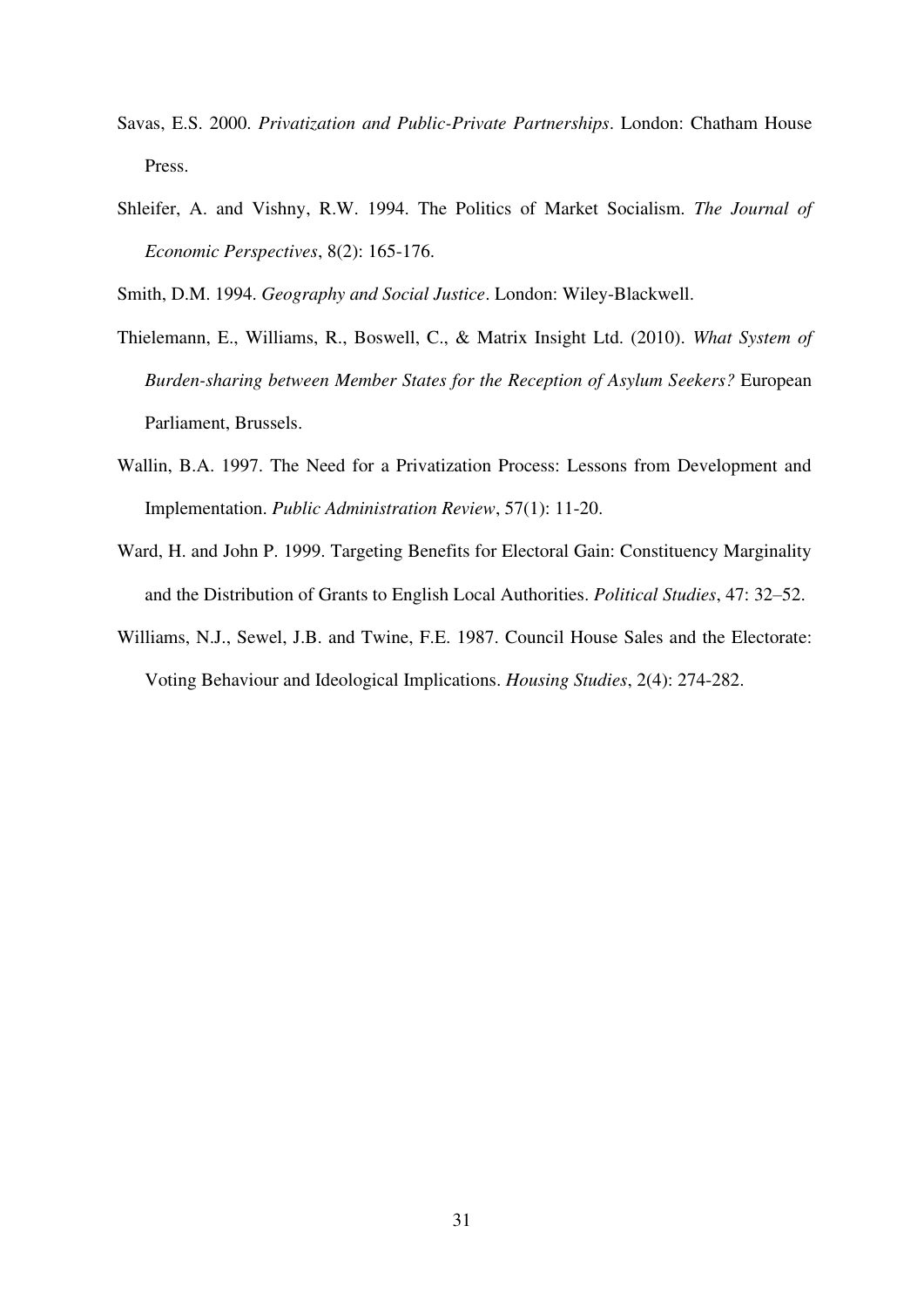|                                                | Source | Mean   | <b>SD</b> | Min      | Max     |
|------------------------------------------------|--------|--------|-----------|----------|---------|
| Asylum seekers per local authority             | A      | 70.1   | 206.51    | $\Omega$ | 2510    |
| Labour control                                 | B      | 0.22   | 0.41      | $\Omega$ |         |
| Labour core constituency                       | C      | 0.17   | 0.38      | 0        |         |
| Swing district                                 | C      | 0.10   | 0.31      | 0        |         |
| Average housing prices $(\text{\pounds}1000s)$ | D      | 221.16 | 97.25     | 49.67    | 1305.61 |
| Vacant dwellings per 1000<br>inhabitants       | D      | 12.99  | 4.75      | 1.39     | 37.14   |
| Administrative capacity                        | E      | 0.2    | 0.13      | $\Omega$ |         |
| Foreign-born population $(\%)$                 | F      | 4.71   | 5.55      | 0.48     | 37.52   |
| Refugee charities                              | G      | 59.52  | 18.70     | 37       | 134     |
| Population (1000s)                             | F      | 157.62 | 106.19    | 34.56    | 1073.05 |
| Urban                                          | H      | 0.72   | 0.45      | $\Omega$ |         |
| Asylum seekers in neighbouring<br>districts    | A      | 61.91  | 120.55    | $\Omega$ | 1152    |

#### Table 1 Descriptive statistics (2004-2017)

Notes: A: UK´s Home Office, B; Rallings C & Thrasher M, various years, *Local Elections in Britain: A Statistical Digest* (LGC Elections Centre, University of Plymouth). C: Authors' calculations based on Rallings & Trasher data. D: Homes England. E: Authors´ calculations based on data provided by the Chartered Institute for Public Finance and Accounting. F: UK Census data H: ODPM, *Urban and Rural Area Definitions: A User Guide* (ODPM, London). G: Charity Commission (2020) Register of Charities database.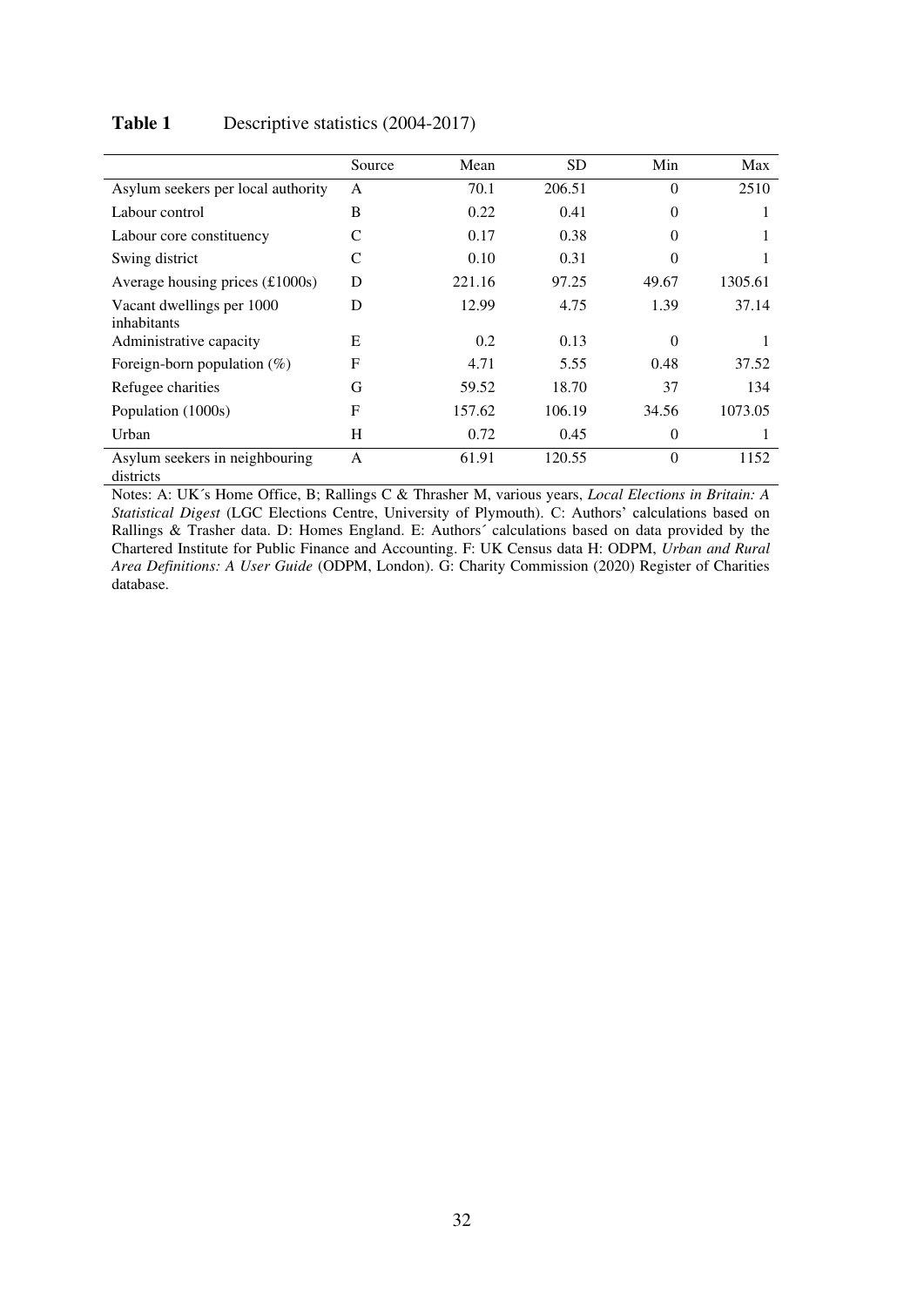|                          |             | Model 1   | Model 2 |             |           |         |
|--------------------------|-------------|-----------|---------|-------------|-----------|---------|
|                          | Coefficient | <b>SE</b> | p-value | Coefficient | <b>SE</b> | p-value |
| Labour control           | 0.255       | 0.152     | 0.093   |             |           |         |
| Labour core constituency |             |           |         | 0.289       | 0.170     | 0.089   |
| Swing district           |             |           |         | 0.137       | 0.175     | 0.434   |
| Housing prices           | $-0.008$    | 0.001     | 0.000   | $-0.008$    | 0.001     | 0.000   |
| Vacant dwellings         | 0.042       | 0.016     | 0.008   | 0.040       | 0.016     | 0.015   |
| Administrative capacity  | 0.206       | 0.315     | 0.512   | 0.198       | 0.331     | 0.549   |
| Foreign-born population  | 0.045       | 0.016     | 0.006   | 0.045       | 0.016     | 0.007   |
| Refugee charities        | 0.006       | 0.008     | 0.462   | 0.007       | 0.009     | 0.453   |
| Population               | 0.004       | 0.001     | 0.002   | 0.004       | 0.001     | 0.002   |
| Urban                    | 2.399       | 0.401     | 0.000   | 2.392       | 0.411     | 0.000   |
| Neighbourhood effect     | 0.002       | 0.000     | 0.000   | 0.002       | 0.000     | 0.000   |
| Time trend               | $-0.010$    | 0.028     | 0.718   | $-0.013$    | 0.029     | 0.644   |
| ZINB logit part          |             |           |         |             |           |         |
| Labour control           | $-0.454$    | 0.240     | 0.058   | $-0.458$    | 0.240     | 0.057   |
| Housing prices           | 0.006       | 0.002     | 0.001   | 0.006       | 0.002     | 0.001   |
| Vacant dwellings         | $-0.052$    | 0.026     | 0.042   | $-0.053$    | 0.026     | 0.041   |
| Administrative capacity  | $-1.673$    | 0.883     | 0.058   | $-1.679$    | 0.889     | 0.059   |
| Foreign-born population  | $-0.112$    | 0.046     | 0.015   | $-0.113$    | 0.046     | 0.015   |
| Refugee charities        | $-0.024$    | 0.007     | 0.001   | $-0.024$    | 0.007     | 0.001   |
| Population               | $-0.011$    | 0.002     | 0.000   | $-0.011$    | 0.002     | 0.000   |
| Urban                    | $-2.488$    | 0.920     | 0.007   | $-2.481$    | 0.923     | 0.007   |
| <b>AIC</b>               | 18445.66    |           |         | 18447.98    |           |         |
| <b>BIC</b>               | 18631.54    |           |         | 18640.26    |           |         |
| <b>Observations</b>      | 4,489       |           |         | 4,489       |           |         |

## Table 2 Determinants of asylum seekers' dispersal (2004-2017): ZINB estimates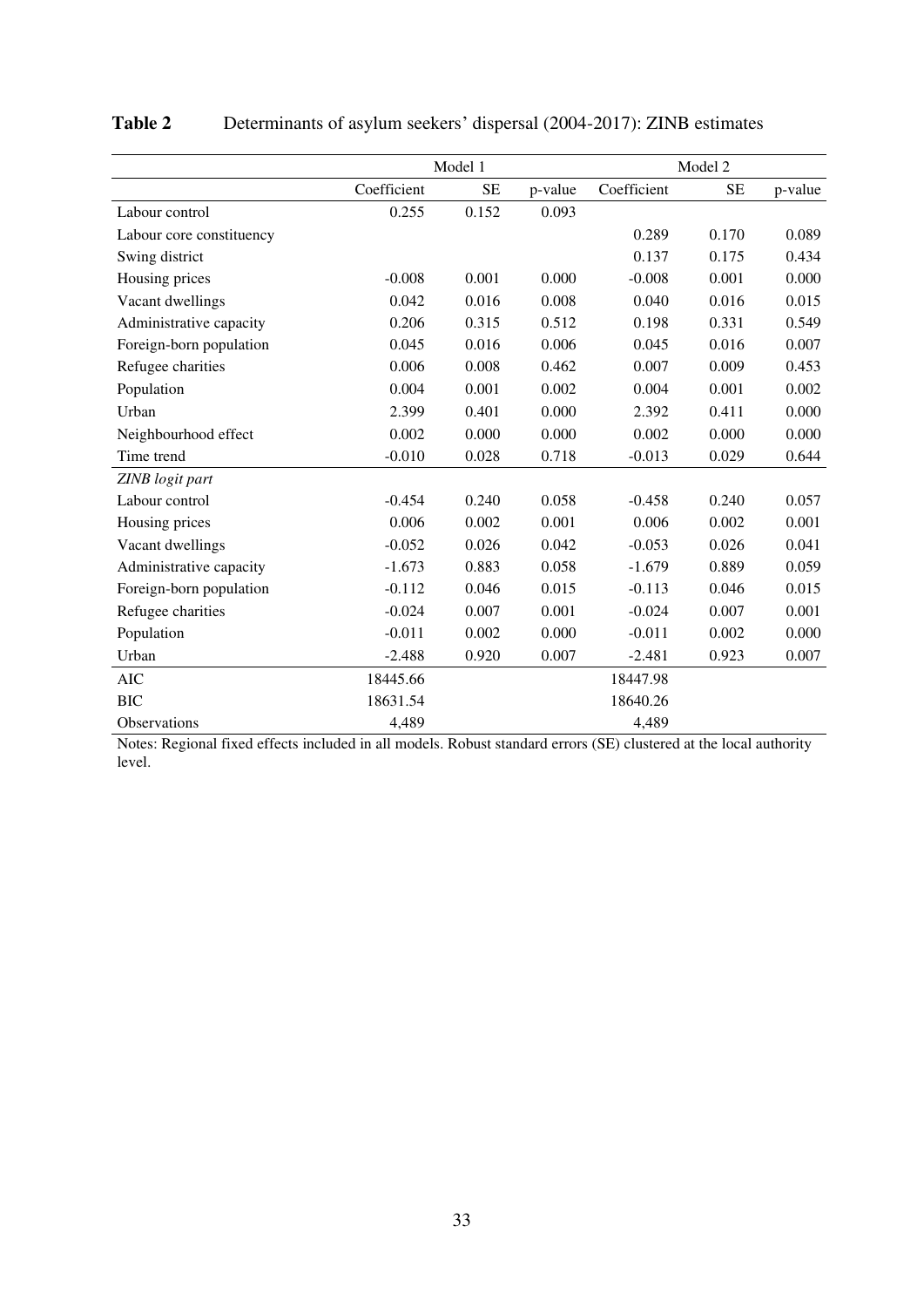|                                  | Model 1<br>Model 2 |           |         |             |           |         |
|----------------------------------|--------------------|-----------|---------|-------------|-----------|---------|
|                                  | Coefficient        | <b>SE</b> | p-value | Coefficient | <b>SE</b> | p-value |
| Labour control                   | 0.024              | 0.184     | 0.898   |             |           |         |
| Labour core constituency         |                    |           |         | $-0.034$    | 0.179     | 0.851   |
| Swing district                   |                    |           |         | 0.058       | 0.188     | 0.756   |
| <b>COMPASS</b>                   | 0.443              | 0.607     | 0.465   | 0.436       | 0.615     | 0.478   |
| Labour control*COMPASS           | 0.570              | 0.208     | 0.006   |             |           |         |
| Labour core constituency*COMPASS |                    |           |         | 0.819       | 0.228     | 0.000   |
| Swing district*COMPASS           |                    |           |         | 0.368       | 0.264     | 0.164   |
| Housing prices                   | $-0.011$           | 0.002     | 0.000   | $-0.011$    | 0.002     | 0.000   |
| Housing prices*COMPASS           | 0.003              | 0.002     | 0.154   | 0.003       | 0.002     | 0.158   |
| Vacant dwellings                 | 0.044              | 0.018     | 0.012   | 0.045       | 0.018     | 0.013   |
| Vacant dwellings*COMPASS         | $-0.045$           | 0.027     | 0.097   | $-0.053$    | 0.028     | 0.055   |
| Administrative capacity          | 1.130              | 0.394     | 0.004   | 1.168       | 0.409     | 0.004   |
| Administrative capacity*COMPASS  | $-1.806$           | 0.451     | 0.000   | $-1.944$    | 0.482     | 0.000   |
| Foreign-born population          | 0.034              | 0.016     | 0.032   | 0.032       | 0.016     | 0.050   |
| Refugee charities                | 0.009              | 0.009     | 0.312   | 0.008       | 0.008     | 0.331   |
| Population                       | 0.004              | 0.001     | 0.003   | 0.004       | 0.001     | 0.003   |
| Urban                            | 2.264              | 0.384     | 0.000   | 2.207       | 0.388     | 0.000   |
| Neighbourhood effect             | 0.002              | 0.000     | 0.000   | 0.002       | 0.000     | 0.000   |
| Time trend                       | $-0.040$           | 0.034     | 0.232   | $-0.040$    | 0.033     | 0.228   |
| ZINB logit part                  |                    |           |         |             |           |         |
| Labour control                   | $-0.442$           | 0.238     | 0.064   | $-0.443$    | 0.239     | 0.064   |
| Housing prices                   | 0.006              | 0.002     | 0.001   | 0.006       | 0.002     | 0.001   |
| Vacant dwellings                 | $-0.054$           | 0.025     | 0.033   | $-0.054$    | 0.025     | 0.033   |
| Administrative capacity          | $-1.740$           | 0.863     | 0.044   | $-1.735$    | 0.879     | 0.048   |
| Foreign-born population          | $-0.115$           | 0.046     | 0.013   | $-0.116$    | 0.047     | 0.014   |
| Refugee charities                | $-0.024$           | 0.007     | 0.001   | $-0.024$    | 0.007     | 0.001   |
| Population                       | $-0.011$           | 0.002     | 0.000   | $-0.011$    | 0.002     | 0.000   |
| Urban                            | $-2.501$           | 0.899     | 0.005   | $-2.505$    | 0.897     | 0.005   |
| <b>AIC</b>                       | 18391.69           |           |         | 18386.88    |           |         |
| <b>BIC</b>                       | 18609.61           |           |         | 18617.62    |           |         |
| <b>Observations</b>              | 4,489              |           |         | 4,489       |           |         |

## **Table 3** Determinants of asylum seekers' dispersal before and after COMPASS: ZINB estimates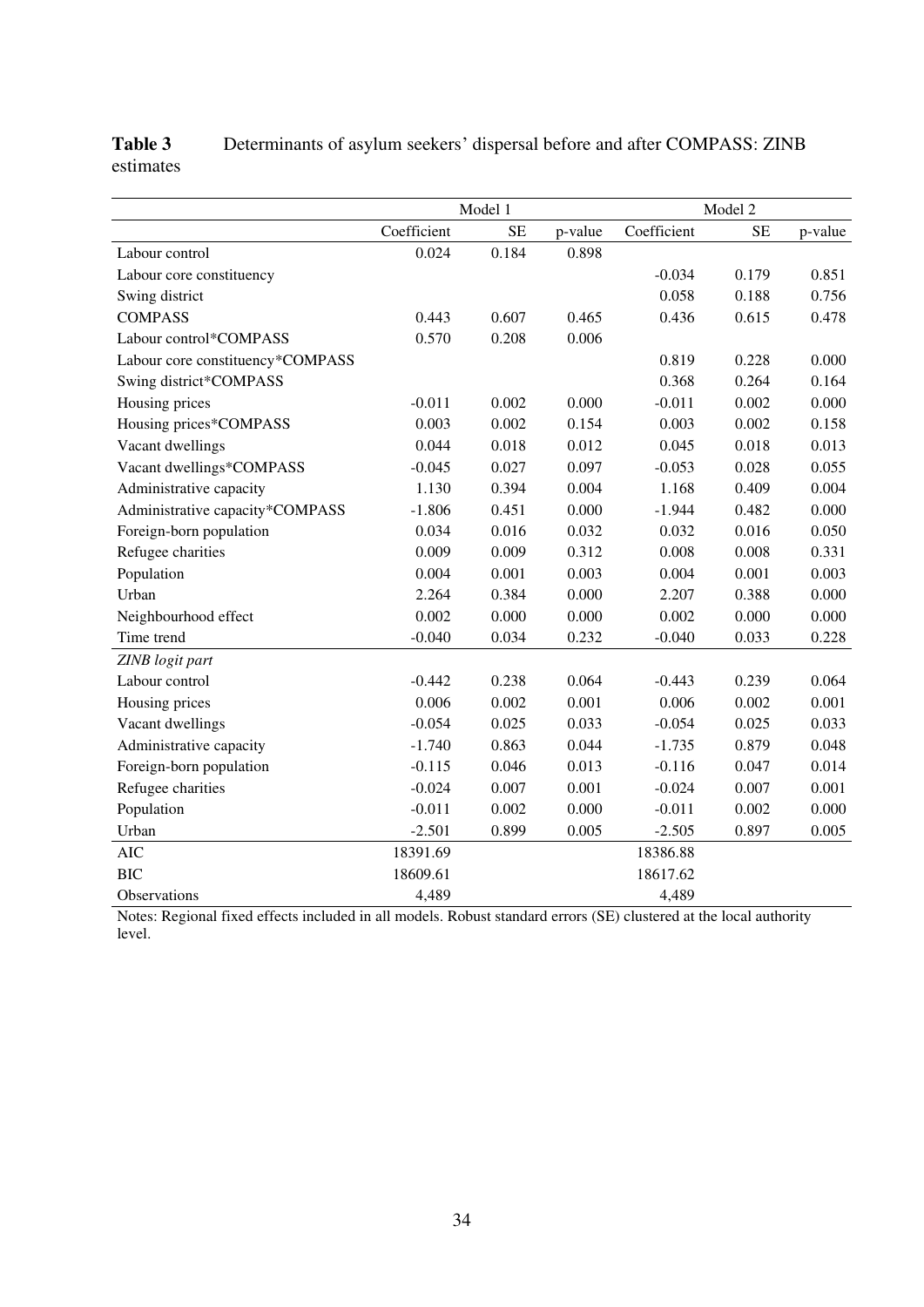

**Figure 1.** Average number of asylum seekers accommodated by each local authority before and under COMPASS.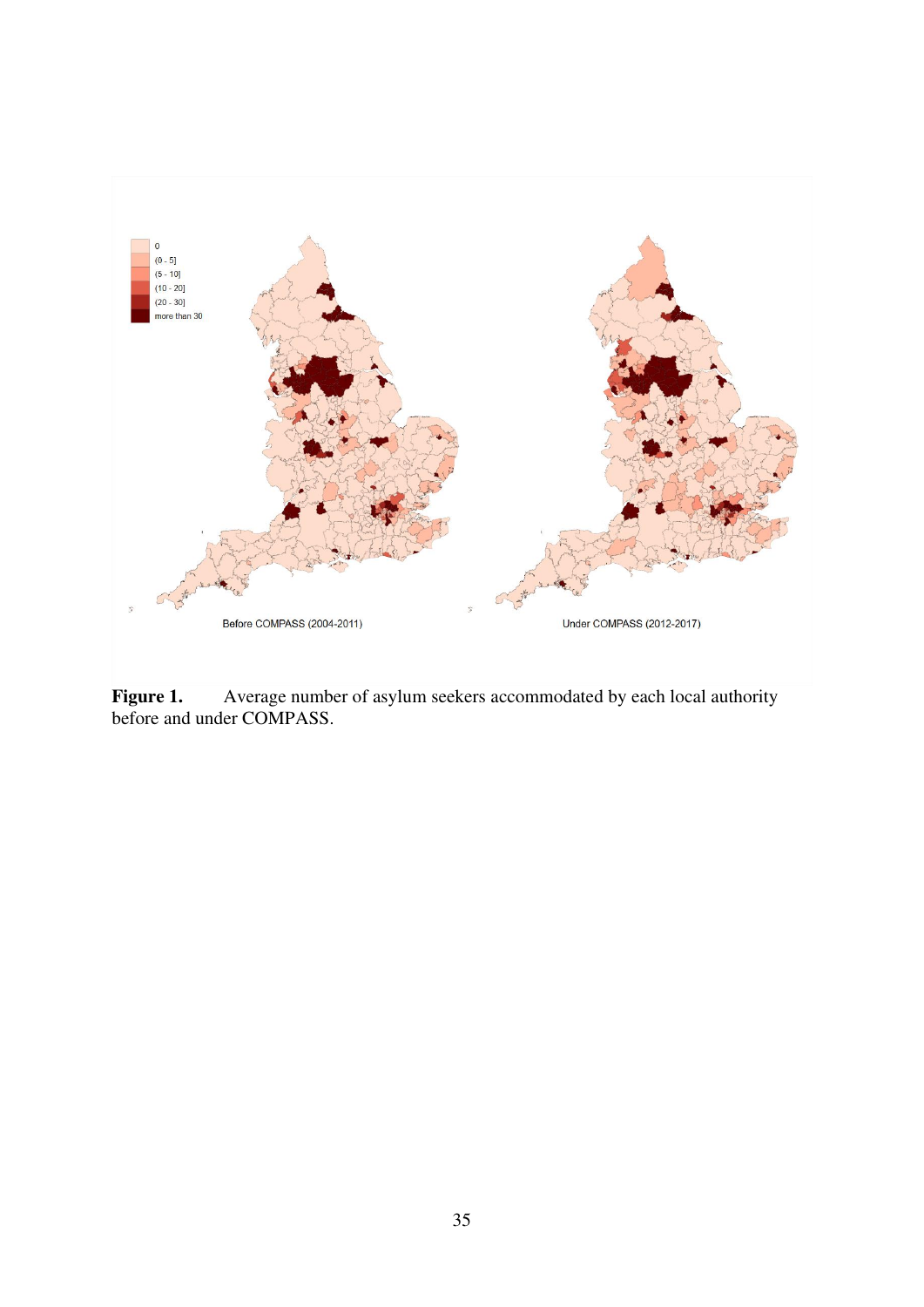

**Figure 2.** Number of asylum seekers by year and political control.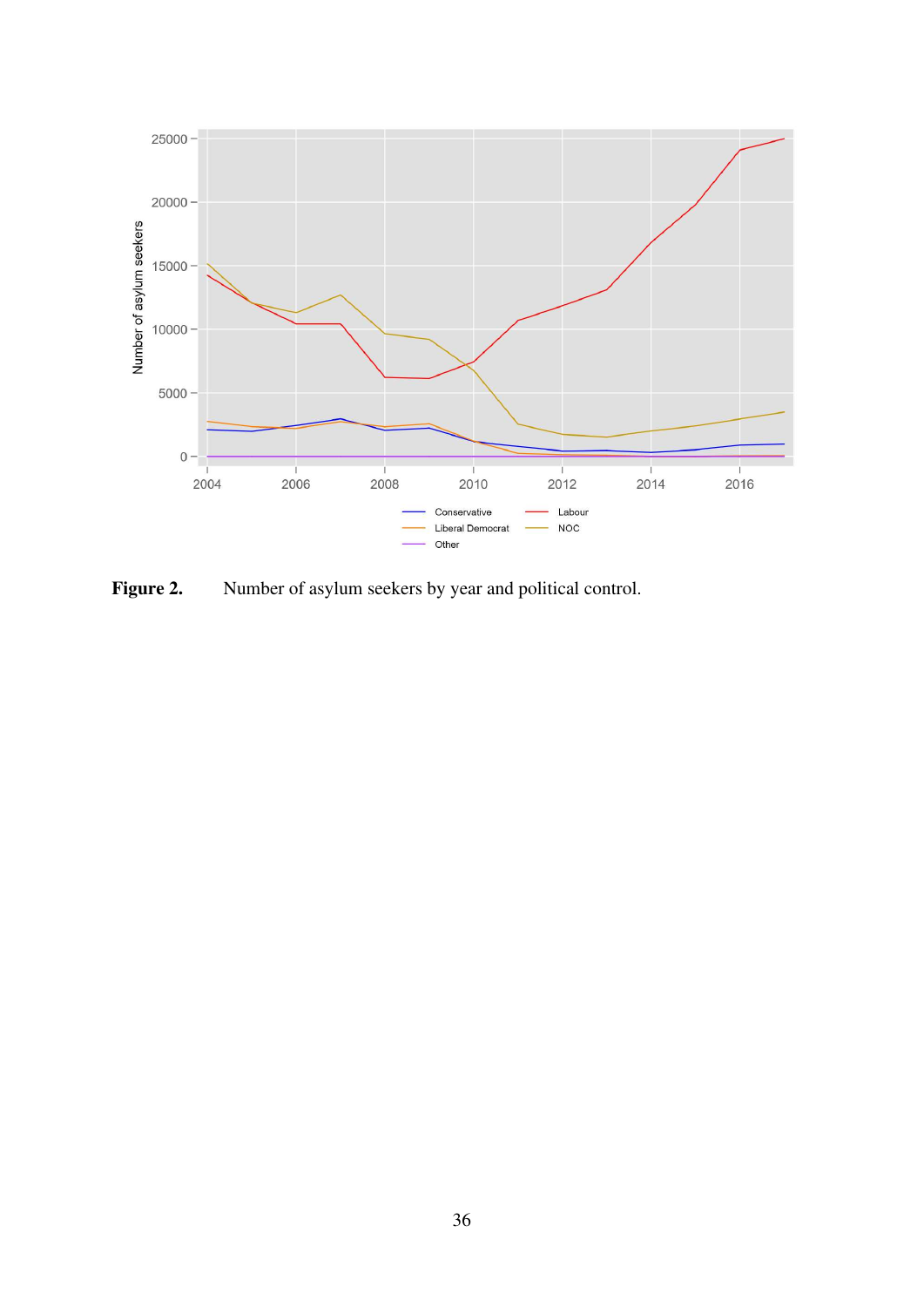## **Appendix A: Supporting information**

|                          | Model 1<br>Model 2 |           |         |             |           |         |
|--------------------------|--------------------|-----------|---------|-------------|-----------|---------|
|                          | Coefficient        | <b>SE</b> | p-value | Coefficient | <b>SE</b> | p-value |
| Labour control           | 0.246              | 0.148     | 0.095   |             |           |         |
| Labour core constituency |                    |           |         | 0.281       | 0.175     | 0.108   |
| Swing district           |                    |           |         | 0.096       | 0.166     | 0.561   |
| Housing prices           | $-0.011$           | 0.001     | 0.000   | $-0.011$    | 0.001     | 0.000   |
| Vacant dwellings         | 0.040              | 0.016     | 0.012   | 0.038       | 0.016     | 0.020   |
| Administrative capacity  | 0.701              | 0.349     | 0.045   | 0.690       | 0.364     | 0.058   |
| Foreign-born population  | 0.049              | 0.017     | 0.005   | 0.049       | 0.018     | 0.006   |
| Refugee charities        | 0.021              | 0.019     | 0.283   | 0.020       | 0.020     | 0.312   |
| Population               | 0.004              | 0.001     | 0.005   | 0.004       | 0.001     | 0.005   |
| Urban                    | 2.378              | 0.428     | 0.000   | 2.383       | 0.441     | 0.000   |
| Neighbourhood effect     | 0.001              | 0.000     | 0.003   | 0.001       | 0.000     | 0.003   |
| ZINB logit part          |                    |           |         |             |           |         |
| Labour control           | $-0.463$           | 0.241     | 0.055   | $-0.467$    | 0.242     | 0.054   |
| Housing prices           | 0.006              | 0.002     | 0.002   | 0.006       | 0.002     | 0.002   |
| Vacant dwellings         | $-0.054$           | 0.026     | 0.034   | $-0.055$    | 0.026     | 0.033   |
| Administrative capacity  | $-1.678$           | 0.918     | 0.067   | $-1.692$    | 0.921     | 0.066   |
| Foreign-born population  | $-0.113$           | 0.047     | 0.017   | $-0.114$    | 0.047     | 0.016   |
| Refugee charities        | $-0.025$           | 0.007     | 0.001   | $-0.025$    | 0.007     | 0.001   |
| Population               | $-0.011$           | 0.002     | 0.000   | $-0.011$    | 0.002     | 0.000   |
| Urban                    | $-2.463$           | 0.928     | 0.008   | $-2.452$    | 0.932     | 0.009   |
| <b>AIC</b>               | 18336.67           |           |         | 18339.05    |           |         |
| <b>BIC</b>               | 18599.46           |           |         | 18608.24    |           |         |
| Observations             | 4,489              |           |         | 4,489       |           |         |

Table A1. Determinants of asylum seekers' dispersal (2004-2017): ZINB estimates including year effects.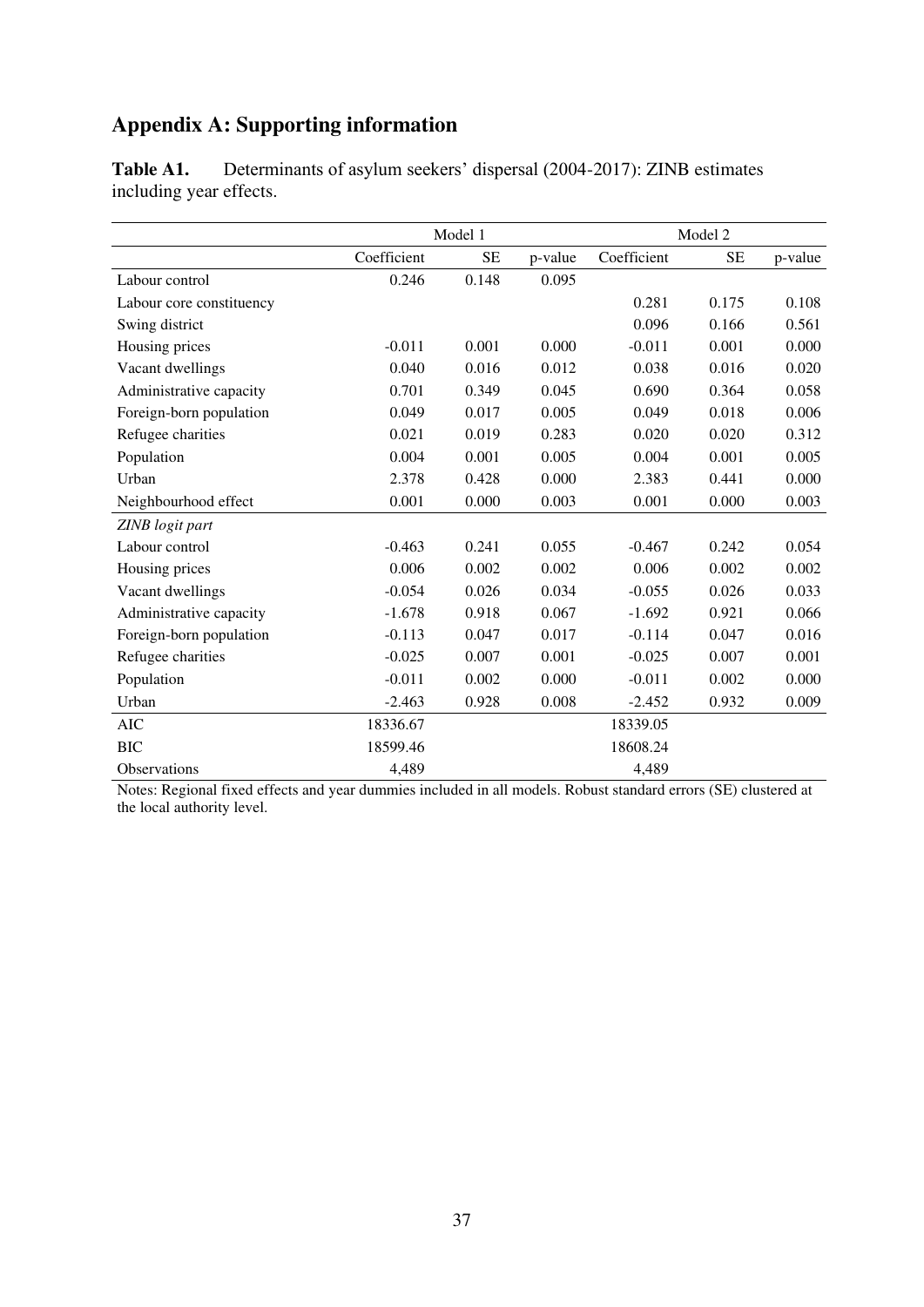|                                  | Model 1<br>Model 2 |           |         |             |           |         |
|----------------------------------|--------------------|-----------|---------|-------------|-----------|---------|
|                                  | Coefficient        | <b>SE</b> | p-value | Coefficient | <b>SE</b> | p-value |
| Labour control                   | 0.043              | 0.167     | 0.798   |             |           |         |
| Labour core constituency         |                    |           |         | 0.012       | 0.177     | 0.947   |
| Swing district                   |                    |           |         | 0.021       | 0.169     | 0.902   |
| <b>COMPASS</b>                   | $-0.902$           | 1.178     | 0.444   | $-0.902$    | 1.179     | 0.444   |
| Labour control*COMPASS           | 0.455              | 0.187     | 0.015   |             |           |         |
| Labour core constituency*COMPASS |                    |           |         | 0.613       | 0.216     | 0.005   |
| Swing district*COMPASS           |                    |           |         | 0.282       | 0.258     | 0.275   |
| Housing prices                   | $-0.013$           | 0.003     | 0.000   | $-0.013$    | 0.003     | 0.000   |
| Housing prices*COMPASS           | 0.003              | 0.003     | 0.320   | 0.003       | 0.003     | 0.317   |
| Vacant dwellings                 | 0.040              | 0.021     | 0.057   | 0.040       | 0.021     | 0.060   |
| Vacant dwellings*COMPASS         | $-0.031$           | 0.031     | 0.331   | $-0.036$    | 0.032     | 0.260   |
| Administrative capacity          | 1.260              | 0.415     | 0.002   | 1.294       | 0.433     | 0.003   |
| Administrative capacity*COMPASS  | $-1.374$           | 0.508     | 0.007   | $-1.500$    | 0.538     | 0.005   |
| Foreign-born population          | 0.040              | 0.017     | 0.020   | 0.038       | 0.017     | 0.028   |
| Refugee charities                | 0.031              | 0.017     | 0.074   | 0.030       | 0.017     | 0.079   |
| Population                       | 0.004              | 0.001     | 0.008   | 0.004       | 0.001     | 0.008   |
| Urban                            | 2.296              | 0.425     | 0.000   | 2.277       | 0.429     | 0.000   |
| Neighbourhood effect             | 0.001              | 0.000     | 0.005   | 0.001       | 0.000     | 0.005   |
| ZINB logit part                  |                    |           |         |             |           |         |
| Labour control                   | $-0.450$           | 0.241     | 0.061   | $-0.453$    | 0.241     | 0.061   |
| Housing prices                   | 0.006              | 0.002     | 0.001   | 0.006       | 0.002     | 0.001   |
| Vacant dwellings                 | $-0.056$           | 0.025     | 0.026   | $-0.056$    | 0.025     | 0.026   |
| Administrative capacity          | $-1.757$           | 0.886     | 0.047   | $-1.755$    | 0.897     | 0.050   |
| Foreign-born population          | $-0.116$           | 0.048     | 0.015   | $-0.118$    | 0.048     | 0.015   |
| Refugee charities                | $-0.025$           | 0.007     | 0.001   | $-0.025$    | 0.007     | 0.001   |
| Population                       | $-0.011$           | 0.002     | 0.000   | $-0.011$    | 0.002     | 0.000   |
| Urban                            | $-2.465$           | 0.915     | 0.007   | $-2.464$    | 0.915     | 0.007   |
| <b>AIC</b>                       | 18305.55           |           |         | 18305.88    |           |         |
| <b>BIC</b>                       | 18593.97           |           |         | 18607.12    |           |         |
| Observations                     | 4,489              |           |         | 4,489       |           |         |

**Table A2** Determinants of asylum seekers' dispersal before and after COMPASS: ZINB estimates including year effects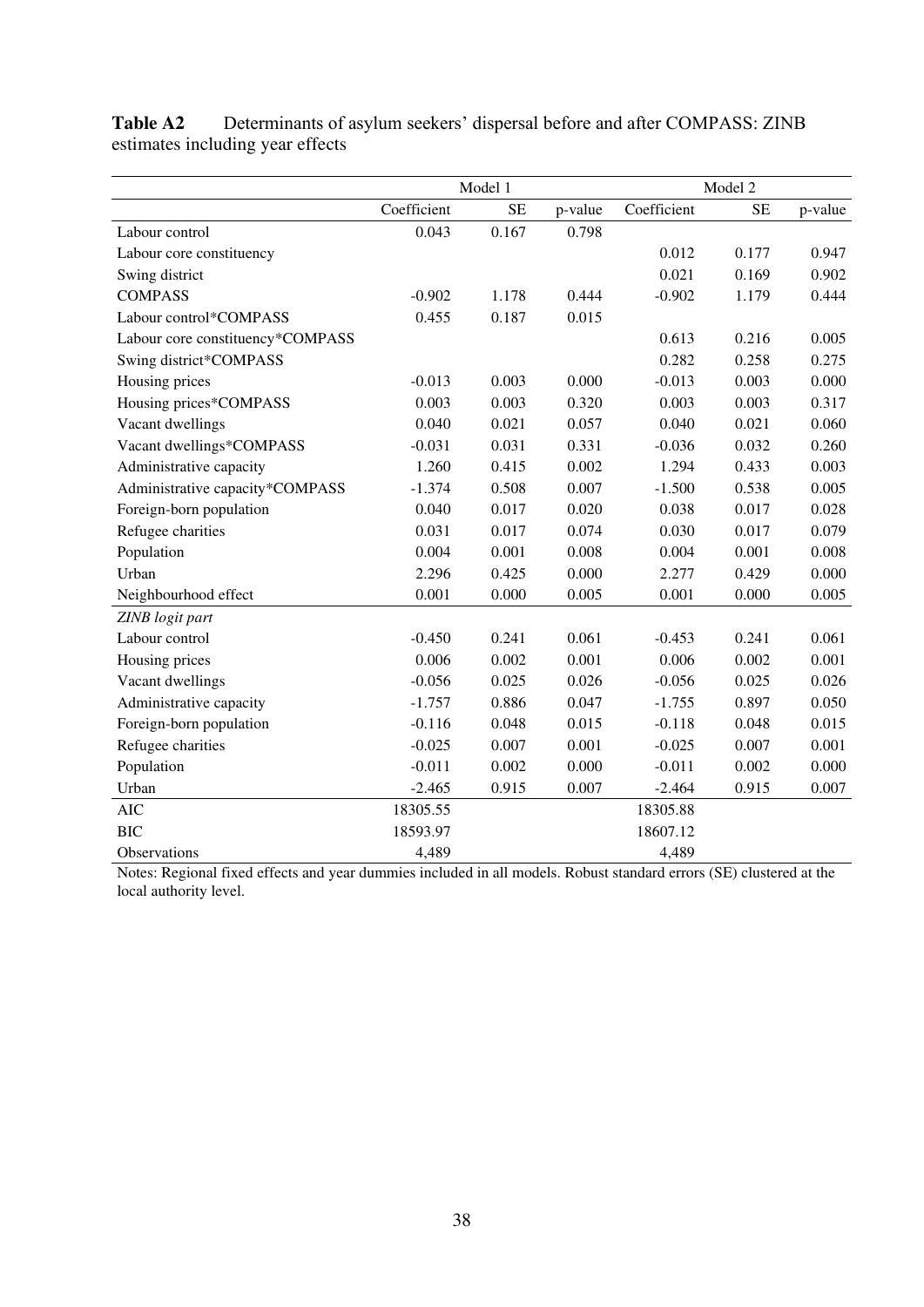|                          | Model 1     |           |             |                |             | Model 2   |                |           |
|--------------------------|-------------|-----------|-------------|----------------|-------------|-----------|----------------|-----------|
|                          | <b>NB</b>   |           |             | <b>POISSON</b> |             |           | <b>POISSON</b> |           |
|                          | Coefficient | <b>SE</b> | Coefficient | <b>SE</b>      | Coefficient | <b>SE</b> | Coefficient    | <b>SE</b> |
| Labour control           | 0.364       | 0.212     | 0.181       | 0.135          |             |           |                |           |
| Labour core constituency |             |           |             |                | 0.446       | 0.248     | 0.253          | 0.177     |
| Swing district           |             |           |             |                | 0.527       | 0.228     | 0.209          | 0.159     |
| Housing prices           | $-0.013$    | 0.002     | $-0.011$    | 0.002          | $-0.012$    | 0.002     | $-0.011$       | 0.002     |
| Vacant dwellings         | 0.140       | 0.034     | 0.040       | 0.016          | 0.133       | 0.034     | 0.040          | 0.016     |
| Administrative capacity  | 0.904       | 0.416     | 1.107       | 0.349          | 0.859       | 0.430     | 1.088          | 0.352     |
| Foreign-born population  | 0.117       | 0.031     | 0.069       | 0.017          | 0.116       | 0.031     | 0.069          | 0.017     |
| Refugee charities        | 0.026       | 0.015     | 0.009       | 0.009          | 0.026       | 0.015     | 0.010          | 0.009     |
| Population               | 0.016       | 0.003     | 0.003       | 0.001          | 0.016       | 0.003     | 0.003          | 0.001     |
| Urban                    | 2.894       | 0.566     | 5.510       | 0.440          | 2.835       | 0.565     | 5.489          | 0.438     |
| Neighbourhood effect     | 0.005       | 0.001     | 0.002       | 0.000          | 0.005       | 0.001     | 0.002          | 0.000     |
| Time trend               | $-0.029$    | 0.039     | $-0.041$    | 0.027          | $-0.032$    | 0.039     | $-0.045$       | 0.027     |
| AIC                      | 19948.52    |           | 358440.3    |                | 19942.19    |           | 357535.2       |           |
| <b>BIC</b>               | 20076.71    |           | 358652.1    |                | 20076.78    |           | 357663.4       |           |
| <b>Observations</b>      | 4,489       |           | 4,489       |                | 4,489       |           | 4,489          |           |

## **Table A3.** Determinants of asylum seekers' dispersal (2004-2017): NB and Poisson estimates.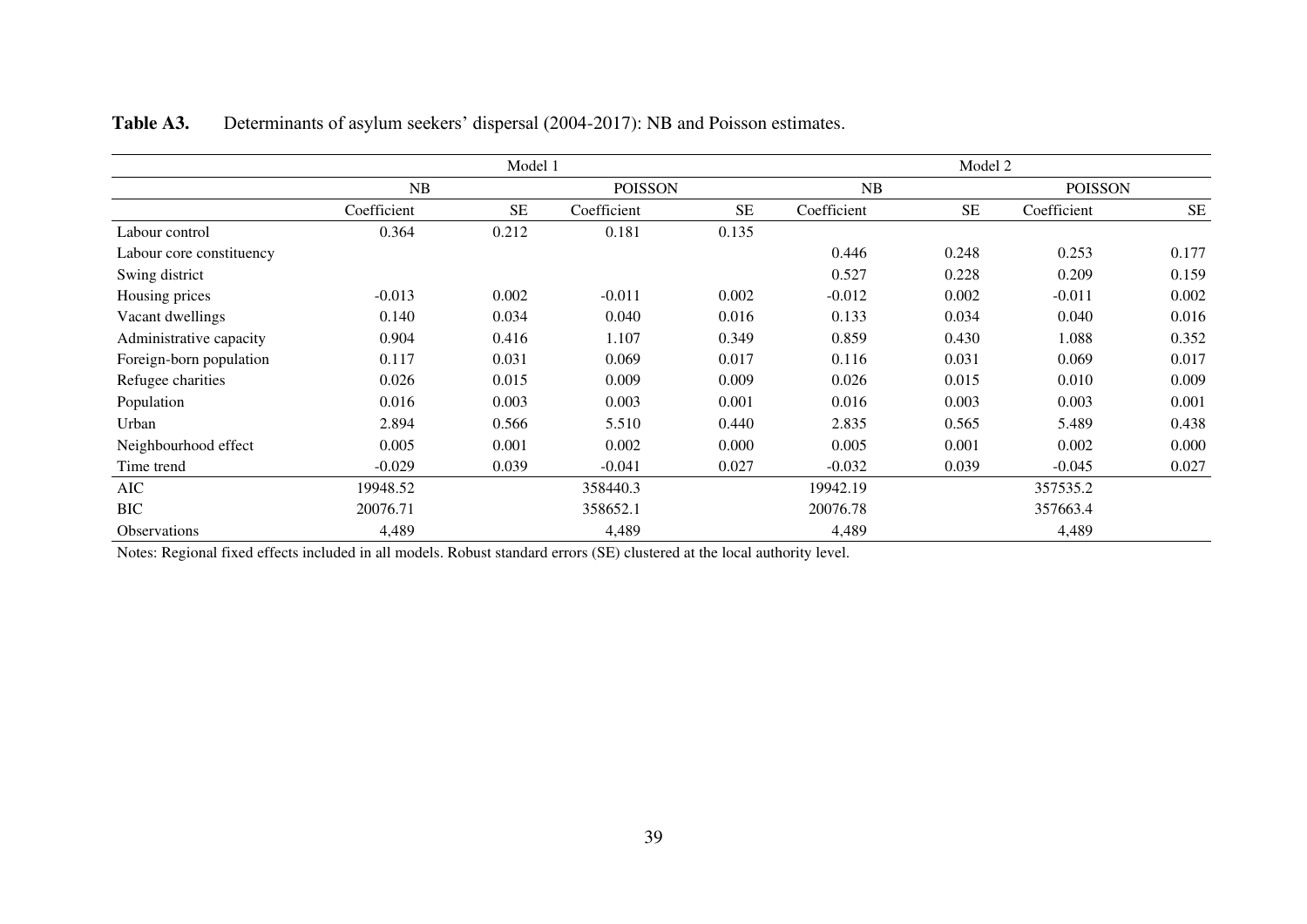|                                  | Model 1     |           |                |           | Model 2     |           |             |                |
|----------------------------------|-------------|-----------|----------------|-----------|-------------|-----------|-------------|----------------|
|                                  | NB          |           | <b>POISSON</b> |           | NB          |           |             | <b>POISSON</b> |
|                                  | Coefficient | <b>SE</b> | Coefficient    | <b>SE</b> | Coefficient | <b>SE</b> | Coefficient | <b>SE</b>      |
| Labour control                   | 0.115       | 0.239     | 0.030          | 0.159     |             |           |             |                |
| Labour core constituency         |             |           |                |           | 0.076       | 0.299     | 0.015       | 0.196          |
| Swing district                   |             |           |                |           | 0.516       | 0.244     | 0.134       | 0.164          |
| <b>COMPASS</b>                   | 1.420       | 0.939     | $-0.125$       | 0.608     | 1.550       | 0.953     | $-0.760$    | 0.611          |
| Labour control*COMPASS           | 0.664       | 0.302     | 0.564          | 0.217     |             |           |             |                |
| Labour core constituency*COMPASS |             |           |                |           | 0.909       | 0.385     | 1.228       | 0.260          |
| Swing district*COMPASS           |             |           |                |           | 0.258       | 0.365     | 0.922       | 0.296          |
| Housing prices                   | $-0.013$    | 0.003     | $-0.012$       | 0.003     | $-0.013$    | 0.003     | $-0.012$    | 0.003          |
| Housing prices*COMPASS           | 0.001       | 0.002     | 0.002          | 0.002     | 0.001       | 0.002     | 0.003       | 0.002          |
| Vacant dwellings                 | 0.150       | 0.035     | 0.048          | 0.016     | 0.146       | 0.035     | 0.049       | 0.016          |
| Vacant dwellings*COMPASS         | $-0.052$    | 0.041     | $-0.033$       | 0.020     | $-0.066$    | 0.042     | $-0.032$    | 0.021          |
| Administrative capacity          | 2.555       | 0.676     | 1.323          | 0.341     | 2.540       | 0.686     | 1.378       | 0.335          |
| Administrative capacity*COMPASS  | $-3.945$    | 0.860     | $-0.392$       | 0.552     | $-4.058$    | 0.892     | $-0.563$    | 0.552          |
| Foreign-born population          | 0.113       | 0.032     | 0.063          | 0.016     | 0.110       | 0.032     | 0.062       | 0.016          |
| Refugee charities                | 0.022       | 0.018     | 0.006          | 0.013     | 0.021       | 0.018     | 0.006       | 0.013          |
| Population                       | 0.016       | 0.003     | 0.003          | 0.001     | 0.016       | 0.003     | 0.003       | 0.001          |
| Urban                            | 2.820       | 0.565     | 5.448          | 0.442     | 2.749       | 0.563     | 5.399       | 0.445          |
| Neighbourhood effect             | 0.005       | 0.001     | 0.002          | 0.000     | 0.005       | 0.001     | 0.002       | 0.000          |
| Time trend                       | $-0.067$    | 0.054     | $-0.031$       | 0.038     | $-0.068$    | 0.054     | $-0.033$    | 0.037          |
| AIC                              | 19921.07    |           | 352438.2       |           | 19913.15    |           | 346419.3    |                |
| <b>BIC</b>                       | 20081.3     |           | 352592         |           | 20086.2     |           | 346586      |                |
| <b>Observations</b>              | 4,489       |           | 4,489          |           | 4,489       |           | 4,489       |                |

## **Table A4** Determinants of asylum seekers' dispersal before and after COMPASS: NB and Poisson estimates.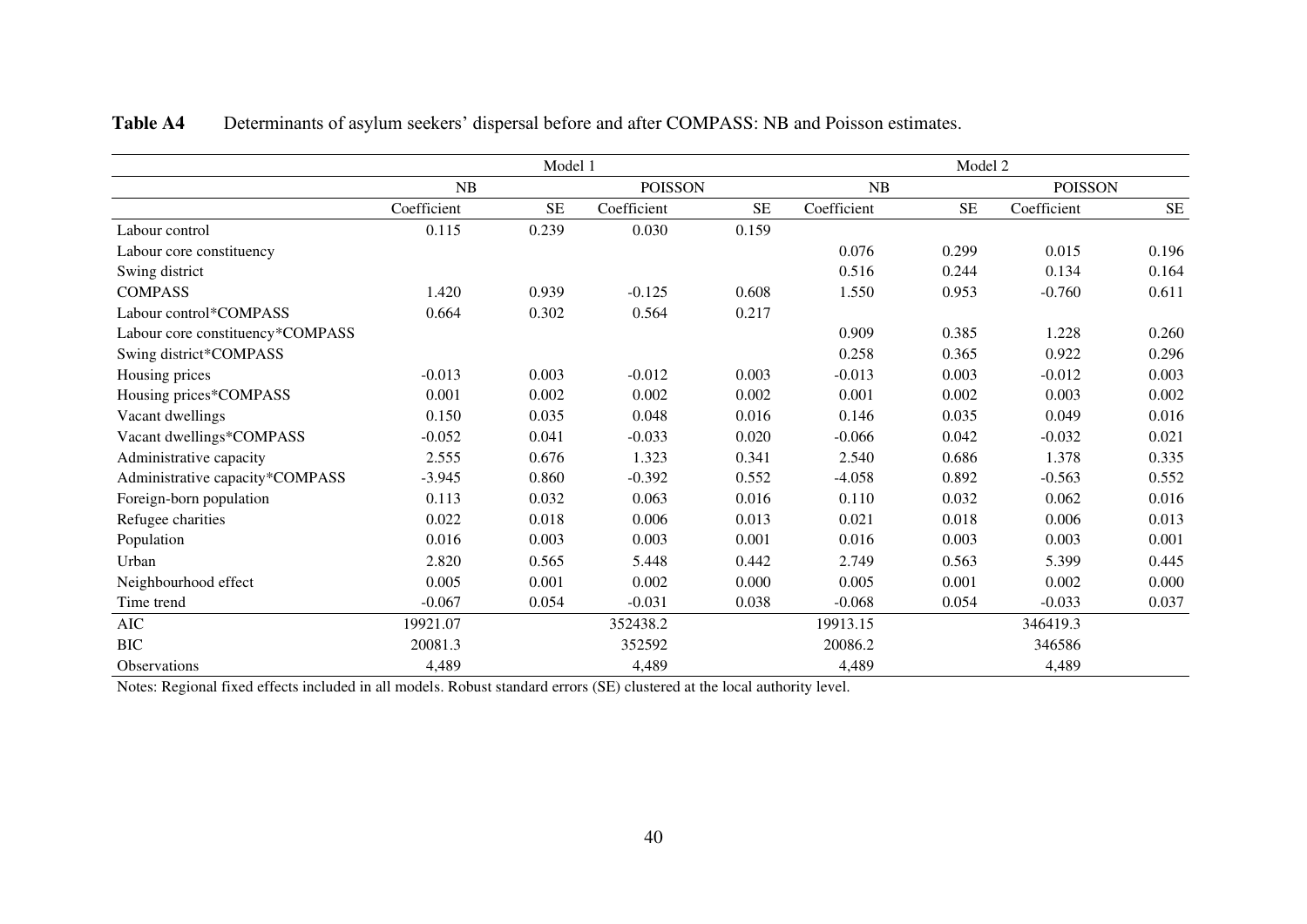|                                     |             | Margin 5%<br>Margin 10% |         |             |           |         |
|-------------------------------------|-------------|-------------------------|---------|-------------|-----------|---------|
|                                     | Coefficient | <b>SE</b>               | p-value | Coefficient | <b>SE</b> | p-value |
| Labour core constituency            | $-0.024$    | 0.180                   | 0.894   | $-0.042$    | 0.193     | 0.827   |
| Swing district                      | 0.107       | 0.203                   | 0.599   | 0.205       | 0.166     | 0.218   |
| <b>COMPASS</b>                      | 0.449       | 0.619                   | 0.468   | 0.427       | 0.623     | 0.493   |
| Labour core<br>constituency*COMPASS | 0.773       | 0.225                   | 0.001   | 0.836       | 0.232     | 0.000   |
| Swing district*COMPASS              | 0.420       | 0.278                   | 0.131   | 0.316       | 0.268     | 0.237   |
| Housing prices                      | $-0.011$    | 0.002                   | 0.000   | $-0.011$    | 0.002     | 0.000   |
| Housing prices*COMPASS              | 0.003       | 0.002                   | 0.161   | 0.003       | 0.002     | 0.145   |
| Vacant dwellings                    | 0.044       | 0.018                   | 0.015   | 0.044       | 0.018     | 0.016   |
| Vacant dwellings*COMPASS            | $-0.054$    | 0.028                   | 0.053   | $-0.052$    | 0.027     | 0.060   |
| Administrative capacity             | 1.152       | 0.406                   | 0.005   | 1.099       | 0.410     | 0.007   |
| Administrative<br>capacity*COMPASS  | $-1.887$    | 0.481                   | 0.000   | $-1.881$    | 0.492     | 0.000   |
| Foreign-born population             | 0.032       | 0.016                   | 0.045   | 0.032       | 0.016     | 0.049   |
| Refugee charities                   | 0.009       | 0.008                   | 0.297   | 0.006       | 0.008     | 0.454   |
| Population                          | 0.004       | 0.001                   | 0.003   | 0.004       | 0.001     | 0.003   |
| Urban                               | 2.205       | 0.388                   | 0.000   | 2.199       | 0.390     | 0.000   |
| Neighbourhood effect                | 0.002       | 0.000                   | 0.000   | 0.002       | 0.000     | 0.000   |
| Time trend                          | $-0.042$    | 0.033                   | 0.204   | $-0.036$    | 0.033     | 0.271   |
| ZINB logit part                     |             |                         |         |             |           |         |
| Labour control                      | $-0.442$    | 0.238                   | 0.064   | $-0.443$    | 0.238     | 0.063   |
| Housing prices                      | 0.006       | 0.002                   | 0.001   | 0.006       | 0.002     | 0.001   |
| Vacant dwellings                    | $-0.054$    | 0.025                   | 0.033   | $-0.054$    | 0.025     | 0.032   |
| Administrative capacity             | $-1.738$    | 0.875                   | 0.047   | $-1.734$    | 0.884     | 0.050   |
| Foreign-born population             | $-0.116$    | 0.047                   | 0.015   | $-0.115$    | 0.047     | 0.015   |
| Refugee charities                   | $-0.024$    | 0.007                   | 0.001   | $-0.024$    | 0.007     | 0.001   |
| Population                          | $-0.011$    | 0.002                   | 0.000   | $-0.011$    | 0.002     | 0.000   |
| Urban                               | $-2.505$    | 0.897                   | 0.005   | $-2.504$    | 0.897     | 0.005   |
| <b>AIC</b>                          | 18390.18    |                         |         | 18386.81    |           |         |
| <b>BIC</b>                          | 18620.92    |                         |         | 18617.55    |           |         |
| Observations                        | 4,489       |                         |         | 4,489       |           |         |

## Table A5 Model 2 ZINB estimates using alternative margins to classify swing districts.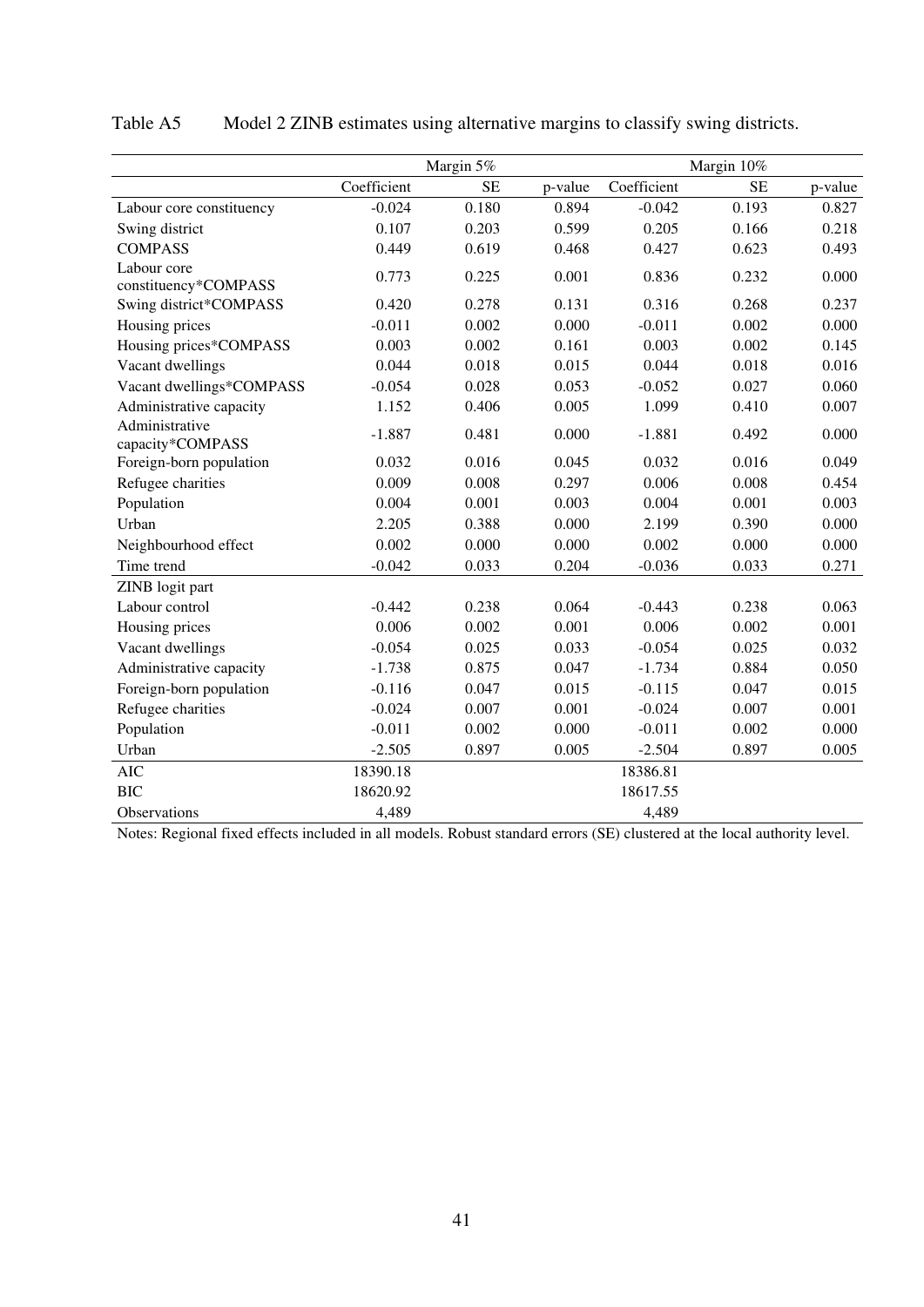

Figure A1. Number of asylum seekers by year and region.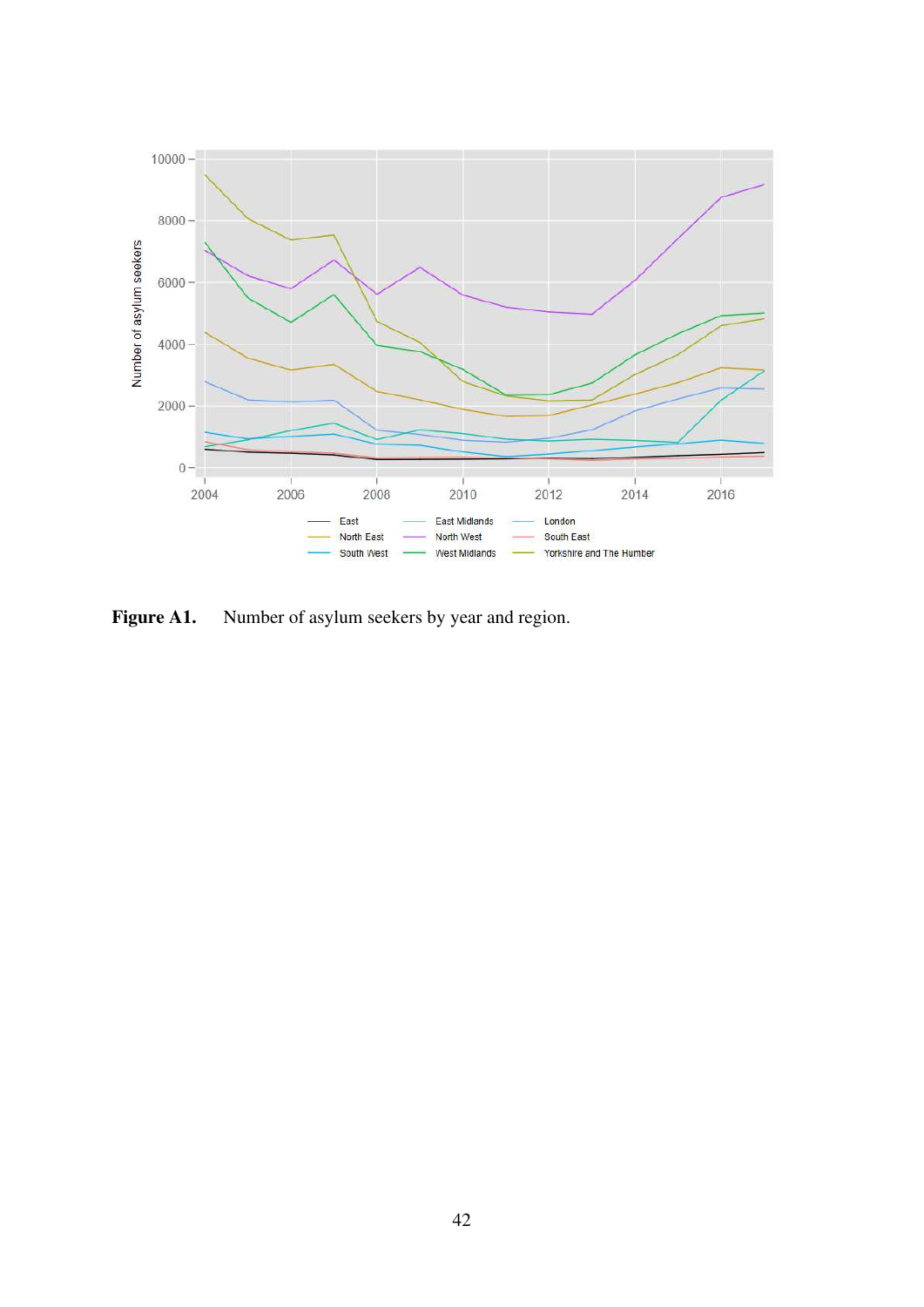

**Figure A2.** Frequency distribution of asylum seekers, 2004–2017